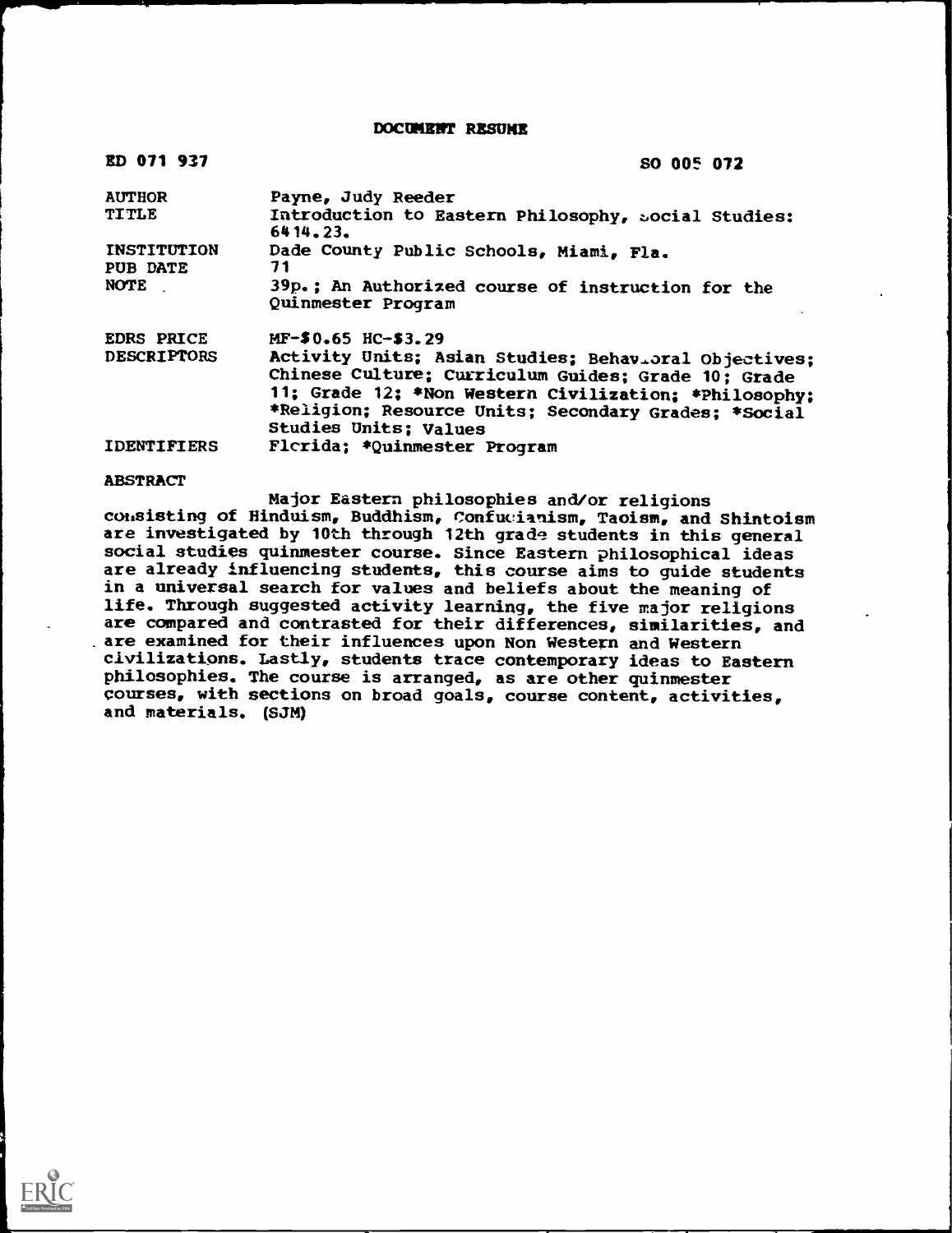# AUTHORIZED COURSE OF INSTRUCTION FOR THE  $\bigcap$   $\bigcap$   $\bigcap$   $\bigcap$  $\sum_{i}$  $\sum_{j}$ 0 O DADE COUNTY PUBLIC SCHOOLS Spcial Studies: INTRODUCTION TO EASTERN PHILOSOPHY 64111.23 6448.69 DIVISION OF INSTRUCTION=1971

**ERIC**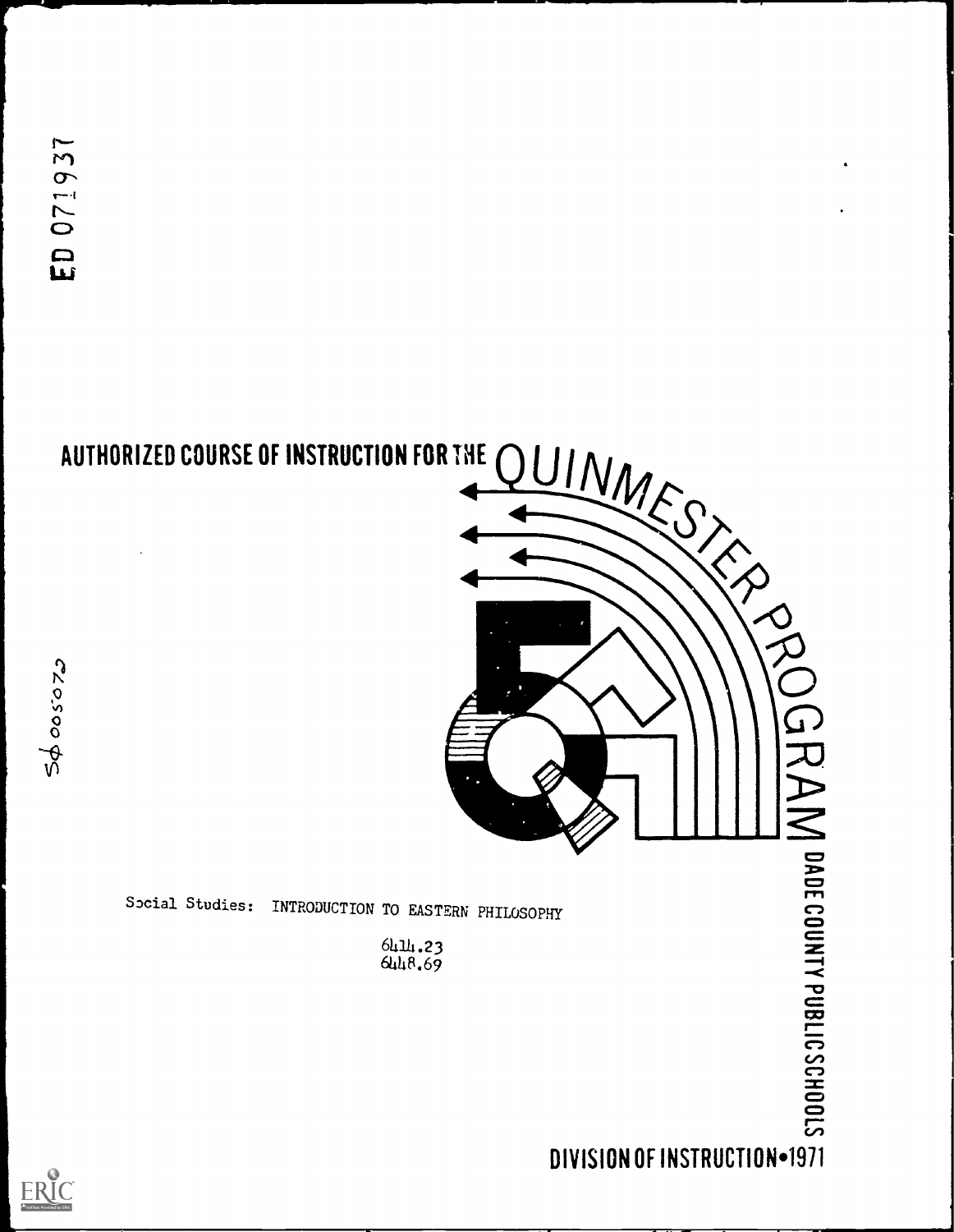$\cdot$  $\ddot{\phantom{a}}$ 

NIXODUCTION TO EXSTEND HILLOSOPHY<br>
SOCIAL STUDIES<br>
64.43.63<br>
THE PROPERTY RESERVED AND RESERVED FOR A RECORD FOR A RECORD FOR A RECORD FOR A RECORD FOR A RECORD FOR A RECORD FOR A RECORD FOR A RECORD FOR A RECORD FOR A RE

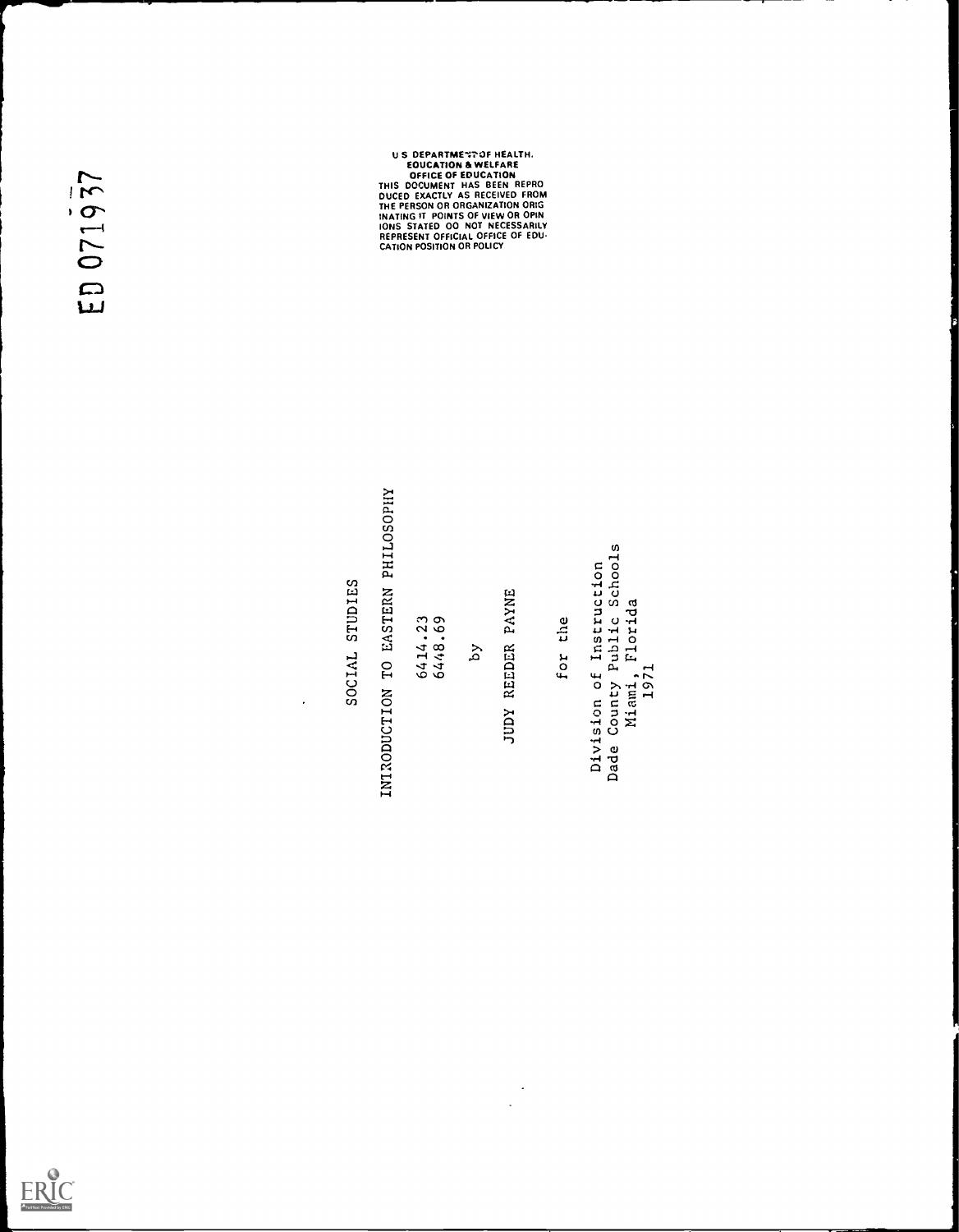# DADE COUNTY SCHOOL BOARD

Mr. William Lehman, Chairman Mr. G. Holmes Braddock, Vice-Chairman Mrs. Ethel Beckham Mrs. Crutcher Harrison Mrs. Anna Brenner Meyers Dr. Ben Sheppard Mr. William H. Turner

Dr. E. L. Whigham, Superintendent of Schools Dade County Public Schools Miami, Florida 33132

Published by the Dade County School Board

Copies of this publication may be obtained through

Textbook Services 2210 S. W. Third Street Miami, Florida 33135

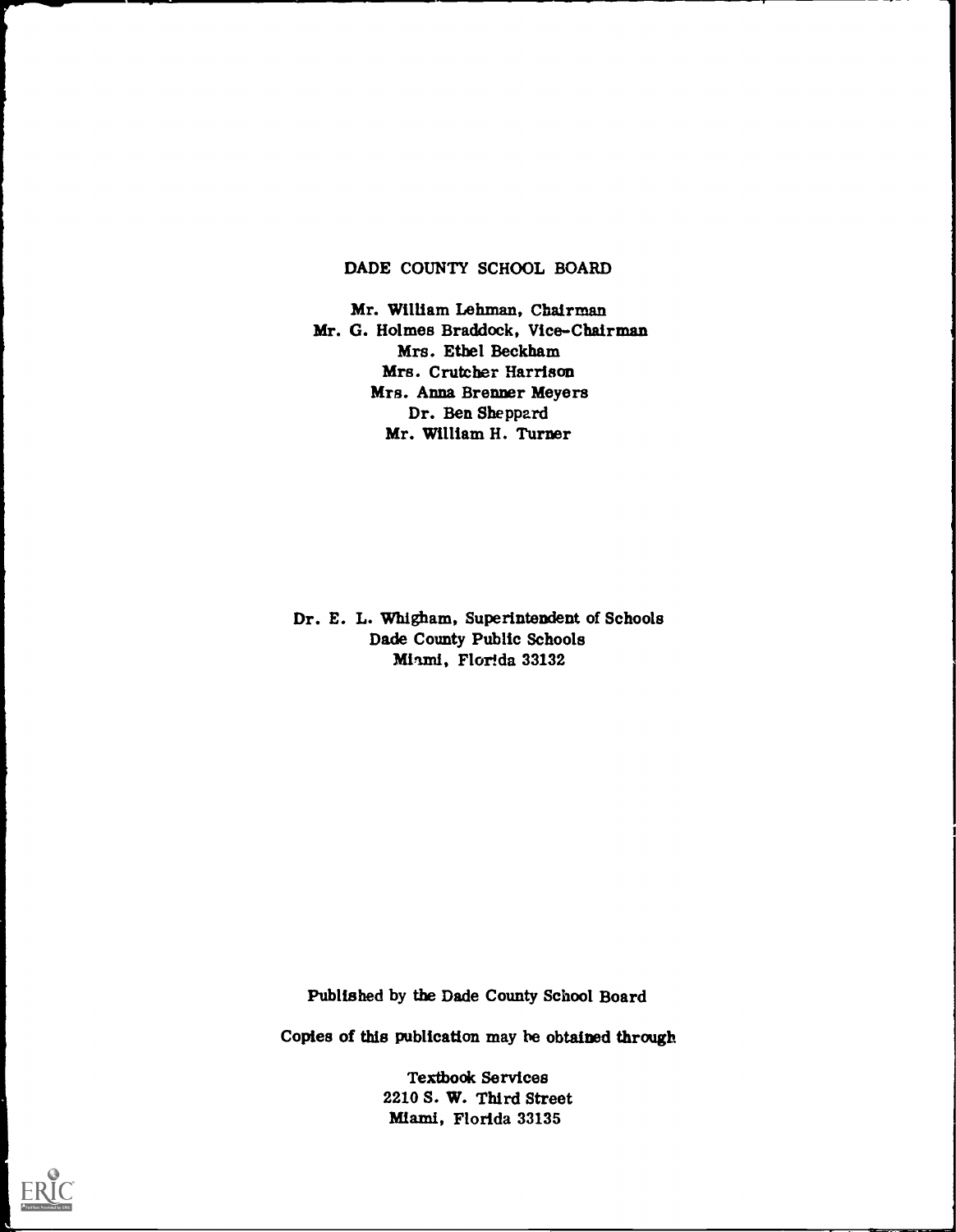

INTRODUCTION<br>quinmester administrative organization of schools. The materials and information in this guide<br>are meant to be neither all-inclusive nor prescriptive; but rather, an aide to teachers as they<br>plan instructional

pulmatics commons of study was miniten as a space at mini-term in vising commons of the pulmation of the pulmation as a space in the second of the second in the second of the second of the second of the second of the secon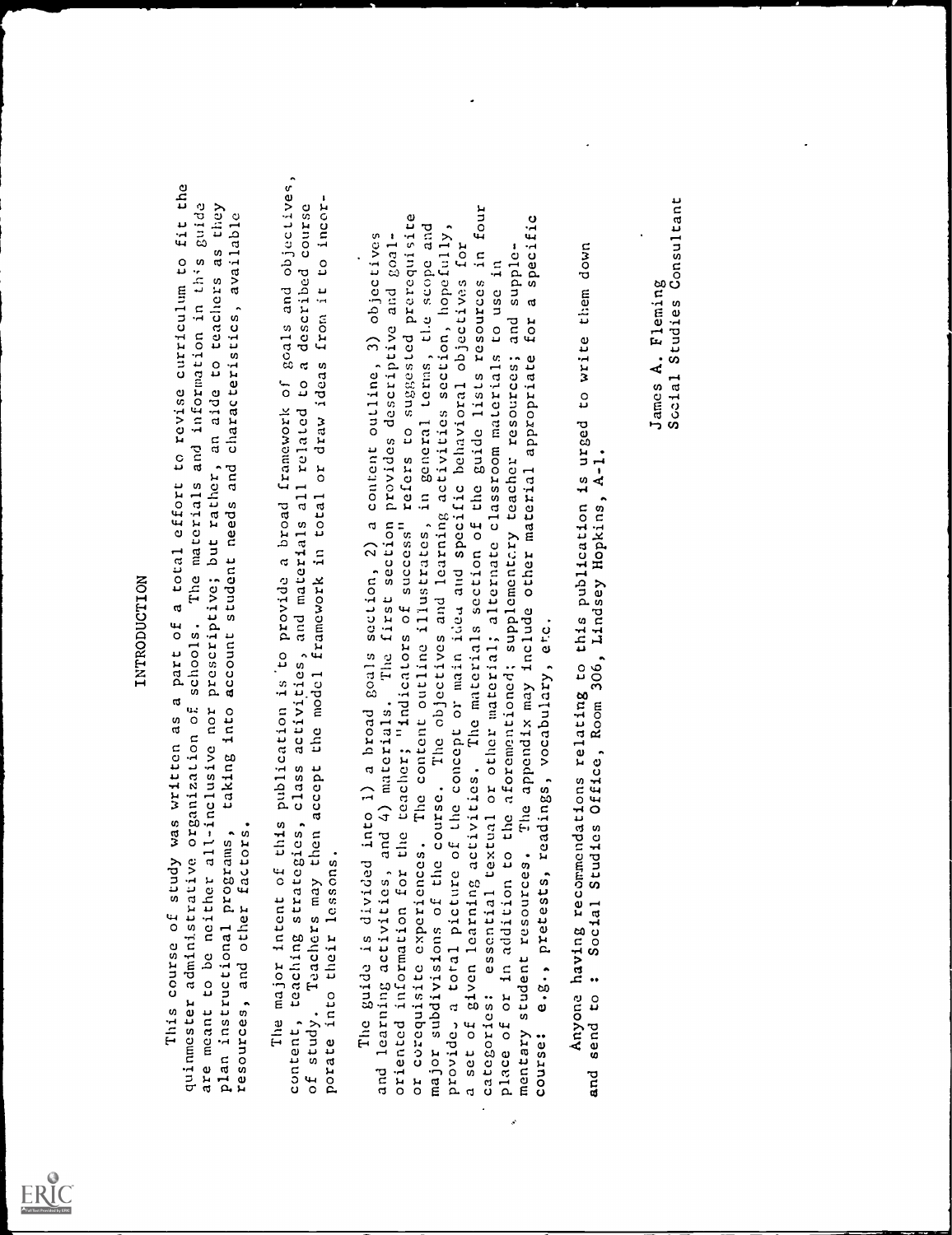

counse Description; A BREER ENTRODUCTION TO THE WAYS OF BELIEVING WHICH HAVE SHAPED EASTERN THINKING PORTER AND INDUCTION TO THE WAYS OF BELIEVING WHICH AND IRPORT ENERGY THINKING PRODUCTION, BUDDIESM, CONFIDENTAL, TAGES,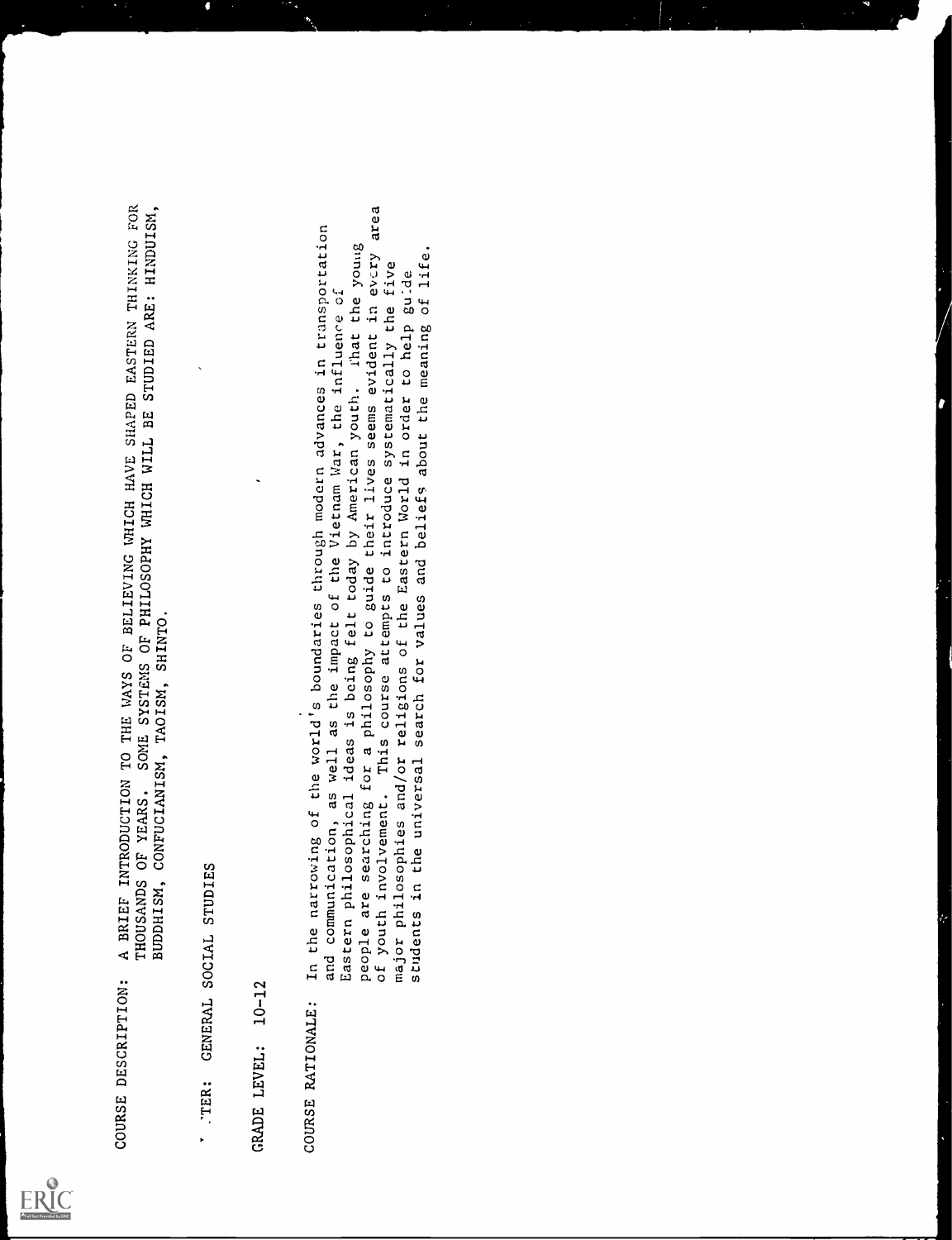

- <u>COURSE GOALS</u>:<br>THE STUDENTS WILL EXAMINE AND GATHER BACKGROUND DATA ON THE FIVE MAJOR EASTERN PHILOSOPHIES.<br>THE STUDENTS WILL INVESTIGATE HINDUISM AND DESCRIBE ITS INFLUENCE UPON 1NDIA.
	-
- 
- 
- 
- 
- 
- 1. THE STUDENTS WILL EXAMINE AND GATHER BACKGROUND DATA ON THE FIVE MAJOR EASTERN PHILOSOPHIES.<br>2. THE STUDENTS WILL INVESTIGATE HINDUISM AND DESCRIEE ITS INFLUENCE UPON INDIA.<br>4. THE STUDENTS WILL INVESTIGATE BUDDHISM AND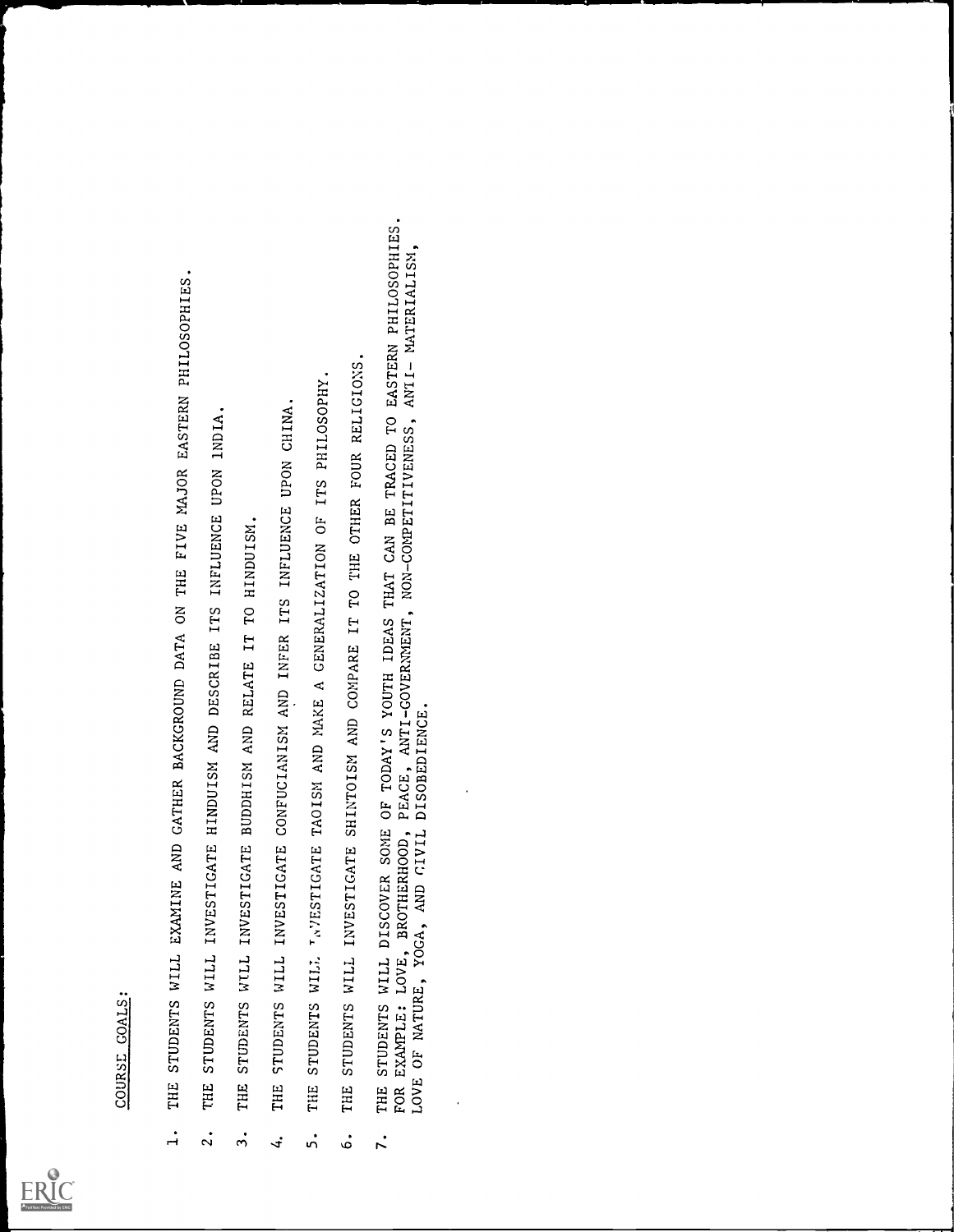

- 
- 
- 
- 
- 
- 
- 
- 
- 
- 
- 
- 
- 
- 
- 
- 
- 
- 
- 
- 
- 
- 
- 
- 
- 
- 
- 
- 
- 
- 
- 
- 
- 
- 
- COURSE OUTLINE: I. Background of the Five Major Eastern Philosophies III. (cont.) A. Definitions D. Today's relevance IV. Confucianism A. Sacred Writings B. Geographical Data of Asia B. Confucius' Life C. Population statistics of Asia C. Comparison and contrast with Buddhism D. Population data on Eastern religions D. Today's relevance 1. Asia 2. North America V. Taoism 3. World Total A. The mystery II. Hinduism B. Chain-argument A. Chronological base of all Eastern thought C. Life of Lao-Tse-Ching B. Beliefs D. Beliefs C. Vocabulary E. Sacred Writings D. Sacrea Books E. Mahatma Ghandi F. Today's relevance G. Yoga III. Buddhism H. Today's relevance A. Buddha's Life VI. Shintoism B. Vocabulary A. Synonomous with Japanese culture C. Beliefs B. Traditions and beliefs 1. Philosophy 2. Religion F. CoMparison and contrast with Buddhism and Confucianism (cont.)
	-
- 
- 
- 
-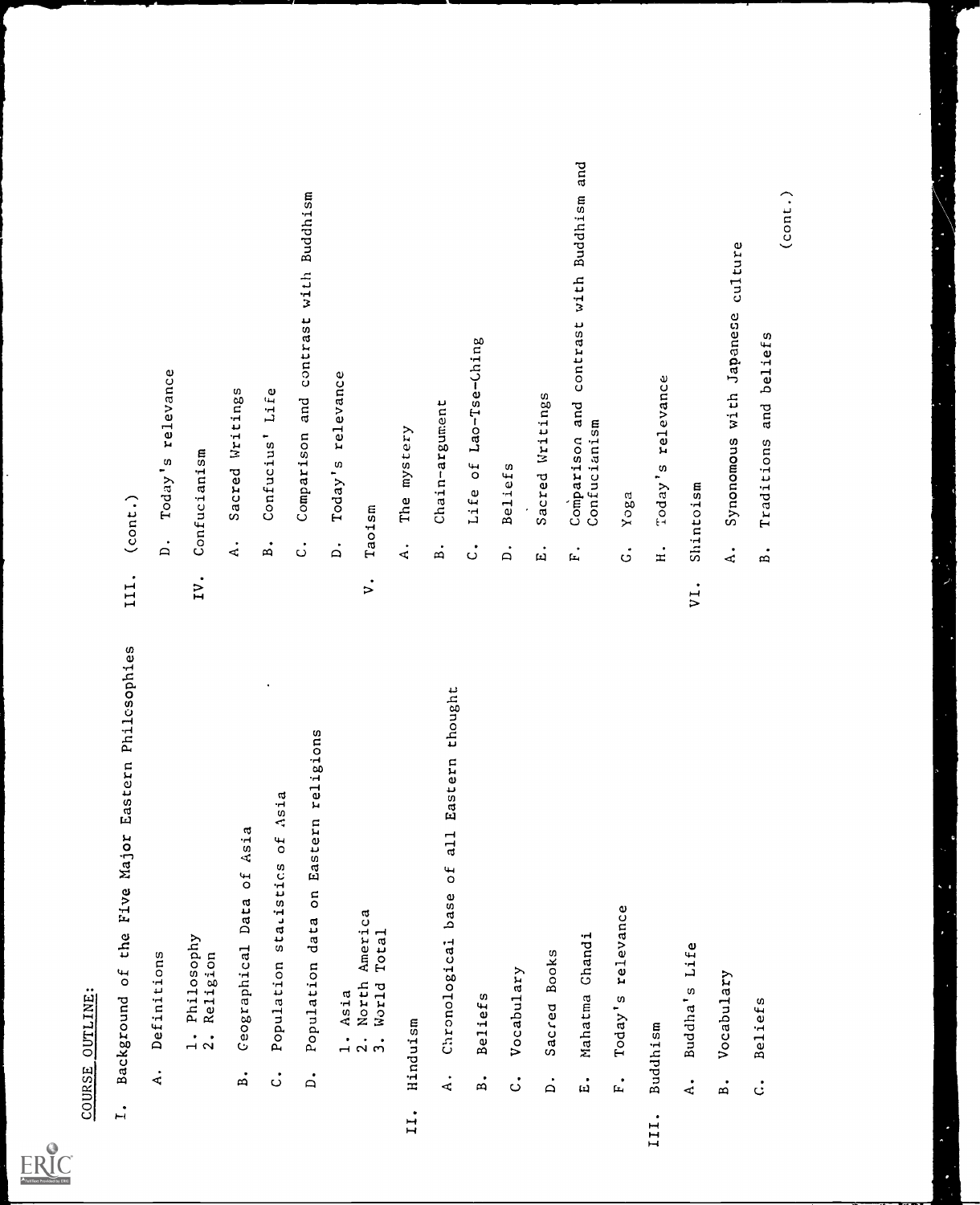

- 
- COURSE OUTLINE: (cont.)<br>VI. (cont.)<br>C. Ceremonies, festivals, shrines, temples, and Gods<br>VII. Growth of Eastern philosophical beliefs<br>A. Transportation<br>B. Communication<br>D. Vietnam War<br>D. Drug Usage
	-
- 
- 
- 
-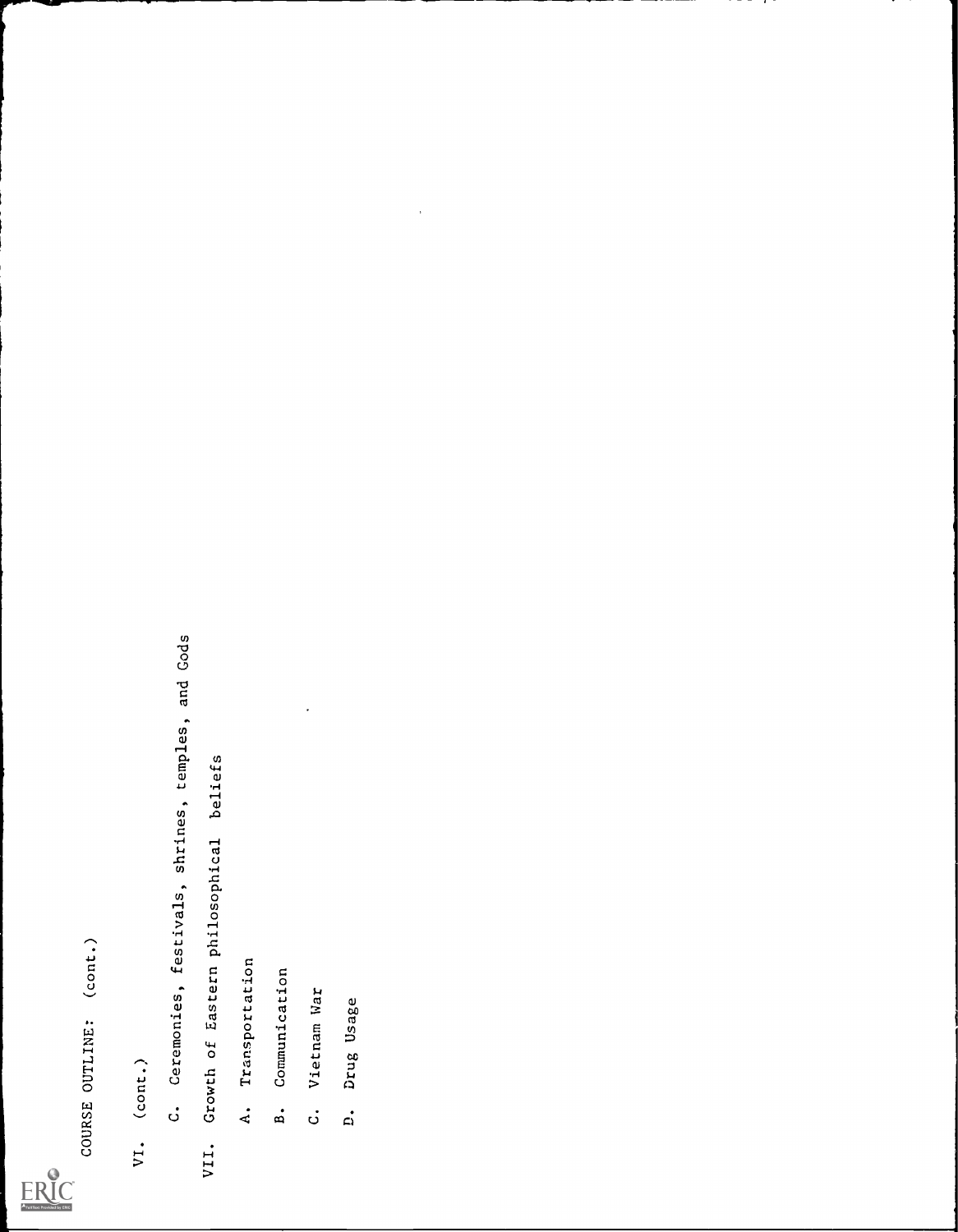

| THE FIVE MAJOR EASTERN PHILOSOPHIES                      | ACTI 'ITIES<br>LEARNING | religion.<br>dif.<br>and<br>philosophy and<br>the likenesses<br>terms:<br>recall<br>between the two<br>students orally<br>ferences<br>the<br>Have | the<br>óf<br>their definitions<br>$\alpha$ rally<br>compare<br>students<br>two words.<br>Have the | the<br>class understanding of<br>the blackboard, develop a<br>terms.<br><b>LMO</b><br>$\overline{5}$ | faith,<br>etc.<br>and<br>$\mathbf{c}$<br>war,<br>idea<br>some ideas such as God, worship,<br>etc. Then ask the pupils<br>Ask the students to suggest some Western religions<br>as brotherhood, peace, love,<br>sentences some philosophical<br>beliefs, symbols, prophet<br>Compare the concepts.<br>write on the board<br>they may have such<br>give in one or two<br>$\bullet$ | synonomous? Give examples.<br>students the differences and likenesses<br>first?<br>-1<br>then formal<br>quiestions:<br>What is the difference between the two terms?<br>comes<br>(Example: Christ and his philosophy,<br>of the two<br>of the two terms. Discuss the following<br>ed<br>De<br>If not concomitant, which<br>terms ever<br>ized religion.) Why?<br>Can the two<br>Review with the<br>$\ddot{a}$<br>.<br>م<br>$\ddot{\circ}$ | synonc-<br>phil-<br>that<br>the<br>fi<br>or two sentences<br>and religion. Then explain to the class<br>used<br>terms:<br>്റ<br>differences and similarities of the two<br>terms will<br>Have the students write in one<br>course the<br>generally in the<br>mously.<br>osophy | $\frac{0}{2}$<br>pupils<br>the<br>ask<br>netaphysics<br>disciple<br>and<br>prophet<br>master<br>sage<br>on the board the following words<br>aesthetics<br>worship<br>beliefs<br>values<br>definitions:<br>faith<br>principles<br>conduct<br>the<br>ethics<br>nature<br>morals<br>η<br>List<br>look<br>⊣ |
|----------------------------------------------------------|-------------------------|---------------------------------------------------------------------------------------------------------------------------------------------------|---------------------------------------------------------------------------------------------------|------------------------------------------------------------------------------------------------------|----------------------------------------------------------------------------------------------------------------------------------------------------------------------------------------------------------------------------------------------------------------------------------------------------------------------------------------------------------------------------------|-------------------------------------------------------------------------------------------------------------------------------------------------------------------------------------------------------------------------------------------------------------------------------------------------------------------------------------------------------------------------------------------------------------------------------------------|--------------------------------------------------------------------------------------------------------------------------------------------------------------------------------------------------------------------------------------------------------------------------------|---------------------------------------------------------------------------------------------------------------------------------------------------------------------------------------------------------------------------------------------------------------------------------------------------------|
| THE STUDENTS WILL EXAMINE AND GATHER BACKGROUND DATA G.I | <b>OBJECTIVE</b>        | $\rightarrow$<br>define<br>student will<br>two terms.<br>the<br>The<br>$\ddot{\mathbf{A}}$ .                                                      | $\ddot{\Omega}$                                                                                   | $\dot{\tilde{}}$                                                                                     | <b>st</b>                                                                                                                                                                                                                                                                                                                                                                        | $\ddot{\cdot}$                                                                                                                                                                                                                                                                                                                                                                                                                            | Ó                                                                                                                                                                                                                                                                              | $\dot{1}$<br>and<br>define<br>The student will<br>terms.<br>classify<br>ക്                                                                                                                                                                                                                              |
| <b>TT TVOS</b>                                           | <b>EOCUS</b>            | RELIGION AS TERMS.<br>AND<br>PHILOSOPHY<br>$\blacktriangleright$                                                                                  |                                                                                                   |                                                                                                      |                                                                                                                                                                                                                                                                                                                                                                                  |                                                                                                                                                                                                                                                                                                                                                                                                                                           |                                                                                                                                                                                                                                                                                |                                                                                                                                                                                                                                                                                                         |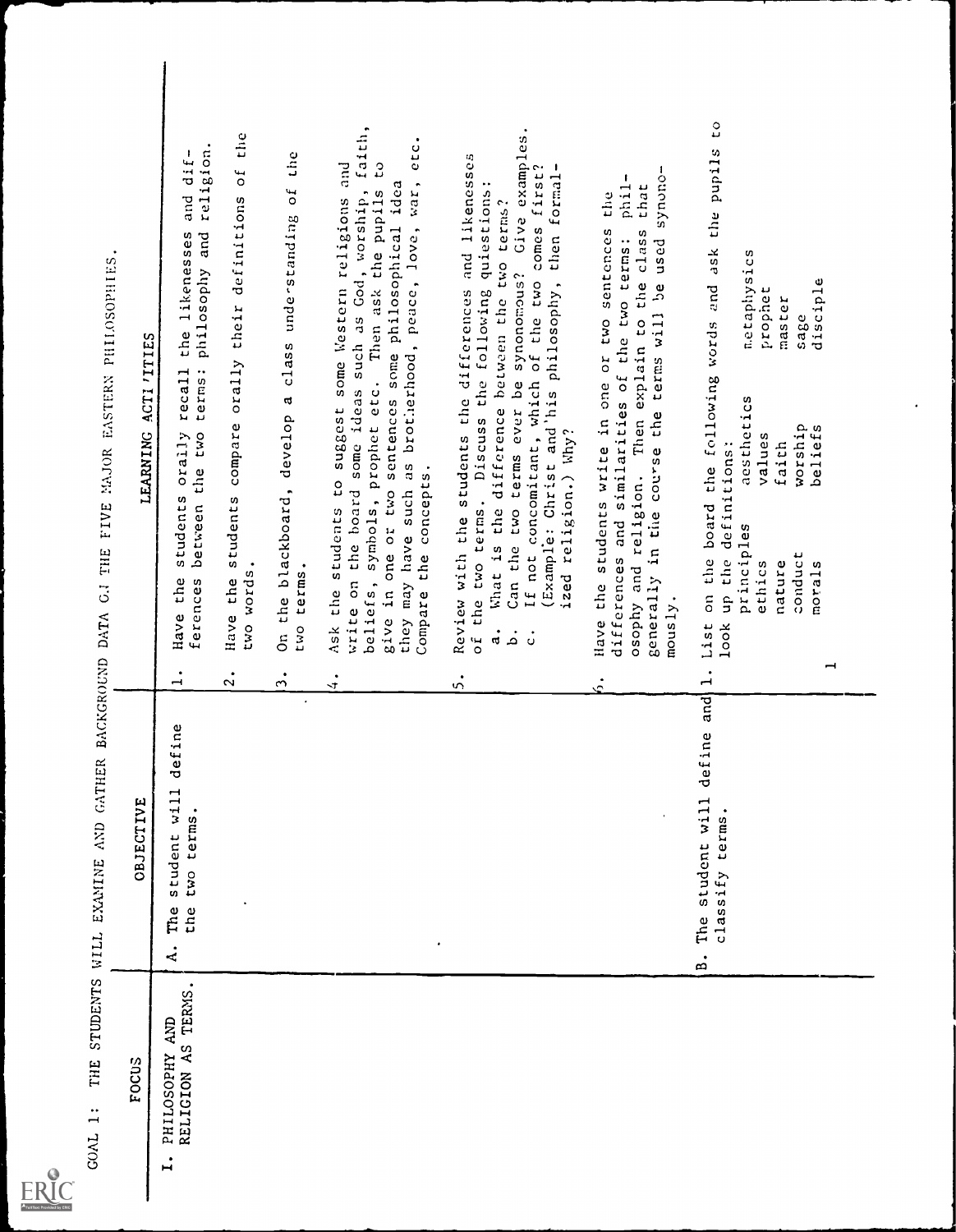|  | Full Text Provided by ERIC |  |
|--|----------------------------|--|

| ACTIVITIES<br>LEARNING | $_{(cont.)}$<br>$\rightarrow$       | temple<br>symbols<br>ideas<br>ceremony<br>logic | task of<br>philosophy,<br>the<br>assign<br>classifying the above terms under religion,<br>and<br><b>Stonps</b><br>three<br>Divide the class in<br>or both.<br>$\ddot{\Omega}$ | asagguas<br>aro.ib<br>$\overline{\mathfrak{c}}$<br>the large<br>students<br>Have each group leader report back to<br>Allow the<br>their classification list.<br>corrections or additions.<br>$\ddot{ }$ | corrected classification chart<br>Have each student make a<br>study.<br>for future<br>$\ddot{4}$ . | displays on bulletin<br>terms<br>Give the pupiis a week to produce these items and then<br>graphs, pictures) or in poetry.<br>pupiis may demonstrate these<br>in individual notebooks.<br>share with the total class. Place<br>graphically (charts,<br>Suggest that several<br>boards and<br>$\ddot{\mathbf{v}}$ | $\ddot{\phantom{0}}$<br>$\sigma$<br>East in terms<br>the<br>encompasses<br>Continents?<br>Countries?<br>What.<br>$\mathbf{1}$ . | Display maps of Asia, China, India, Japan, and Indonesia.<br>$\ddot{\Omega}$ | In brief outline form, have a volunteer pupil draw on the<br>t<br>Cf<br>general outline<br>on the overhead projector a<br>the Far East.<br>board or<br>$\dot{ }$ | label.<br>and<br>the major countries<br>another pupil draw in<br>Have<br>$\ddot{4}$ . | $\mathbf{\Omega}$ |  |
|------------------------|-------------------------------------|-------------------------------------------------|-------------------------------------------------------------------------------------------------------------------------------------------------------------------------------|---------------------------------------------------------------------------------------------------------------------------------------------------------------------------------------------------------|----------------------------------------------------------------------------------------------------|------------------------------------------------------------------------------------------------------------------------------------------------------------------------------------------------------------------------------------------------------------------------------------------------------------------|---------------------------------------------------------------------------------------------------------------------------------|------------------------------------------------------------------------------|------------------------------------------------------------------------------------------------------------------------------------------------------------------|---------------------------------------------------------------------------------------|-------------------|--|
| OBJECTIVE              | (const.)<br>$\ddot{a}$              |                                                 |                                                                                                                                                                               |                                                                                                                                                                                                         |                                                                                                    |                                                                                                                                                                                                                                                                                                                  | gather<br>about<br>nata<br>The student will<br>geographical<br>the East.<br>.<br>ပ                                              |                                                                              |                                                                                                                                                                  |                                                                                       |                   |  |
| <b>FOCUS</b>           | $_{(\text{cont.})}$<br>$\mathbf{r}$ | teacher:<br>Note to the                         | that<br>duotang as a study<br>$\tilde{c}$<br>the pupils keep<br>It is suggested                                                                                               | erous books and paper-<br>backs are to be used<br>course, since num-<br>reference for the                                                                                                               | study the content<br>of the five philo-<br>sophies.<br>ပ္ပ                                         |                                                                                                                                                                                                                                                                                                                  |                                                                                                                                 |                                                                              |                                                                                                                                                                  |                                                                                       |                   |  |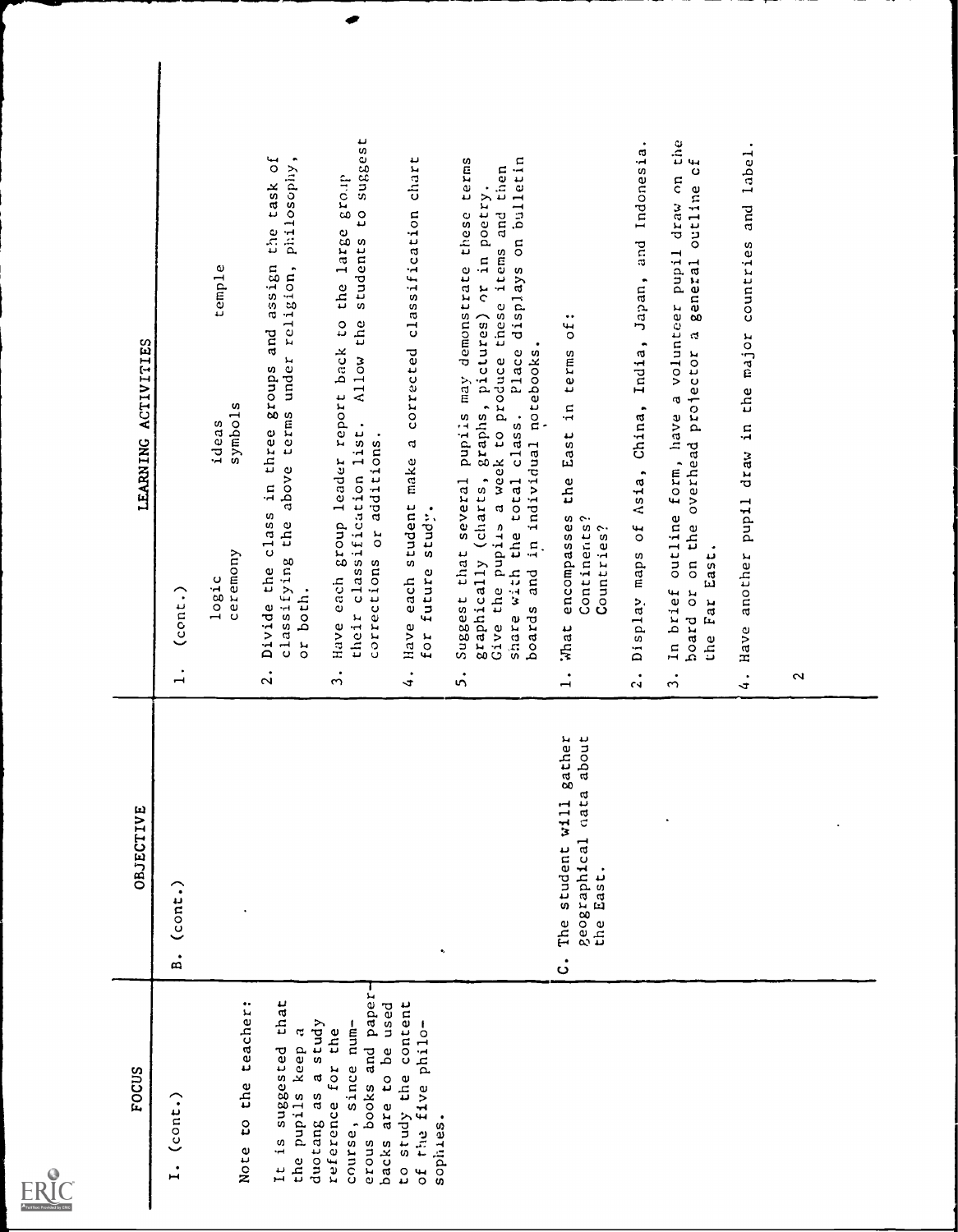

| LEARNING ACTIVITIES | CO<br>and have them<br>to relate the areas to the religions or philosophies<br>٥,<br>order<br>fill in the names of the major countries in<br>Give ditto of map outline to each pupil<br>studied.<br>ತಿ | the<br>contained in each major<br>statistics for<br>Have the students look up in the Atlas, Almanac, or<br>of Asia.<br>the vast expanse<br>Have the students research population<br>square miles<br>grasp<br>$\mathfrak{c}$<br>Encyclopedia the<br>country in order | Vietnam, Korea,<br>add<br>and each<br>statistics<br>map ditto.<br>'Japan, China, India,<br>students compare the<br>his<br>population figures to<br>major countries<br>Pakistan.)<br>Have the<br>the | five major Eastern religions to be studied in this course<br>Assign groups to break down population statistics to the<br>in the<br>study<br>(see Almanac). Have them present their<br>following form: | WORLD TOTAL<br>NORTH ANERICA<br>$\ddot{\phantom{0}}$<br>ASIA | CO<br>East-<br>che)<br>compare with<br>$\frac{1}{2}$<br>charts<br>the spread<br>rate in<br>Will the population in the Eastern countries<br>Can media communication spread the growth of<br>statistical<br>still further? Cive examples<br>grow at the approximate same<br>the Eastern population rate<br>the Western world? Would this affect<br>and<br>years? Why, why not?<br>discuss the following questions:<br>of Eastern philosophy? How?<br>Refer to maps, transparencies,<br>ideas<br>next ten<br>tinue to<br>does<br>How<br>ern<br>.<br>J<br>$\mathbf{r}$<br>ن |   |
|---------------------|--------------------------------------------------------------------------------------------------------------------------------------------------------------------------------------------------------|---------------------------------------------------------------------------------------------------------------------------------------------------------------------------------------------------------------------------------------------------------------------|-----------------------------------------------------------------------------------------------------------------------------------------------------------------------------------------------------|-------------------------------------------------------------------------------------------------------------------------------------------------------------------------------------------------------|--------------------------------------------------------------|-------------------------------------------------------------------------------------------------------------------------------------------------------------------------------------------------------------------------------------------------------------------------------------------------------------------------------------------------------------------------------------------------------------------------------------------------------------------------------------------------------------------------------------------------------------------------|---|
| <b>OBJECTIVE</b>    | ທ່<br>$_{\rm (conf.)}$<br>ပ                                                                                                                                                                            | .<br>ف<br>$\overline{\phantom{0}}$<br>tics<br>gat<br>statis<br>The student will<br>population<br>$\dot{\Omega}$                                                                                                                                                     | $\ddot{\Omega}$<br>East.<br>jor<br>the ma<br>i the<br>concerning<br>countries                                                                                                                       | $\ddot{ }$                                                                                                                                                                                            |                                                              | $\ddot{ }$                                                                                                                                                                                                                                                                                                                                                                                                                                                                                                                                                              | M |
| <b>FOCUS</b>        | I. (cont.)                                                                                                                                                                                             |                                                                                                                                                                                                                                                                     |                                                                                                                                                                                                     |                                                                                                                                                                                                       |                                                              |                                                                                                                                                                                                                                                                                                                                                                                                                                                                                                                                                                         |   |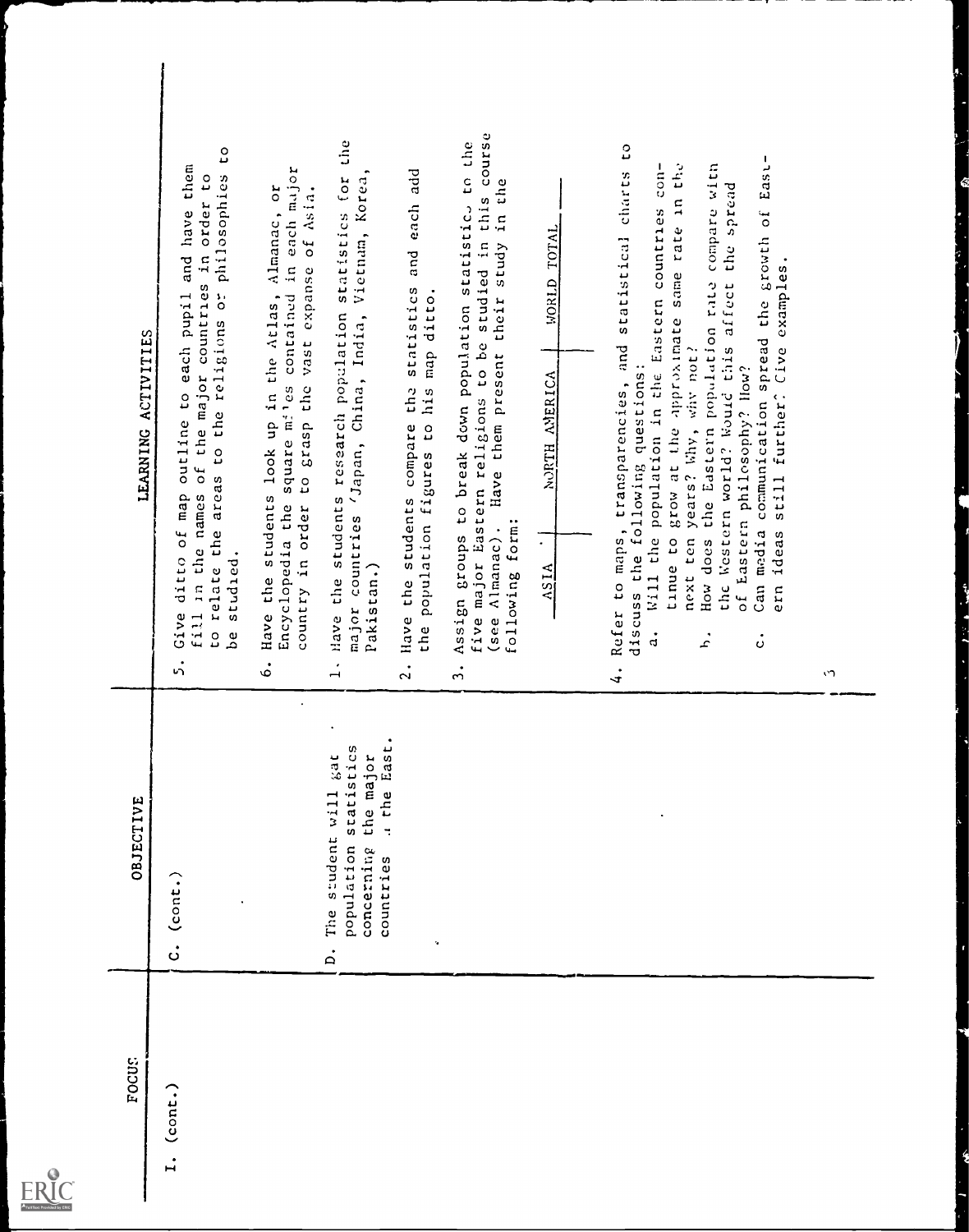

| LEARNING ACTIVITIES | involve more research by volunteer pupils)<br>spread<br>Do you have any idea of number comparison in Eastern<br>and Western religions? Which religion now has over<br>the world population as its followers?<br>the World (Dade County<br>of Eastern philosophy? Can you name a few of the<br>current ideas that may have come from this area?<br>the<br>Does the Vietnam War have any influence on<br>Show the film, Major Religions of<br>one-fifth of<br>(This should<br>$#1 - 13416$<br>$($ Cont $\ldots)$<br>.<br>უ<br>$\dot{\cdot}$<br>ໍ່<br>₹ | How do you think the oldest religions have influenced<br>Review the population<br>č<br>religion<br>ysy<br>$f$ ol-<br>the<br>God<br>one prophet<br>gaining in acceptance in<br>personal<br>has the largest<br>each major religion.<br>is the oldest?<br>terms to<br>reincarnation<br>these<br>examples.<br>Discuss the film with the pupils.<br>five religions<br>Which of the five religions<br>of the following questions:<br>symbols<br>relevance of<br>morals<br>statistics and followers of<br>Give<br>Which one or two is<br>Which ones stress:<br>ones?<br>United States?<br>the<br>meditation<br>Discuss the<br>many Gods<br>philosophy.<br>newer<br>rituals<br>Which of<br>lowing?<br>the<br>some<br>$\ddot{a}$<br>.<br>م<br>ó<br>$\dot{\vec{c}}$<br>$\dot{\circ}$<br>$\dot{\circ}$ | マ |
|---------------------|------------------------------------------------------------------------------------------------------------------------------------------------------------------------------------------------------------------------------------------------------------------------------------------------------------------------------------------------------------------------------------------------------------------------------------------------------------------------------------------------------------------------------------------------------|---------------------------------------------------------------------------------------------------------------------------------------------------------------------------------------------------------------------------------------------------------------------------------------------------------------------------------------------------------------------------------------------------------------------------------------------------------------------------------------------------------------------------------------------------------------------------------------------------------------------------------------------------------------------------------------------------------------------------------------------------------------------------------------------|---|
| ORJECTIVE           | $_{(cont.)}$<br>$\dot{a}$                                                                                                                                                                                                                                                                                                                                                                                                                                                                                                                            |                                                                                                                                                                                                                                                                                                                                                                                                                                                                                                                                                                                                                                                                                                                                                                                             |   |
| FOCUS               | $_{(cont.)}$<br>$\mathbf{I}$ .                                                                                                                                                                                                                                                                                                                                                                                                                                                                                                                       |                                                                                                                                                                                                                                                                                                                                                                                                                                                                                                                                                                                                                                                                                                                                                                                             |   |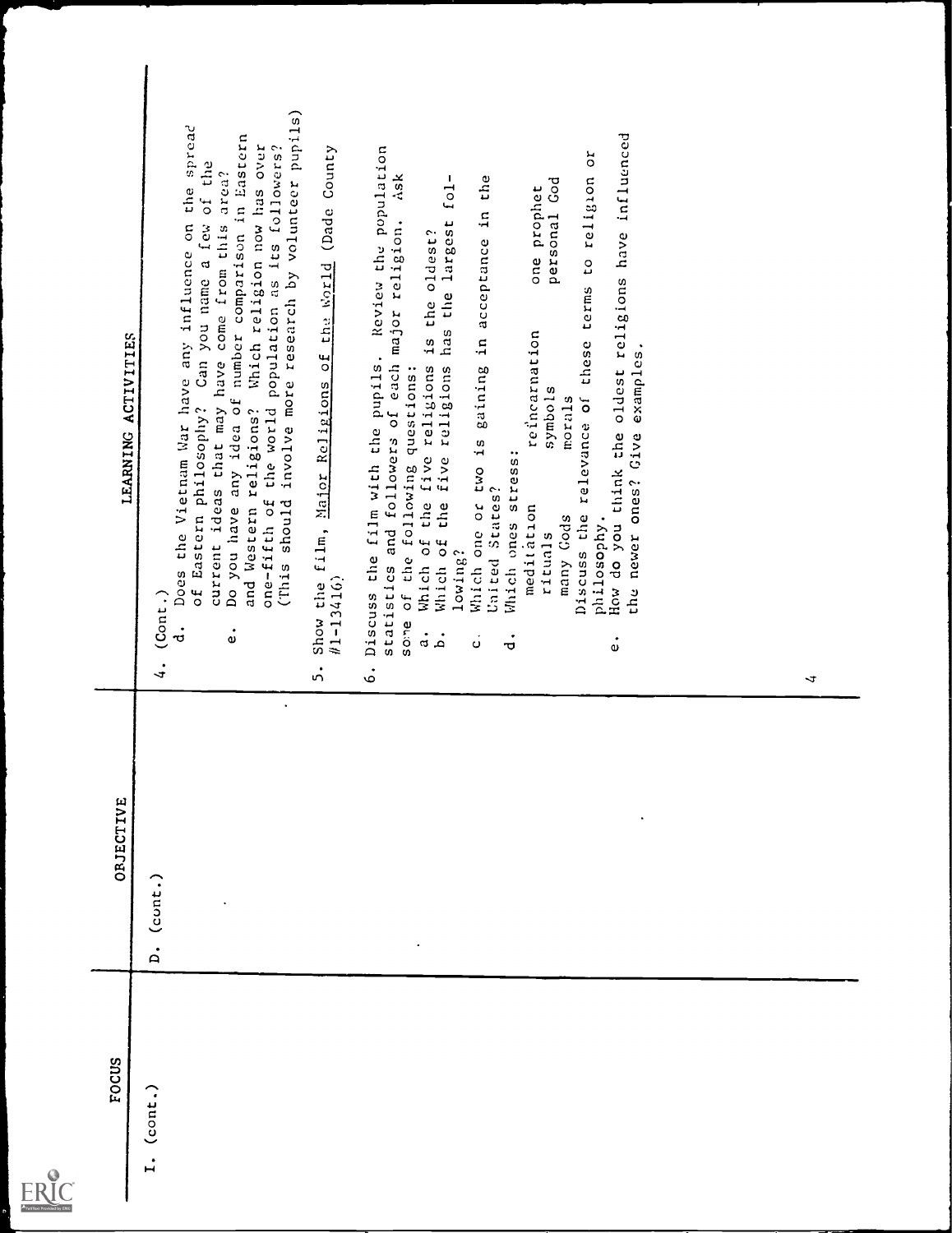

# FORD 2: THE STUDENTS WILL INVESTIGATE HINDUISM AND DESCRIBE ITS INFLUENCE UPON INDIA.

| LEARNING ACTIVITIES | a general<br>Bibliography)<br>students read (see<br>description of Hinduism.<br>Have the<br>$\dot{1}$ | Show film, Asian Earth, #1-12040.<br>$\ddot{\Omega}$ | Write Santana Dmarma (The Eternal Religion) on the board.<br>Cive oral translation, Hinduism.<br>$\ddot{ }$ | and have<br>to show<br>ditto map<br>Indonesia<br>Have the students find India on their<br>draw arrows to China, Japan, and<br>spread of the religion.<br>them<br>the<br>$\ddot{ }$ | show that<br>lituduism is the basic source of all Eastern religions.<br>Construct a chronological chart on the board to<br>ໍ່ | Have the students copy the chart (see below) and then<br>assign them the task of dating the various religions.<br>Have them date at this time Hinduism at 5000 B.C.<br>.<br>ف | $\begin{bmatrix} 1 & 1 & 1 \\ 1 & 1 & 1 \\ 1 & 1 & 1 \end{bmatrix}$ | <b>BUDDHISM</b><br>$\overline{\phantom{a}}$<br><b>CONFUCIANISM</b> | SHINTOISM<br><b>TAOISM</b> | take notes while the teacher discusses the basic precepts<br>Ask the pupils to refer to their list of definitions and<br>of Hinduism. These should include (not necessarily in<br>ideas:<br>order) the following<br>this<br>7. | practices or beliefs universal.<br>No ecclesiastical organization.<br>World's oldest faith.<br>$\frac{1}{2}$<br>$\ddot{a}$<br>.<br>م<br>$\dot{\mathbf{c}}$ | <b>in</b> |  |  |
|---------------------|-------------------------------------------------------------------------------------------------------|------------------------------------------------------|-------------------------------------------------------------------------------------------------------------|------------------------------------------------------------------------------------------------------------------------------------------------------------------------------------|-------------------------------------------------------------------------------------------------------------------------------|-------------------------------------------------------------------------------------------------------------------------------------------------------------------------------|---------------------------------------------------------------------|--------------------------------------------------------------------|----------------------------|--------------------------------------------------------------------------------------------------------------------------------------------------------------------------------------------------------------------------------|------------------------------------------------------------------------------------------------------------------------------------------------------------|-----------|--|--|
| OBJECTIVE           | inves-<br>w111<br>tigate Hinduism.<br>students<br>The<br>$\ddot{\mathbf{A}}$ .                        |                                                      |                                                                                                             | $\blacksquare$                                                                                                                                                                     |                                                                                                                               |                                                                                                                                                                               |                                                                     |                                                                    |                            |                                                                                                                                                                                                                                |                                                                                                                                                            |           |  |  |
| <b>FOCUS</b>        |                                                                                                       |                                                      |                                                                                                             |                                                                                                                                                                                    |                                                                                                                               |                                                                                                                                                                               |                                                                     |                                                                    |                            |                                                                                                                                                                                                                                |                                                                                                                                                            |           |  |  |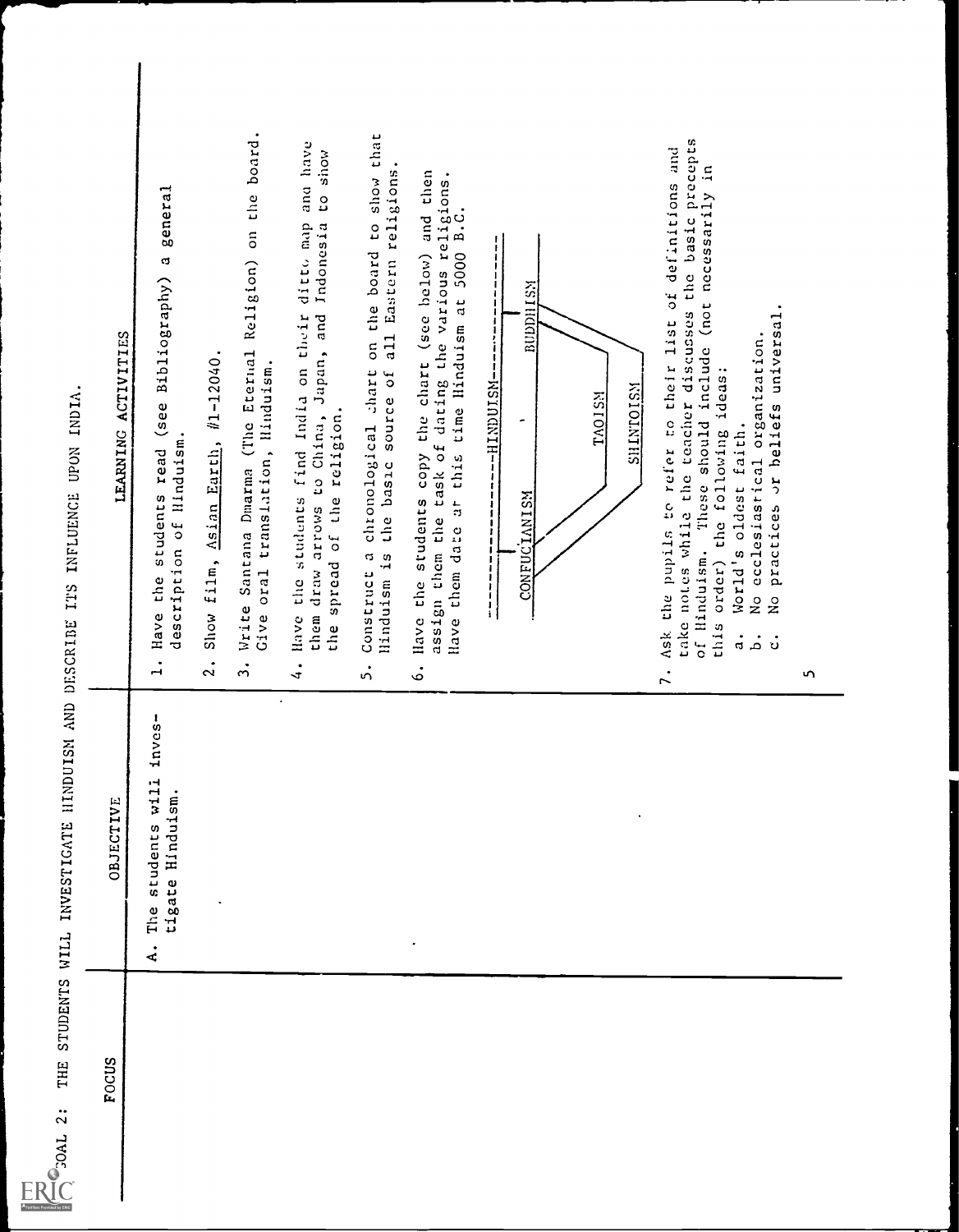| Full Text Provided by ERIC |  |
|----------------------------|--|

| ACTIVITIES<br>LEARNING | $_{(cont.)}$   | thought)<br>$\bullet$<br>and<br>creative spirit or God<br>$\mathbf{I}$<br>achieve ulti<br>$below$ .<br>$\frac{1}{2}$<br>ä<br>of rebirths<br>dogma but<br>translated loosely<br>Gods.<br>as commonly<br>sacred books (see Vedas<br>hundreds of thousands of<br>today)<br>asceticism and discipline help<br>goal not due to study of<br>Ultimate goal: realeased from cycle<br>spirttual status.<br>Siva and Vishnu (popular Gods of<br>cow<br>Karma: deeds in previous life.<br>Caste: indicates spiritual sta<br>worship and human experience.<br>God within, Self.<br>peace, peace, peace.<br>the<br>BRAHMAN - Unapproachable<br>OM - Symbol of Brahman,<br>absorbed by the absolute.<br>just<br>Animal worship. (not<br>No fixed canons of<br>Reincarnation.<br>Polytheistic:<br>$\bar{1}$<br>Progress in<br>Vocabulary:<br>goal.<br><b>ATMAN</b><br>$Y$ oga:<br>mate<br>$\dot{\tau}$<br>$\dot{0}$ in<br>$\dot{a}$ $\dot{c}$<br>$\div$<br>$\div$<br>.<br>بحہ<br>$\dot{a}$<br>$\dot{\epsilon}$ | show the class various paperback readings<br>Hinduism (See Bibliography).<br>and<br>Introduce<br>Ior | Ind(a)<br>They<br>(the<br>pupils that these are ancient accounts of mystical rev-<br>considered<br>on the board the word VEDAS and explain to the<br>arrived in<br>the primary source of all Hindu spiritual guidance.<br>were written in Sanscrit at approximately 1500 B.C.<br>They are<br>be when the Aryan tribes<br>elations and inspirational verse.<br>$\mathfrak{c}$<br>thought<br>Write<br>time | silencly.<br>64)<br>Upsanishads (p.<br>read<br>pupils<br>Have | strange<br>ask<br>orally together and<br>and the<br>the words<br>to note the musical rhythm of<br>Have the whole class read the page<br>terminology.<br>mystic<br>them |   |  |
|------------------------|----------------|-------------------------------------------------------------------------------------------------------------------------------------------------------------------------------------------------------------------------------------------------------------------------------------------------------------------------------------------------------------------------------------------------------------------------------------------------------------------------------------------------------------------------------------------------------------------------------------------------------------------------------------------------------------------------------------------------------------------------------------------------------------------------------------------------------------------------------------------------------------------------------------------------------------------------------------------------------------------------------------------------|------------------------------------------------------------------------------------------------------|----------------------------------------------------------------------------------------------------------------------------------------------------------------------------------------------------------------------------------------------------------------------------------------------------------------------------------------------------------------------------------------------------------|---------------------------------------------------------------|------------------------------------------------------------------------------------------------------------------------------------------------------------------------|---|--|
|                        | $\ddot{\cdot}$ |                                                                                                                                                                                                                                                                                                                                                                                                                                                                                                                                                                                                                                                                                                                                                                                                                                                                                                                                                                                                 | $\dot{ }$                                                                                            | $\sim$                                                                                                                                                                                                                                                                                                                                                                                                   | $\dot{5}$                                                     | $\ddot{ }$                                                                                                                                                             | O |  |
| OBJECTIVE              | A. (cont.)     |                                                                                                                                                                                                                                                                                                                                                                                                                                                                                                                                                                                                                                                                                                                                                                                                                                                                                                                                                                                                 | read<br>The student will<br>Hindu writings.<br>в.                                                    |                                                                                                                                                                                                                                                                                                                                                                                                          |                                                               |                                                                                                                                                                        |   |  |
| FOCUS                  |                |                                                                                                                                                                                                                                                                                                                                                                                                                                                                                                                                                                                                                                                                                                                                                                                                                                                                                                                                                                                                 |                                                                                                      |                                                                                                                                                                                                                                                                                                                                                                                                          |                                                               |                                                                                                                                                                        |   |  |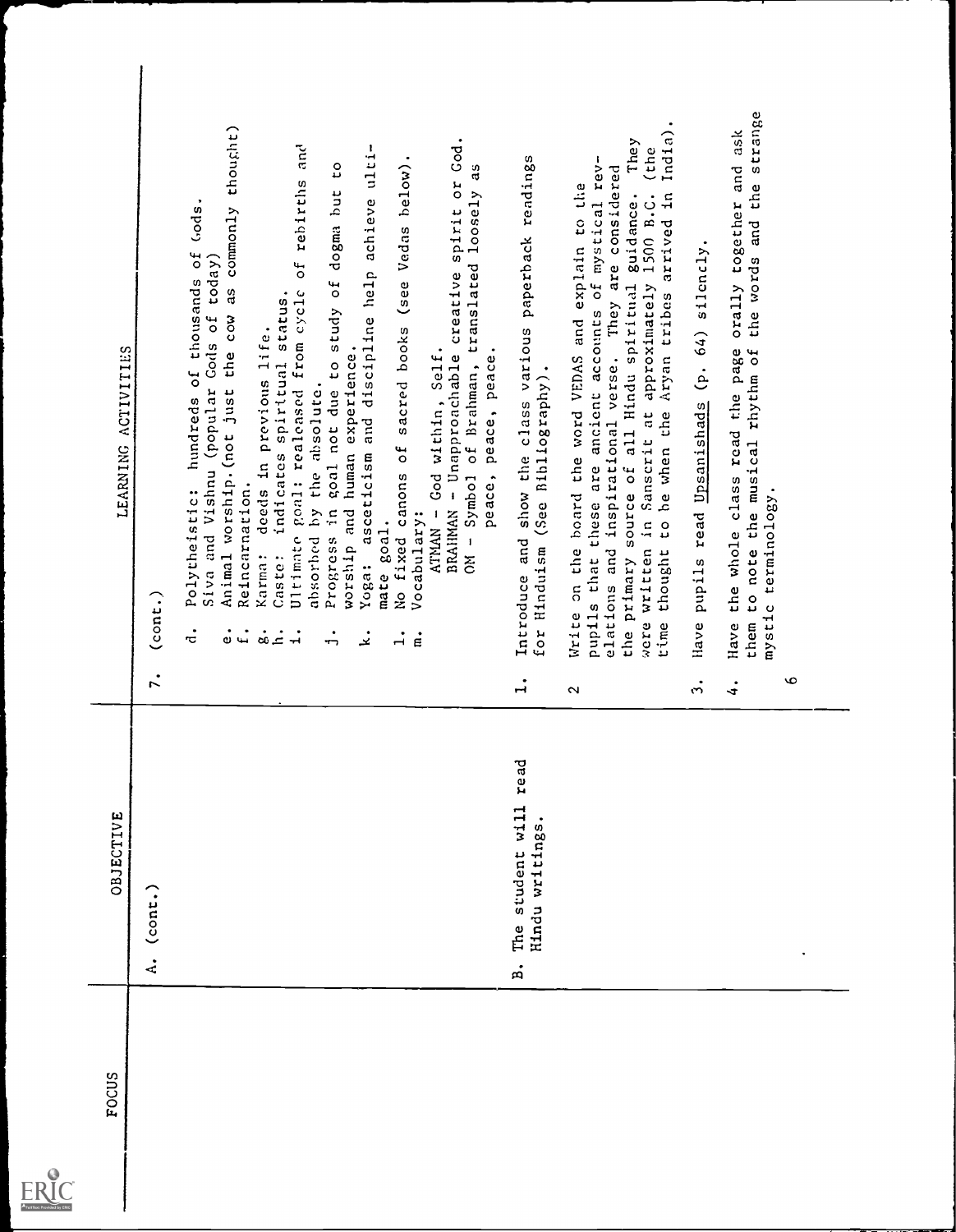| Full Text Provided by ERIC |
|----------------------------|

 $\mathcal{L}_{\text{max}}$  and  $\mathcal{L}_{\text{max}}$ 

| LEARNING ACTIVITIES | man?<br>of<br>for discussion the following questions:<br>say about the will<br>Explain the terms: (in your own words)<br>is Brahman? Can you describe him?<br>say about immortality?<br>are the three requirements?<br>illumined consciousness<br>What does Chandogya<br>purified mind<br>$\frac{1}{1}$<br>does<br>What<br>What<br>idh o<br>Open<br>$\ddot{a}$<br>.<br>م<br>$\dot{\circ}$<br>$\dot{\bm{\omega}}$<br>$\dot{a}$<br>$\dot{\mathbf{v}}$ | follow-<br>to read the<br>ganozg<br>Boy Svetaketa (pp 68-71)<br>Divide the pupils into three<br>parables in Upsanishads:<br>Boy Narada (pp 71-74)<br>Satyakama (pp 65-68)<br>ins<br>.<br>J<br>.<br>م<br>$\ddot{\circ}$<br>.<br>م | the following information during their<br>What do they say about Brahman, subtle essence?<br>How does animal life fit into the picture?<br>How can one Jearn about oneself?<br>How one is to attain knowledge.<br>Manner of writing.<br>Have them note<br>reading task:<br><br>đ<br>$\mathbf{a}$<br>$\ddot{\circ}$<br>$\dot{\vec{c}}$<br>$\ddot{\omega}$ | $\overline{5}$<br>In class discussion review the three groups' ideas<br>groups to give<br>the above questions. Encourage the<br>examples from their readings.<br>$\dot{1}$ | chapter Chandogya (pp 64-78); Brihadar Anyaka (pp 79-81).<br>the<br>Assign the class silent reading in Upsanishads<br>$\ddot{\Omega}$ | The teacher should encourage the students to relax and<br>aloud to them.<br>listen while he reads Gargya<br>$\mathbf{r}$ | Ajatasatru<br>5 <sup>o</sup><br>Have the pupils do a choral reading<br>(pp 81-86) in Upsanishads.<br>$\ddot{ }$ | r |
|---------------------|-----------------------------------------------------------------------------------------------------------------------------------------------------------------------------------------------------------------------------------------------------------------------------------------------------------------------------------------------------------------------------------------------------------------------------------------------------|----------------------------------------------------------------------------------------------------------------------------------------------------------------------------------------------------------------------------------|----------------------------------------------------------------------------------------------------------------------------------------------------------------------------------------------------------------------------------------------------------------------------------------------------------------------------------------------------------|----------------------------------------------------------------------------------------------------------------------------------------------------------------------------|---------------------------------------------------------------------------------------------------------------------------------------|--------------------------------------------------------------------------------------------------------------------------|-----------------------------------------------------------------------------------------------------------------|---|
| OBJECTIVE           | $_{(cont.)}$<br>$\mathbf{B}$ .                                                                                                                                                                                                                                                                                                                                                                                                                      |                                                                                                                                                                                                                                  |                                                                                                                                                                                                                                                                                                                                                          | iscuss<br><b>of</b><br>and love<br>and clarify the Hindu<br>Ρ<br>students will<br>ideas of God<br>learning.<br>The<br>.<br>ت                                               |                                                                                                                                       |                                                                                                                          |                                                                                                                 |   |
| <b>FOCUS</b>        |                                                                                                                                                                                                                                                                                                                                                                                                                                                     |                                                                                                                                                                                                                                  |                                                                                                                                                                                                                                                                                                                                                          |                                                                                                                                                                            |                                                                                                                                       |                                                                                                                          |                                                                                                                 |   |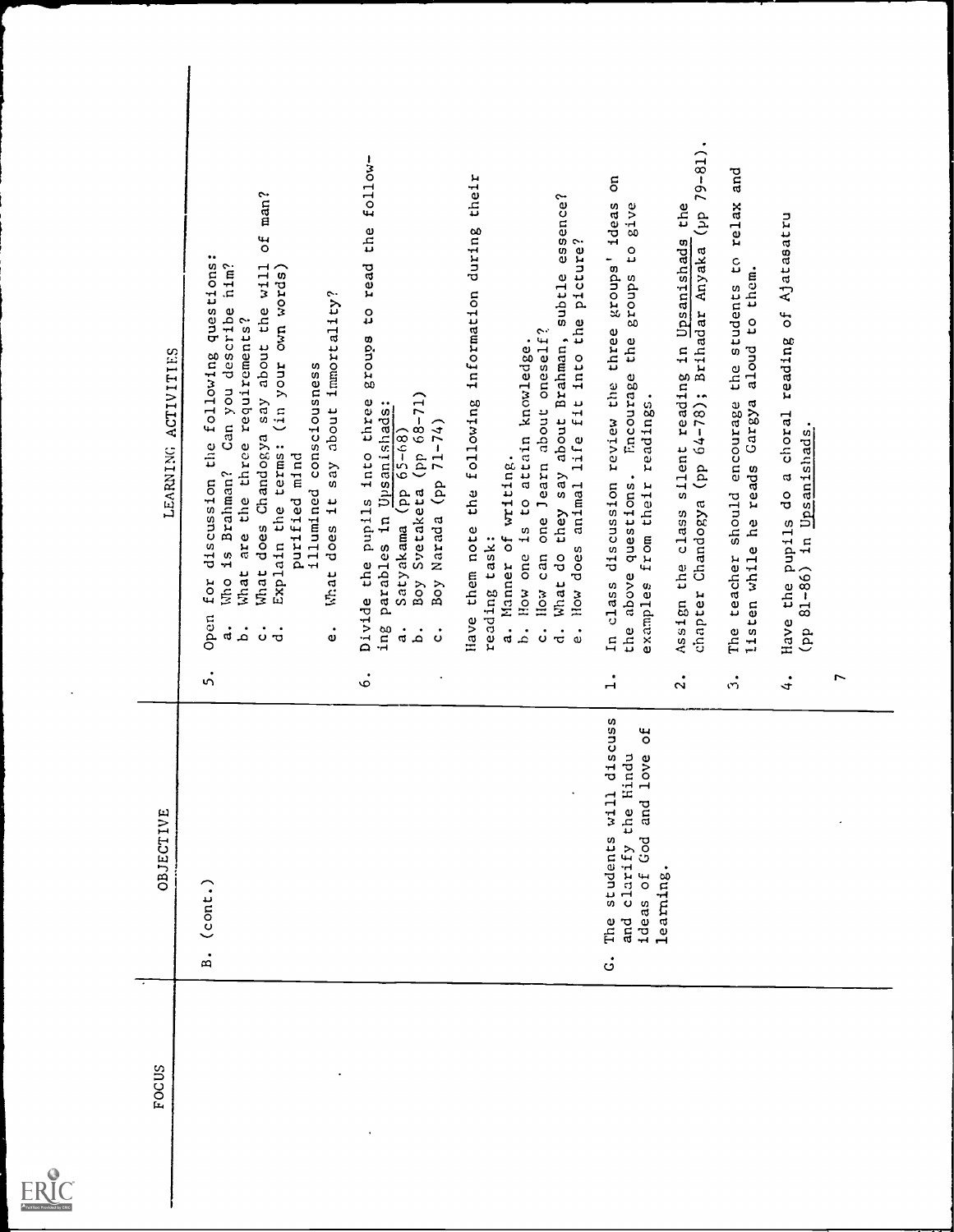| Full Text Provided by ERIC |
|----------------------------|

 $\sim 10^{-1}$ 

| LEARNING ACTIVITIES | "self"<br>CO<br>Do you think there is a way to reach immortality<br>read be-<br>$\overline{\mathfrak{c}}$<br>choose<br>the dialogue?<br>How? Do you believe any part<br>and<br>following<br>Can you find a few lines that you would<br>something you've<br>do you think the words "meditate"<br>afterwards the<br>How did you feel when you read<br>Would you like to read more?<br>this yourself? Which part?<br>the class?<br>remind you of<br>class<br>fore? How? What?<br>affective responses:<br>memorize for<br>in Hinduism?<br>the<br>$\mathbf{i}$<br>Discuss with<br>me an?<br>Does<br>What<br>$\ddot{a}$<br>.<br>م<br>$\ddot{\circ}$<br>$\dot{\sigma}$<br>ு ப<br>ທ່ | assignment to choose a few lines<br>them<br>tape<br>64<br>choices in reproduction such as choral reading,<br>may memorize as a class assignment.<br>or dramatic play.<br>the students the<br>recording,<br>they<br>Give<br>ة | students read silently Kaivalya (pp 114-116)<br>$\tilde{\epsilon}$<br>$\sigma$<br>Then ask them to write in their<br>words what they know so far about the attainment<br>in Upsanishads.<br>Have the<br>Brahman. | paragraph writings<br>share their<br>Encourage the pupils to<br>with the class. | County,<br>(Dade<br>Chandi<br>film Mahatma<br>class will view the<br>$1 - 12457$ .<br>The<br>vw,                                                                | follow-<br>both?<br>film including the<br>active or<br>Was Ghandi's life meditative or<br>a class discussion on the<br>answer.<br>a Mahatma?<br>Explain your<br>questions:<br>$\frac{15}{1}$<br>What<br>Lead<br>$_{\rm{ing}}$<br>$\ddot{a}$<br>.<br>م | $\infty$ |
|---------------------|------------------------------------------------------------------------------------------------------------------------------------------------------------------------------------------------------------------------------------------------------------------------------------------------------------------------------------------------------------------------------------------------------------------------------------------------------------------------------------------------------------------------------------------------------------------------------------------------------------------------------------------------------------------------------|------------------------------------------------------------------------------------------------------------------------------------------------------------------------------------------------------------------------------|------------------------------------------------------------------------------------------------------------------------------------------------------------------------------------------------------------------|---------------------------------------------------------------------------------|-----------------------------------------------------------------------------------------------------------------------------------------------------------------|-------------------------------------------------------------------------------------------------------------------------------------------------------------------------------------------------------------------------------------------------------|----------|
| OBJECTIVE           | $_{(cont.)}$<br>ပ                                                                                                                                                                                                                                                                                                                                                                                                                                                                                                                                                                                                                                                            |                                                                                                                                                                                                                              | r.                                                                                                                                                                                                               | $\dot{\infty}$                                                                  | $\vec{r}$<br>and his<br>philo-<br>J<br>see<br>great Hindu leader<br>ancient<br>$\overline{\phantom{0}}$<br>The students wil<br>use of the<br>$\dot{\mathsf{n}}$ | $\ddot{\Omega}$<br>sophical ideas.                                                                                                                                                                                                                    |          |
| <b>FOCUS</b>        | scripture) is so very<br>or Hindu<br>teacher:<br>stu-<br>is nec-<br><b>Bet</b><br>and<br>dents to listen,<br>the<br>the<br>read silently,<br>choral read to<br>Note to the<br>the feel of<br>essary for<br>mystic, it<br>The Vedas                                                                                                                                                                                                                                                                                                                                                                                                                                           | and<br>Asian wording<br>ideas.                                                                                                                                                                                               |                                                                                                                                                                                                                  |                                                                                 |                                                                                                                                                                 |                                                                                                                                                                                                                                                       |          |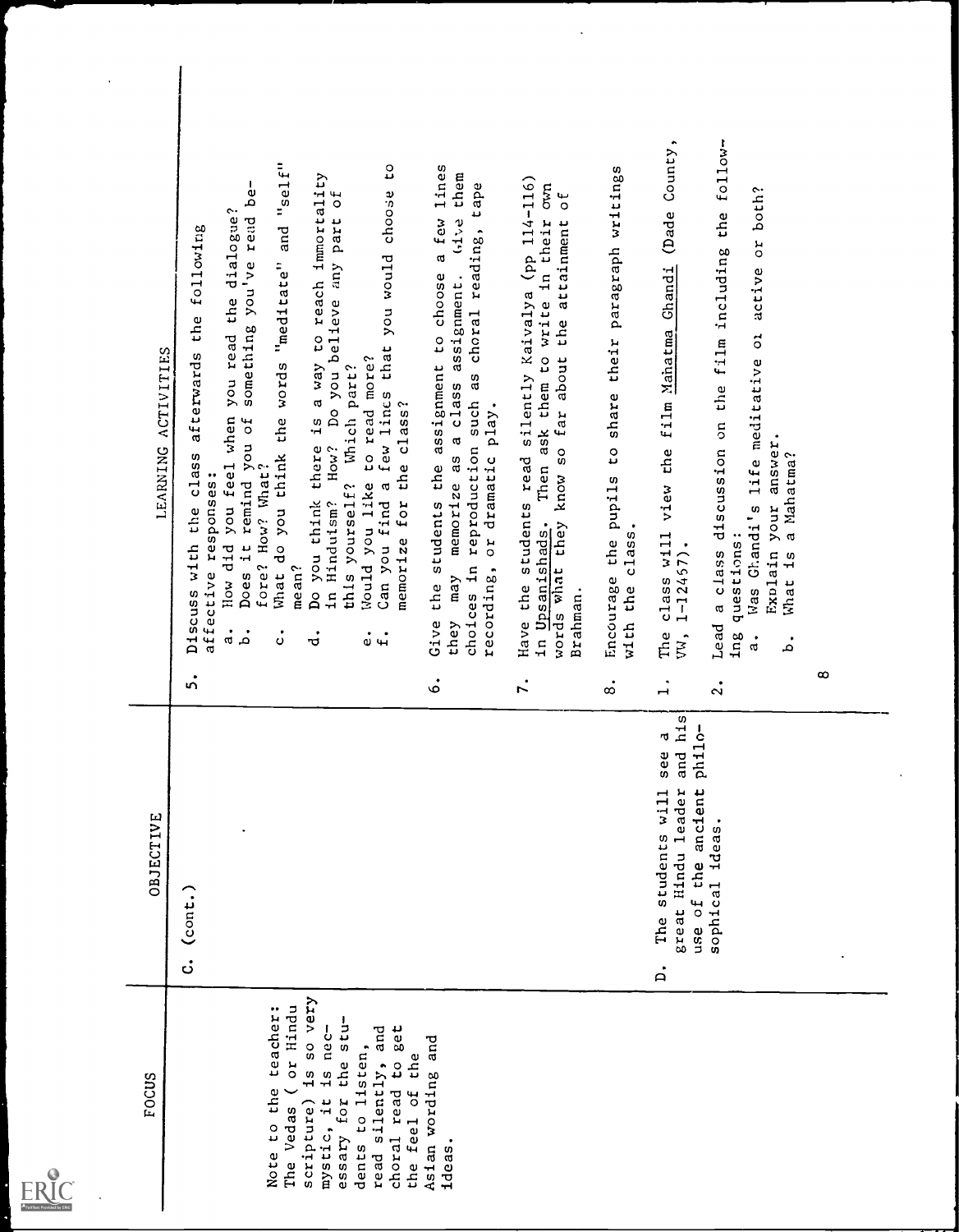

| <b>ACTIVITIES</b><br>LEARNING | $_{(cont.)}$<br>$\ddot{\Omega}$ | States?<br>civil-disobedience and how did the Mahatma<br>subtle changes in his philosophy?<br>of his political-religious life?<br>What Hindu Veda doctrines shine through his life?<br>Can one find immortality in Hinduism in an indi-<br>vidual way or through special steps? Why do you<br>this reached the United<br>Yoga play a part in Ghandi's life?<br>$\sigma$<br>the Gira?<br>any evidence<br>part<br>any<br>Did you see<br>as<br>think so?<br>use this<br>What is<br>llow did<br>What is<br>Ilas<br>ပ<br>$\dot{a}$<br>$\mathbf{u}^{\bullet}$<br>$\dot{8}$ | other<br>suggest<br>and<br>Read Gita (pp 141-143) to the class<br>special readings.<br>$\ddot{ }$ | $\overline{\mathfrak{c}}$<br>B.C.<br>Song); lecture on the following<br>(Song)<br>over<br>$5 - 6$<br>longest poem in the world,<br>Sacred book of the Hindus written around<br>--- ------------------- the sacred book, Bhagavad-Gita<br>the Lord or Celestial Song): lecture of the<br>Vendanta philosophy of the Universe.<br>Epic poem with prophetic verse.<br>Considered the<br>20,000 verses.<br>points:<br>$\ddot{a}$<br>$\ddot{\circ}$<br>.<br>م<br>$\dot{a}$<br>$\ddot{ }$ | Collection of narratives, often in parable form.<br>Though younger than Upanishads (perhaps by 25 cen-<br>turies) considered equal in spiritual gospel im-<br>portance.<br>$\ddot{\theta}$ + | $(pp 11-22)$<br>Have pupils read 'Introduction" by Aldous Huxley<br>in Upanishads.<br>ທ່ | of Hinduism<br>ideas<br>Lead class discussion and build on<br>already learned.<br>.<br>پ | ò |  |
|-------------------------------|---------------------------------|----------------------------------------------------------------------------------------------------------------------------------------------------------------------------------------------------------------------------------------------------------------------------------------------------------------------------------------------------------------------------------------------------------------------------------------------------------------------------------------------------------------------------------------------------------------------|---------------------------------------------------------------------------------------------------|-------------------------------------------------------------------------------------------------------------------------------------------------------------------------------------------------------------------------------------------------------------------------------------------------------------------------------------------------------------------------------------------------------------------------------------------------------------------------------------|----------------------------------------------------------------------------------------------------------------------------------------------------------------------------------------------|------------------------------------------------------------------------------------------|------------------------------------------------------------------------------------------|---|--|
| OBJECTIVE                     | $_{\rm{conv.}}$<br>$\dot{a}$    |                                                                                                                                                                                                                                                                                                                                                                                                                                                                                                                                                                      |                                                                                                   |                                                                                                                                                                                                                                                                                                                                                                                                                                                                                     | ÷,                                                                                                                                                                                           |                                                                                          |                                                                                          |   |  |
| EOCUS                         |                                 | ial assignment, have<br>Note to the teacher:<br>$spec-$<br>Life and Message for<br>$(see b1b-$<br>H1s<br>the pupils read<br>accelerated<br>$\mathfrak{a}$<br>as<br>the World;<br>pupils or<br>liography)<br>For                                                                                                                                                                                                                                                                                                                                                      |                                                                                                   |                                                                                                                                                                                                                                                                                                                                                                                                                                                                                     |                                                                                                                                                                                              |                                                                                          |                                                                                          |   |  |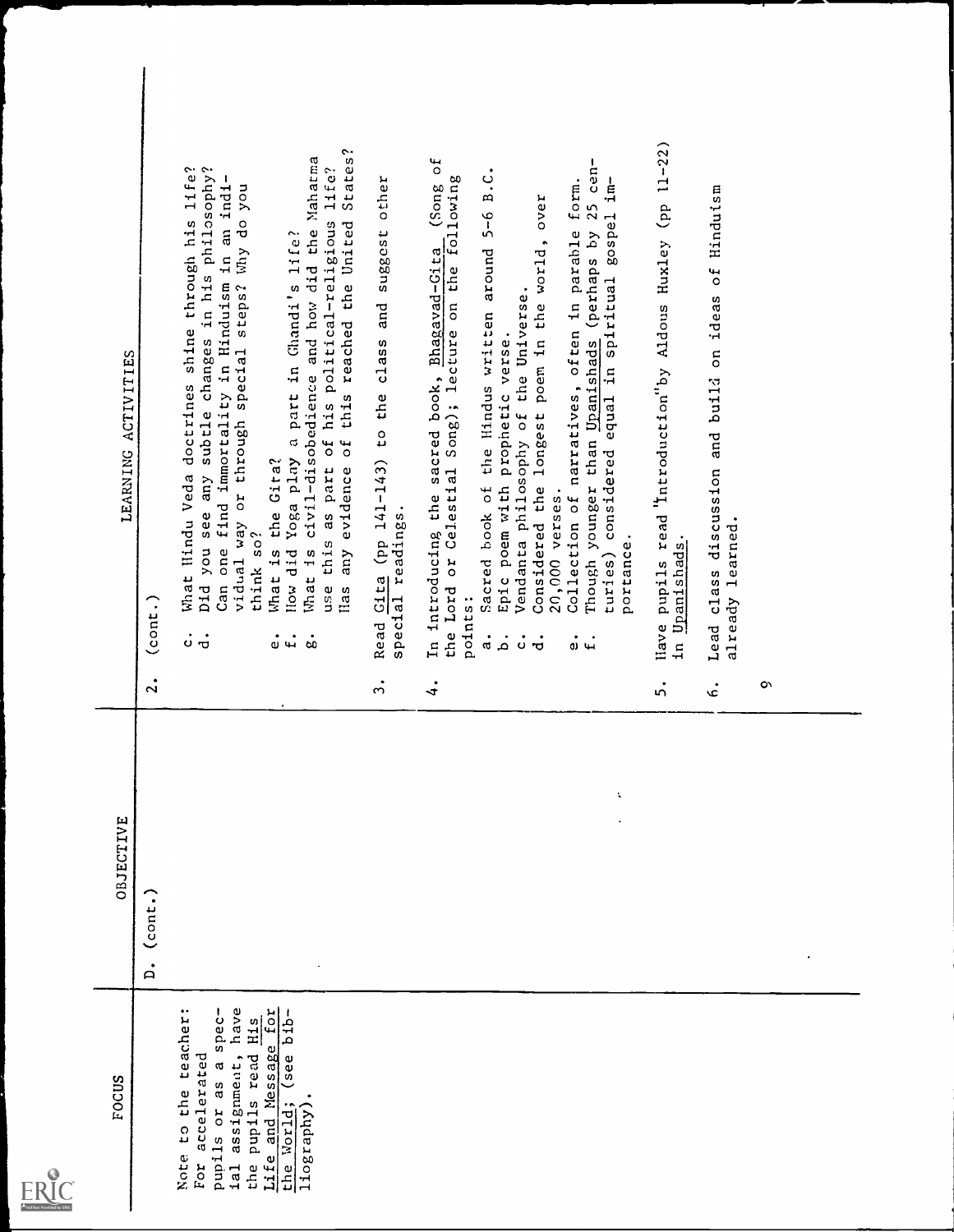| Full Text Provided by ERIC |  |
|----------------------------|--|

| LEARNING     | Nirvana<br>the<br>Gunas<br>Atman<br>$\overline{5}$<br>δ<br>have a volunteer write<br>$\div$<br>$\div \div$<br>$\mathbf{I}$<br>these are:<br>Divine Ground<br>ACTIVITIES<br>Vendanta<br>Some of<br>Vishnu<br>Maya<br>discussion,<br>$\ddot{\mathbf{u}}$<br>$\ddot{\text{o}}$<br>$\dot{\rm o}$<br>.<br>تم<br>new vocabulary.<br>Yogi<br>Sanskrit<br>During the<br>Karma<br>Veda<br>Yoga<br>board<br>.<br>م<br>$\dot{a}$<br>$\dot{\circ}$<br>$\dot{a}$<br>r. | ЪÓ<br>assignment<br>the<br>list and give<br>the<br>looking up the meanings.<br>copy<br>Have the pupils<br>$\dot{\infty}$ | necessary<br>and/or Yoga.<br>each group<br>steps<br>meditation<br>assign<br>the<br>Assign the task for each group to list<br>and<br>$\mathfrak{a}$<br><b>Stoups</b><br>following readings<br>shads: pp. 118-123.<br>Divide the class in three<br>Gita: pp. 56-62.<br>Gita: pp. 79-85.<br>Upanishads:<br>attain Yoga.<br>of the<br>cne<br>$\ddot{a}$<br>.<br>م<br>$\dot{\circ}$<br>$\frac{0}{1}$<br>$\dot{\circ}$ | formu-<br>dnozg<br>steps his<br>the<br>Have each group recorder read<br>lated to the class.<br>$\overline{a}$ | This might be<br>Ask for volunteer students (or invite a Yoga instructor)<br>better done in an open outside place or in the gym with<br>number of Dade Community Schools have Yoga classes.)<br>cooperation of the physical education instructors.<br>group.<br>the<br>demonstrations to<br>give Yoga<br>the<br>S<br>٥.<br>$\frac{1}{11}$ | chant,<br>Lead the class in at least 15 minutes of OM oral<br>stressing oneness, peace, and thoughtlessness.<br>did you feel while doing this?<br>Do you think it has value?<br>How<br>.<br>J<br><b>.</b><br>م<br>12. | $\Xi$ |
|--------------|-----------------------------------------------------------------------------------------------------------------------------------------------------------------------------------------------------------------------------------------------------------------------------------------------------------------------------------------------------------------------------------------------------------------------------------------------------------|--------------------------------------------------------------------------------------------------------------------------|------------------------------------------------------------------------------------------------------------------------------------------------------------------------------------------------------------------------------------------------------------------------------------------------------------------------------------------------------------------------------------------------------------------|---------------------------------------------------------------------------------------------------------------|-------------------------------------------------------------------------------------------------------------------------------------------------------------------------------------------------------------------------------------------------------------------------------------------------------------------------------------------|-----------------------------------------------------------------------------------------------------------------------------------------------------------------------------------------------------------------------|-------|
| OBJECTIVE    | $_{(cont.)}$<br>$\overline{a}$                                                                                                                                                                                                                                                                                                                                                                                                                            |                                                                                                                          |                                                                                                                                                                                                                                                                                                                                                                                                                  |                                                                                                               |                                                                                                                                                                                                                                                                                                                                           |                                                                                                                                                                                                                       |       |
| <b>FOCUS</b> |                                                                                                                                                                                                                                                                                                                                                                                                                                                           |                                                                                                                          |                                                                                                                                                                                                                                                                                                                                                                                                                  |                                                                                                               |                                                                                                                                                                                                                                                                                                                                           |                                                                                                                                                                                                                       |       |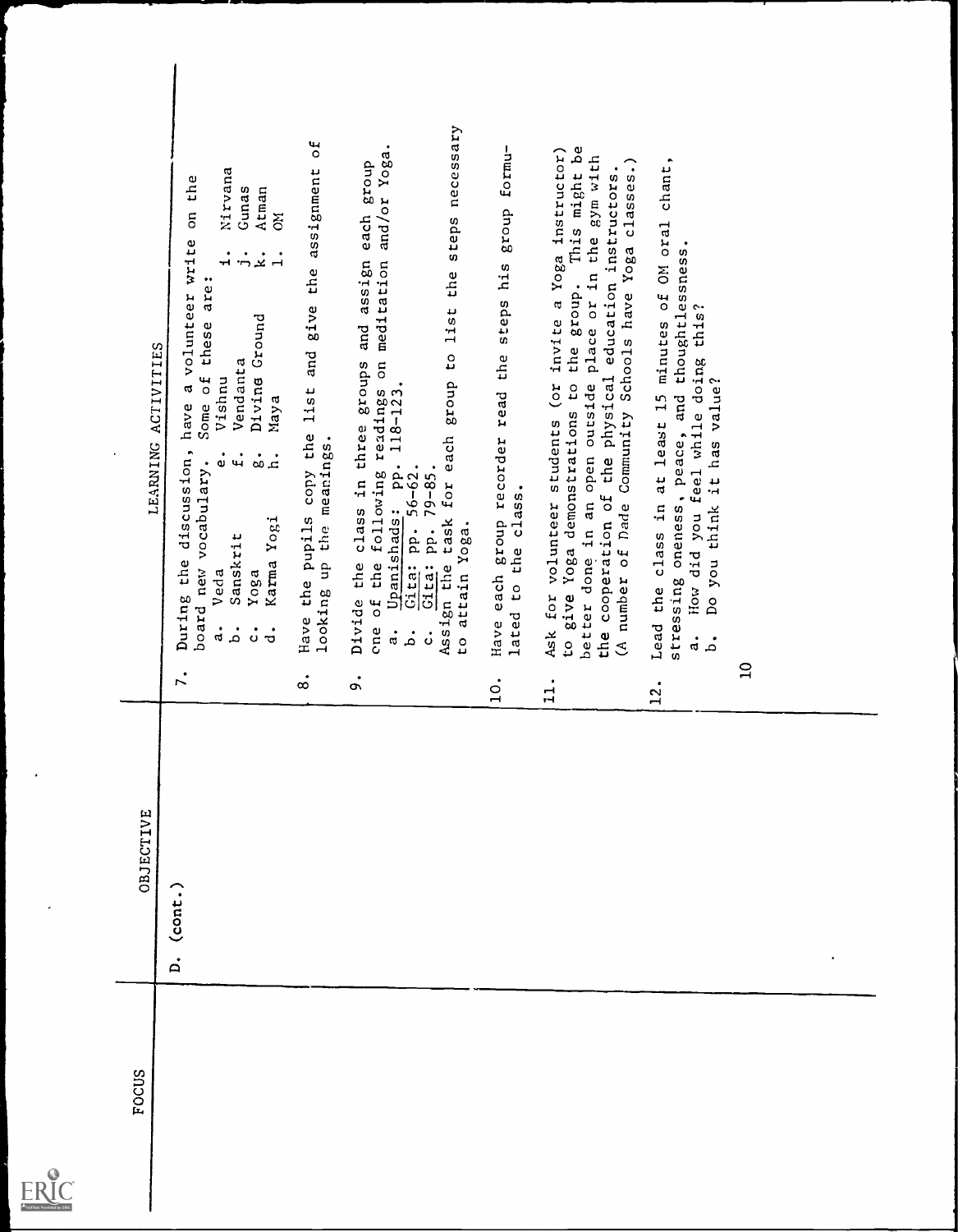| Full Text Provided by ERIC |
|----------------------------|

| LEARNING ACTIVITIES | class view the film, A Hindu Family, (Dade County,<br>BW, 1-04766).<br>Have the<br>$\dot{1}$                                 | philosophical ideas? (caste, women's role, active Yoga).<br>for<br>and economic changes affected Hindu<br>of the old are left in the traditional<br>What universal truths have been able to live on f<br>over 5000 years? (God, self, peace, brotherhood).<br>some<br>Hinduism? (cow, shrines, temples, rivers, Yoga)<br>Afterwards, lead the class in a discussion using<br>of the following questions:<br>How have social<br>What parts<br>$\dot{a}$<br>.<br>م<br>$\ddot{\circ}$<br>$\ddot{\Omega}$ | non-materialism. Get them to decide which of their own<br>Have the students discuss what ideas they have today on<br>and<br>ideas remind them of the ancient Hindu beliefs and why<br>they think they know and feel these same credos today.<br>life, peace, brotherhood, self, government, nature,<br>$\ddot{ }$ |  | $\Box$ |
|---------------------|------------------------------------------------------------------------------------------------------------------------------|-------------------------------------------------------------------------------------------------------------------------------------------------------------------------------------------------------------------------------------------------------------------------------------------------------------------------------------------------------------------------------------------------------------------------------------------------------------------------------------------------------|-------------------------------------------------------------------------------------------------------------------------------------------------------------------------------------------------------------------------------------------------------------------------------------------------------------------|--|--------|
| OBJECTIVE           | family in<br>Lew<br>$\overline{5}$<br>the Hindu tradition.<br>students will<br>a modern Indian<br>The<br>$\ddot{\mathbf{u}}$ |                                                                                                                                                                                                                                                                                                                                                                                                                                                                                                       |                                                                                                                                                                                                                                                                                                                   |  |        |
| <b>FOCUS</b>        |                                                                                                                              |                                                                                                                                                                                                                                                                                                                                                                                                                                                                                                       |                                                                                                                                                                                                                                                                                                                   |  |        |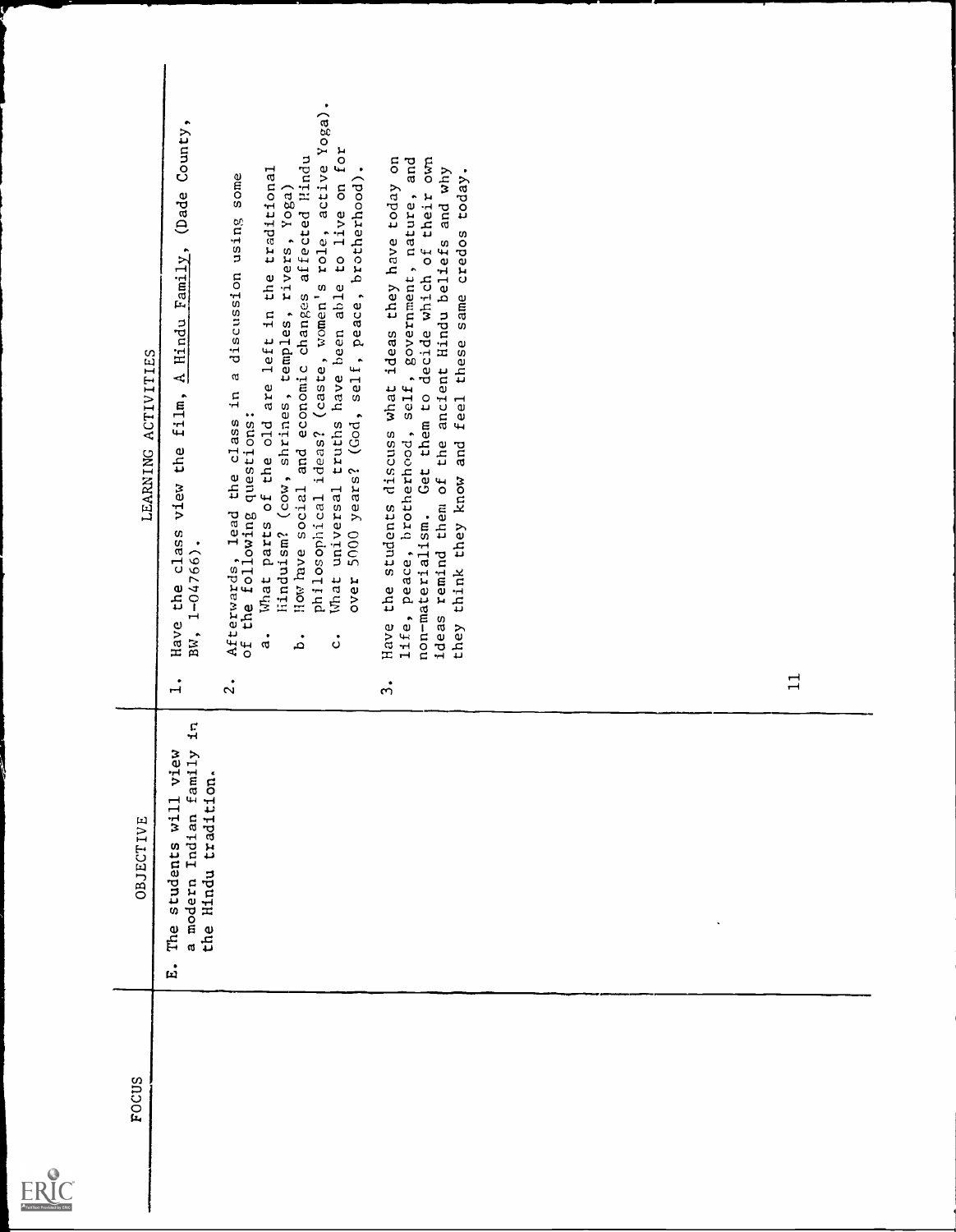

ļ

| FOCUS<br><b>GUAL 3:</b>                                                                                                                                             | THE STUDENTS WILL INVESTIGATE BUDDHISM AND RELATE IT TO HINDUISM<br>OBJECTIVE |                     |                                                                                                                                                                                                                                                                                                                                                                                                                                                                                         |
|---------------------------------------------------------------------------------------------------------------------------------------------------------------------|-------------------------------------------------------------------------------|---------------------|-----------------------------------------------------------------------------------------------------------------------------------------------------------------------------------------------------------------------------------------------------------------------------------------------------------------------------------------------------------------------------------------------------------------------------------------------------------------------------------------|
|                                                                                                                                                                     |                                                                               |                     | ACTIVITIES<br>LEARNING                                                                                                                                                                                                                                                                                                                                                                                                                                                                  |
| <b>BUDDHISM</b>                                                                                                                                                     | inves-<br>width<br>tigate Buddhism.<br>students<br>The<br>$\ddot{\textbf{r}}$ | $\overline{a}$      | today in the<br>the<br>see<br>p<br>and number of practicing Buddhists<br>Review the ditto maps and population graphs<br>Far East.<br>location                                                                                                                                                                                                                                                                                                                                           |
| many vague, incorrect<br>one being that he is<br>been exposed to sym-<br>They have<br>American youth have<br>ideas about Buddha,<br>to teacher:<br>Chinese.<br>Note |                                                                               | $\ddot{\mathbf{c}}$ | may<br>these<br>on what the pupils<br>$\overline{\mathfrak{h}}$<br>Some<br>man or religion.<br>discussion<br>and reincarnation<br>religion and ceremonies<br>Then lead an inductive<br>already know about the<br>his appearance<br>Nam monks<br>blossom<br>caste<br>lotus<br>Viet<br>include:<br>$\ddot{a}$<br>.<br>م<br>$\dot{a}$<br>ပ<br>$\ddot{\circ}$                                                                                                                               |
| of mis-<br>$John-$<br>etc.<br>most of it is<br>in their<br>bols, pictures<br>mind and full<br>conceptions.<br>confused<br>but                                       |                                                                               | $\dot{ }$           | seen pictorial<br>Farrow, Viet<br>explanations of Buddha. (posters, Beetles, Mia<br>and how they have<br>Nam media, Export-Import stores etc.)<br>Discuss with the class where                                                                                                                                                                                                                                                                                                          |
| an<br>for<br>Buddhism is<br>excellent source<br>Coal.<br>son's<br>th <sub>1s</sub>                                                                                  |                                                                               | $\ddot{ }$          | Have<br>top-<br>usually<br>Then ask the pupils to draw a picture of the Buddha.<br>incorrect).<br>drawings (note that he is<br>in origin which is<br>as Chinese<br>their<br>compare<br>notated<br>them                                                                                                                                                                                                                                                                                  |
|                                                                                                                                                                     |                                                                               | ທ່                  | $\mathfrak{m}$<br>statues, posters, pictures etc. for the bulietin board.<br>Have the pupils visit an Export-Import Store or bring                                                                                                                                                                                                                                                                                                                                                      |
|                                                                                                                                                                     |                                                                               | $\dot{\circ}$       | Buddha <sup>1</sup> <sub>5</sub><br>bibliography)<br>story of<br>Life, The Prince Who Gave Up a Throne. (see<br>Read to the class the child-like but mystic                                                                                                                                                                                                                                                                                                                             |
|                                                                                                                                                                     |                                                                               | 12<br>$\mathbf{r}$  | built<br>$\circ$ f<br>religion,<br>Some<br>they have<br>this simple story.<br>formal<br>the new ideas<br>started no<br>caste.<br>about Buddha just from<br>Discuss with the class some of<br>worshipped no idols,<br>highest<br>disciples<br>Indian.<br>He is a Hindu.<br>the<br>temples<br><b>b</b><br>had<br>was<br>vas<br>are:<br>learned<br>He<br>He<br>$\frac{0}{1}$<br>$\frac{1}{2}$<br>He<br>these<br>$\ddot{a}$<br>.<br>م<br>$\ddot{\circ}$<br>$\dot{\sigma}$<br>$\ddot{\circ}$ |
|                                                                                                                                                                     |                                                                               |                     |                                                                                                                                                                                                                                                                                                                                                                                                                                                                                         |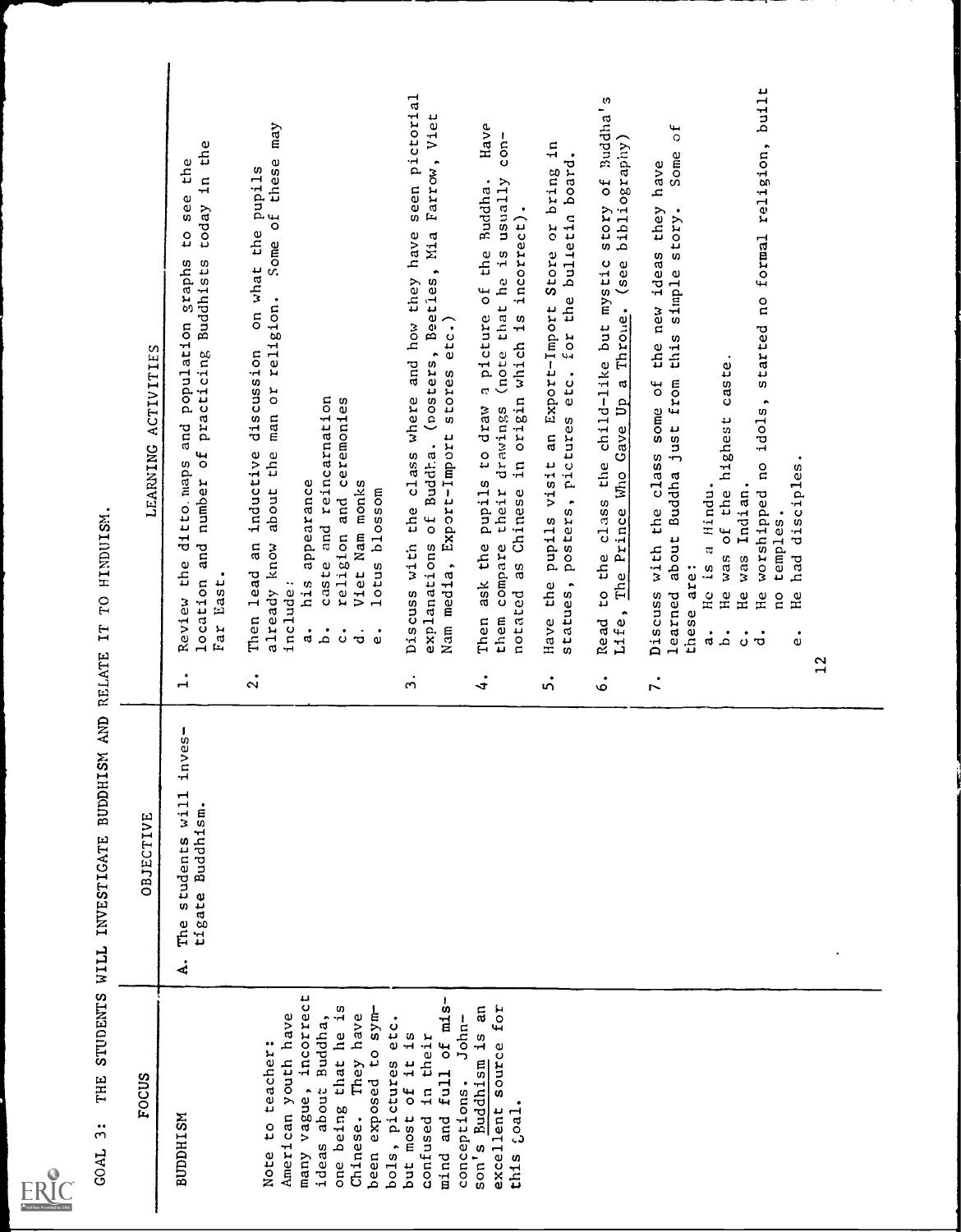

| LEARNING ACTIVITIES | (see bibliography)<br>Buddha.<br>the<br>S<br>readings<br>$\mathfrak{m}$<br>Assign choices<br>$\dot{\circ}$ | may include<br><b>b</b><br>11fe<br>and<br>the<br>Divide the class into four groups to discuss<br>should be by choice<br>group tasks<br>following:<br>form<br>Pictorial<br>The<br>Outline<br>of the<br>Poetry<br>Music<br>Drama<br>Buddha.<br>some<br>$\ddot{a}$<br>.<br>م<br>$\dot{\circ}$<br>$\ddot{\mathbf{u}}$<br>$\ddot{\circ}$<br>$\ddot{ }$ | like to do something creative<br>and<br>more than one day's preparation. Extra credit should be<br>display their work on the bulletin board. This may take<br>class<br>Have the groups share their information with the<br>class.<br>given to individuals who would<br>the<br>on Buddha's life for<br>$\ddot{\mathbf{c}}$ | Contact Dade Junior College or the University of Miami and<br>speak<br>and<br>the class<br>a Buddhist student might visit<br>on his views of the religion.<br>ask if<br>$\ddot{ }$ | List the following terms on the board and assign definitions<br>Siddhartha Gautama<br>Truths<br>Four Noble<br>$\ddot{\circ}$<br>$\ddot{f}$<br>Eight Fold Path<br>students:<br>Nirvana<br>the<br>$\ddot{a}$<br>.<br>م<br>c<br>C<br>$\ddot{2}$ | One<br>Enlightened<br>Bo Tree<br>Nahayama<br>The<br>The<br>$\dot{\text{a}}$ .<br>$\ddot{ }$<br>of Karma<br>Way<br>Middle<br>Law<br>Zen<br>$\dot{\circ}$<br>$\dot{\sigma}$<br>$\ddot{\circ}$ | $1$ ead<br>and<br>doctrine.<br>discussion. Encourage different interpretations<br>and<br>student volunteers give definitions of terms<br>the mystical vagueness of the Buddlist<br>out<br>class<br>point<br>llave<br>$\ddot{ }$ | 13 |  |
|---------------------|------------------------------------------------------------------------------------------------------------|---------------------------------------------------------------------------------------------------------------------------------------------------------------------------------------------------------------------------------------------------------------------------------------------------------------------------------------------------|---------------------------------------------------------------------------------------------------------------------------------------------------------------------------------------------------------------------------------------------------------------------------------------------------------------------------|------------------------------------------------------------------------------------------------------------------------------------------------------------------------------------|----------------------------------------------------------------------------------------------------------------------------------------------------------------------------------------------------------------------------------------------|---------------------------------------------------------------------------------------------------------------------------------------------------------------------------------------------|---------------------------------------------------------------------------------------------------------------------------------------------------------------------------------------------------------------------------------|----|--|
| OBJECTIVE           | $\frac{1}{2}$<br>$\ddot{\mathbf{A}}$                                                                       | group work on the life of<br>$\sigma$<br>The students will<br>Buddha.<br>$\mathbf{a}$                                                                                                                                                                                                                                                             |                                                                                                                                                                                                                                                                                                                           | speech-<br><b>Buddha</b><br>trans-<br>late learnings of<br>The students will<br>and<br>from readings<br>es.<br>.<br>ت                                                              |                                                                                                                                                                                                                                              |                                                                                                                                                                                             |                                                                                                                                                                                                                                 |    |  |
| <b>FOCUS</b>        |                                                                                                            |                                                                                                                                                                                                                                                                                                                                                   |                                                                                                                                                                                                                                                                                                                           |                                                                                                                                                                                    |                                                                                                                                                                                                                                              |                                                                                                                                                                                             |                                                                                                                                                                                                                                 |    |  |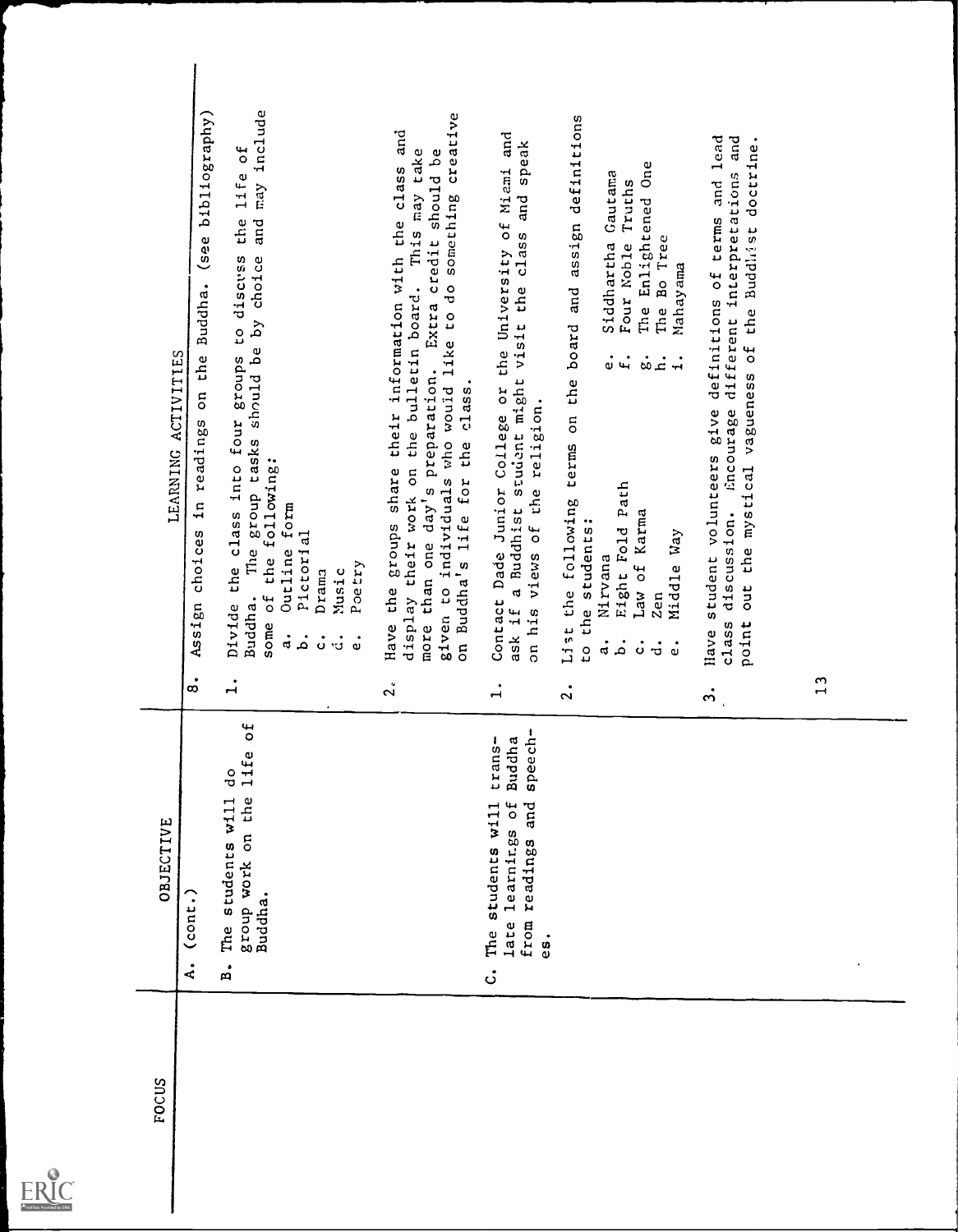| Full Text Provided by ERIC |
|----------------------------|

| LEARNING ACTIVITIES | a condition to finding<br>from the world. How did Buddha attain this?<br>Where was he supposed to have found Nirvana?<br>craving<br>a condition of enlightenment and detachment<br>does Nirvana do to the cycle<br>etc.<br>some<br>and suffering<br>from<br>successive rebirths in Hinduism?<br>$\overline{5}$<br>of the following philosophical ideas of Buddhism:<br>sensuality.<br>notes<br>Suffering<br>them take<br>SOLLON<br>Eight Fold Path and Existance:<br>Did he mention God as<br>between austerity and<br>and have<br>Nirvana? Khat<br>Way: Path heyond<br>Lecture to the class<br>٩ŕ<br>Nirvana:<br>Middle<br>$\ddot{a}$<br><b>.</b><br>م<br>$\ddot{\circ}$<br>$\frac{1}{4}$ | with<br>the Universe<br>destroyed by Eight Fold Path.<br>Buddha held everything in<br>enfolding love.<br>can be<br>discuss<br>Love:<br>and<br>Read<br>.<br>U<br>ທໍ | 44<br>Religious<br>the<br>Four<br>about<br>Buddhism in<br>Buddha's "Sermon at Denares" in<br>say<br>What did he<br>Read to the class about the four kinds of<br>$2 - 4$ .<br>Systems, pp.<br>Philosophical<br>$11fe^{2n}$<br>poog<br>ئە | County,<br>Buddhist World, Dade<br>World Views, pp 45-66 (see bibliography).<br>The<br>film,<br>the<br>class<br>Show the<br>1-00297.<br>$\mathbf{r}$ .<br>$\dot{\infty}$ | simple faith or formalized religion?<br>to man's competitive nature?<br>following<br>film review with the<br>Buddhism contribute<br>Is Buddhism today a<br>$\mathbf{\overline{d}}$<br>$\mathfrak{a}$<br>Give examples.<br>Lead the students<br>questions:<br>Does<br>Why?<br>$\dot{a}$<br>.<br>د | sacred cow tie in with Buddha's teaching?<br>war?<br>a Buddhist materialistic by faith?<br>How does true Buddhism conflict with<br>does the<br>How<br>$\overline{15}$<br>ن<br>$\dot{ }$<br>$\ddot{\circ}$ | 14 |  |
|---------------------|--------------------------------------------------------------------------------------------------------------------------------------------------------------------------------------------------------------------------------------------------------------------------------------------------------------------------------------------------------------------------------------------------------------------------------------------------------------------------------------------------------------------------------------------------------------------------------------------------------------------------------------------------------------------------------------------|--------------------------------------------------------------------------------------------------------------------------------------------------------------------|-----------------------------------------------------------------------------------------------------------------------------------------------------------------------------------------------------------------------------------------|--------------------------------------------------------------------------------------------------------------------------------------------------------------------------|--------------------------------------------------------------------------------------------------------------------------------------------------------------------------------------------------------------------------------------------------------------------------------------------------|-----------------------------------------------------------------------------------------------------------------------------------------------------------------------------------------------------------|----|--|
| <b>OBJECTIVE</b>    | $_{\rm (cont.)}$<br>.<br>ن                                                                                                                                                                                                                                                                                                                                                                                                                                                                                                                                                                                                                                                                 |                                                                                                                                                                    |                                                                                                                                                                                                                                         |                                                                                                                                                                          |                                                                                                                                                                                                                                                                                                  |                                                                                                                                                                                                           |    |  |
| FOCUS               |                                                                                                                                                                                                                                                                                                                                                                                                                                                                                                                                                                                                                                                                                            |                                                                                                                                                                    |                                                                                                                                                                                                                                         |                                                                                                                                                                          |                                                                                                                                                                                                                                                                                                  |                                                                                                                                                                                                           |    |  |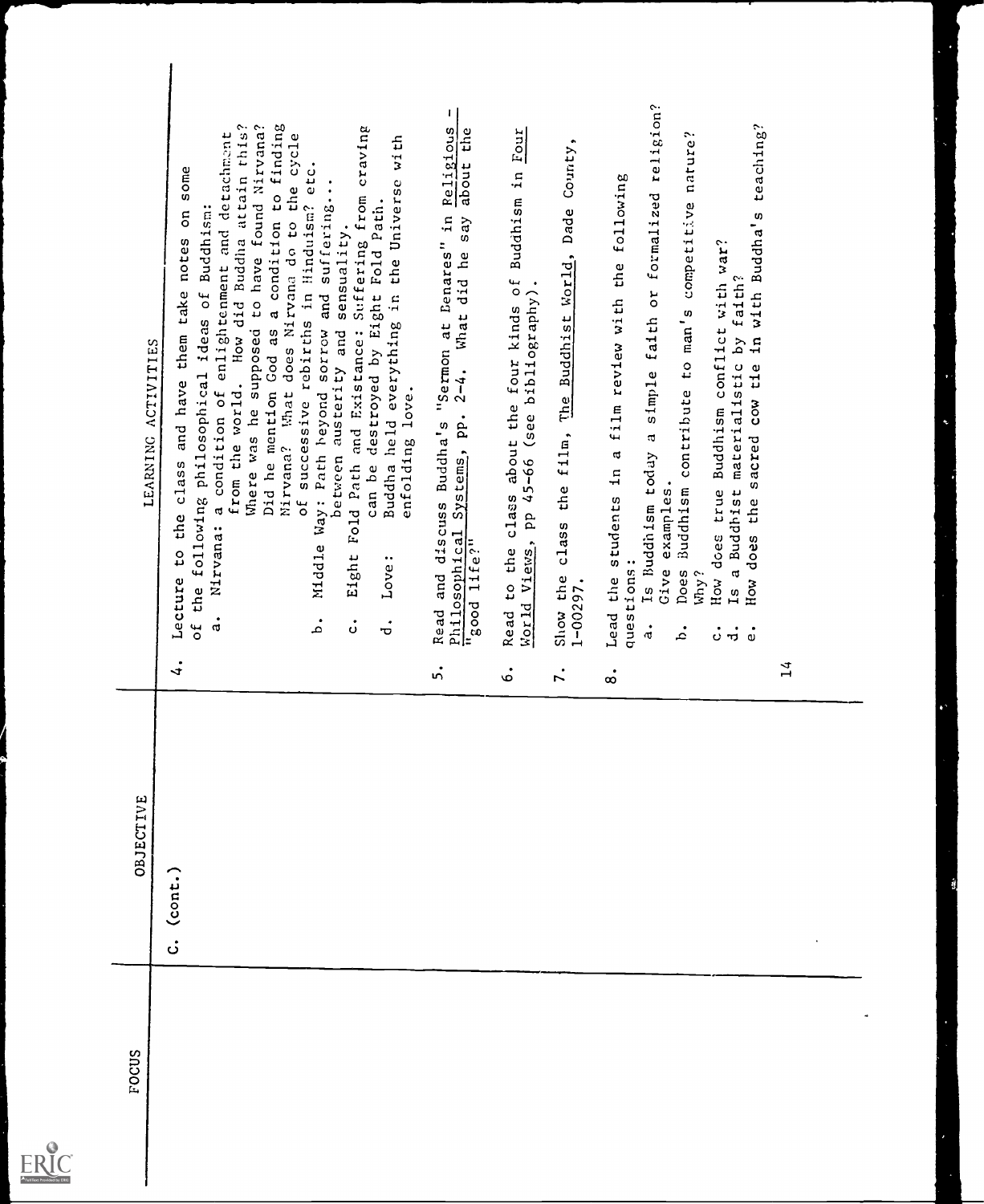

| ACTIVITIES<br>LEARNING | $\ddot{\phantom{0}}$<br>East:<br>divide the class into<br>present to the entire<br>Far<br>to modern day<br>industrialization and materialism.<br>Civil-disobedience in India and Pakistan.<br>groups to discuss and<br>group the relationship of Buddhism<br>After completing library research,<br>drugs.<br>usage of<br>The new China.<br>Vietnam War.<br>four or five<br>Rich of<br>Current<br>.<br>J<br>.<br>م<br>$\dot{\circ}$<br>$\ddot{d}$<br>$\ddot{\circ}$<br>$\mathbf{\mathbf{t}}$ | ancier.<br>and<br>Buddhism with<br>a review of beliefs, ceremonies,<br>the relationship of<br>understandings of<br>$\mathbf{u}$<br>Lead the class<br>l'induism.<br>$\mathbf{u}$ | the historical<br>Have the students write an essay explaining<br>ancient Hinduism.<br>growth of Buddhism from<br>$\ddot{\Omega}$ | 15 |
|------------------------|---------------------------------------------------------------------------------------------------------------------------------------------------------------------------------------------------------------------------------------------------------------------------------------------------------------------------------------------------------------------------------------------------------------------------------------------------------------------------------------------|---------------------------------------------------------------------------------------------------------------------------------------------------------------------------------|----------------------------------------------------------------------------------------------------------------------------------|----|
| OBJECTIVE              | Buddhism to current life<br>The student will relate<br>in the Far East.<br>$\mathbf{a}^{\cdot}$                                                                                                                                                                                                                                                                                                                                                                                             | growth of Buddhism from<br>The student will gener-<br>alize on the historical<br>ancient Hinduism.<br><u>្ពុ</u>                                                                |                                                                                                                                  |    |
| <b>FOCUS</b>           | the teacher:<br>search, particularly<br>icals can contribute<br>a great deal to stu-<br>Special library re-<br>in current period-<br>Note to                                                                                                                                                                                                                                                                                                                                                | dent's understanding<br>of medern day<br>Buddhism.                                                                                                                              |                                                                                                                                  |    |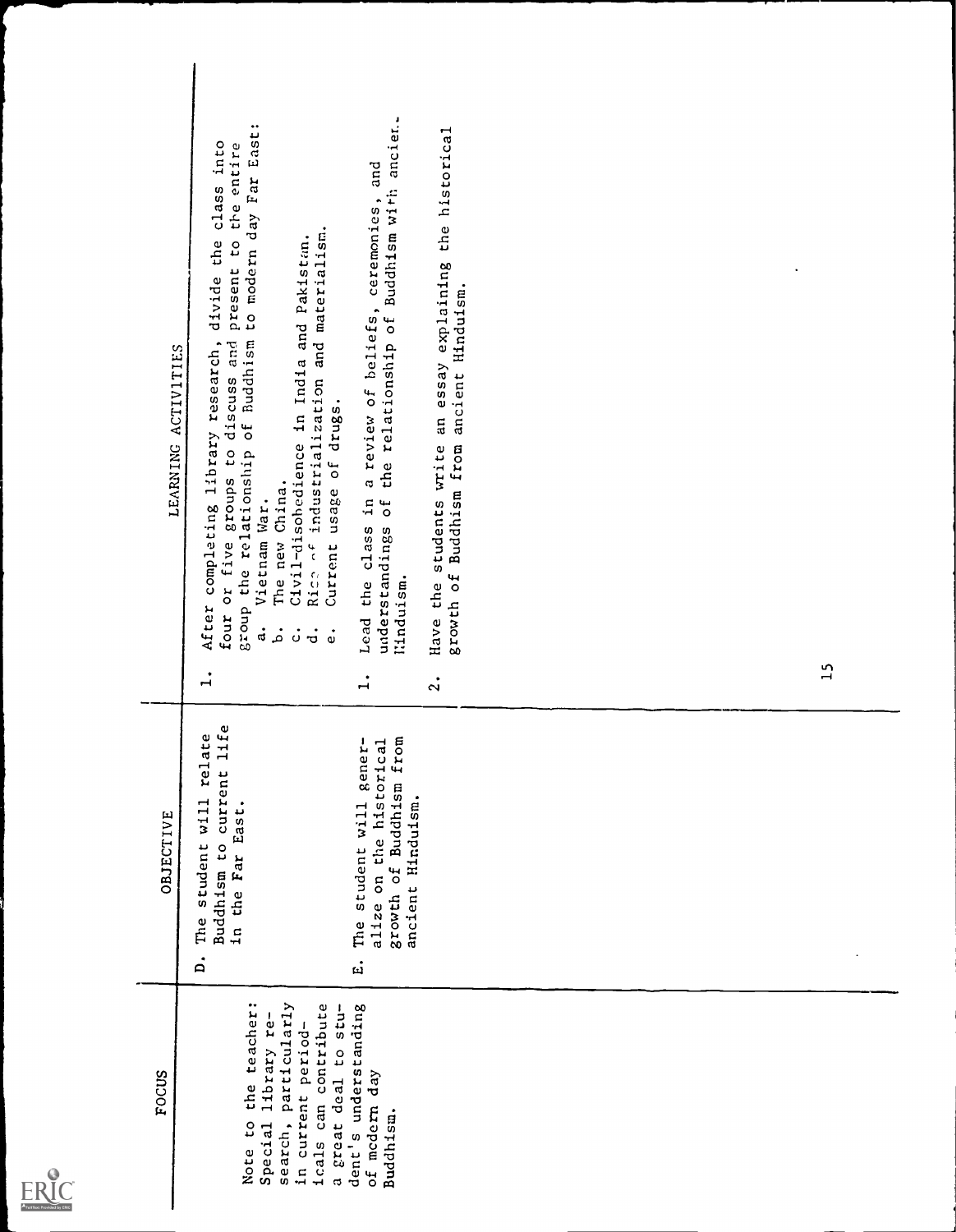

 $\begin{array}{c} \n \downarrow \n \downarrow \n \end{array}$ 

| ITS INFLUENCE UPON CHINA                | LEARNING ACTIVITIES | and<br>students<br>Buddhism and<br>the<br>of time in the rise of<br>chronological chart (p.5) with<br>note the closeness<br>Confucianism.<br>Review the<br>٠<br>$\overline{\phantom{0}}$ | or put on separate slips of paper the<br>Tape the following<br>$\ddot{\Omega}$ | Give one to each pupil, have him read<br>following verses. | for<br>$i$ tem $#3$<br>See<br>class.<br>discuss with the<br>follow-up activity.<br>and be ready to<br>$\frac{1}{1}$ | scholar should serve the crown.<br>$\prec$<br>$\ddot{a}$ | .<br>م | Be slow to speak and quick to act.<br>$\ddot{\circ}$ | the<br>$\sigma$ £<br>rebels<br>Courage without sense of right, make<br>great. | and fellow-feeling.<br>All hangs on faithfulness<br>$\dot{\vec{v}}$ | Honeyed words and flattering looks seldom speak of love.<br>$\ddot{\bullet}$ | Through wide learning and singleness of aim, through<br>.<br>سا | keen questions and searchings of heart we come to love. | study<br>.ney live.<br>without<br>Study without thought is vain; thought<br>Serve your parents with courtesy while<br>$\dot{\tilde{\omega}}$ $\dot{\tilde{\omega}}$ | is dangerous. | evil speaking cloaked in honesty.<br>f hate<br>$\mathbf{I}$ | people<br>the<br>Exalt the straight, set aside the crooked,<br>$\dot{5}$ | will be loyal. | has<br>and<br>Bad it is when a man eats his fill all day<br>.<br>× | to tax the mind.<br>nought | Loveless men cannot hear need long.<br>$\dot{1}$ | the<br>filth of<br>Beware of living in a sink; where the<br>ć | streams together.<br>world all | of gain is rich in hate.<br>The chase<br>$\dot{\Xi}$ | crown.<br>our<br>Poetry couses, courtesy upholds us, music is<br>$\dot{\circ}$ | A gentleman lays no burden on the people until they<br>j. | have learned to trust him. | sinks into turbulance.<br>of courage without learning<br>Love<br>$\dot{q}$ | father, then your<br>you first your duty to your<br>Show<br>٠, | to your king.<br>duty | 54 |  |
|-----------------------------------------|---------------------|------------------------------------------------------------------------------------------------------------------------------------------------------------------------------------------|--------------------------------------------------------------------------------|------------------------------------------------------------|---------------------------------------------------------------------------------------------------------------------|----------------------------------------------------------|--------|------------------------------------------------------|-------------------------------------------------------------------------------|---------------------------------------------------------------------|------------------------------------------------------------------------------|-----------------------------------------------------------------|---------------------------------------------------------|---------------------------------------------------------------------------------------------------------------------------------------------------------------------|---------------|-------------------------------------------------------------|--------------------------------------------------------------------------|----------------|--------------------------------------------------------------------|----------------------------|--------------------------------------------------|---------------------------------------------------------------|--------------------------------|------------------------------------------------------|--------------------------------------------------------------------------------|-----------------------------------------------------------|----------------------------|----------------------------------------------------------------------------|----------------------------------------------------------------|-----------------------|----|--|
| WILL INVESTIGATE CONFUCIANISM AND INFER | OBJECTIVE           | $est1 -$<br>ings.<br>$\ln v_1$<br>writ<br>student will<br>gate Confucius'<br>The<br>$\dot{\mathbf{A}}$                                                                                   |                                                                                |                                                            |                                                                                                                     |                                                          |        |                                                      |                                                                               |                                                                     |                                                                              |                                                                 |                                                         |                                                                                                                                                                     |               |                                                             |                                                                          |                |                                                                    |                            |                                                  |                                                               |                                |                                                      |                                                                                |                                                           |                            |                                                                            |                                                                |                       |    |  |
| STUDENTS<br>iii<br>H<br><b>COAL 4:</b>  | FOCUS               | CONFUCIANISM                                                                                                                                                                             |                                                                                |                                                            |                                                                                                                     |                                                          |        |                                                      |                                                                               |                                                                     |                                                                              |                                                                 |                                                         |                                                                                                                                                                     |               |                                                             |                                                                          |                |                                                                    |                            |                                                  |                                                               |                                |                                                      |                                                                                |                                                           |                            |                                                                            |                                                                |                       |    |  |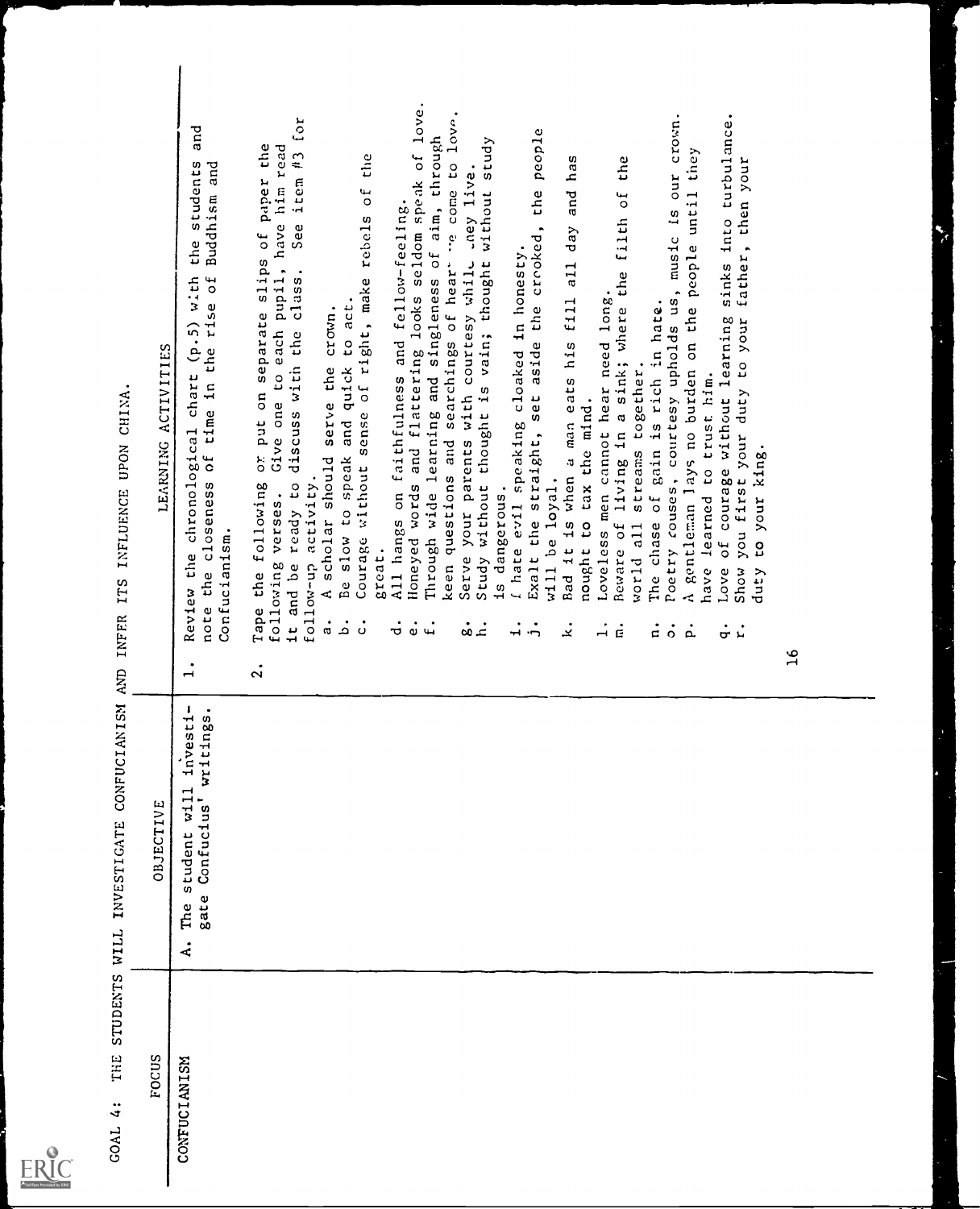

I

| <b>ACTIVITIES</b><br>LEARNING | include: Government, Duty, Learning, Love, Ancestor<br>above<br>these<br>the<br>Some of<br>the pupils list some broad categories of<br>them on the blackboard.<br>or Parent Devotion, and Righteousness.<br>sayings and put<br>might<br>Have | $dis-$<br>ask<br>categor'es. Orally check the classifications and open<br>them to classify the sayings under one or more broad<br>and<br>students a dittoed list of the verses<br>agreements to discussion.<br>the<br>Give | choose two or more verses to memorize, which may appeal<br>Assign readings of Confucius to the students and ask then<br>them. Have selected students lead a class discussion<br>the meaning of the verses.<br>c<br>C<br>Ξ<br>g | following<br>fanily of militiry fame but no wealth.<br>the<br>Discuss Confucius' life and include some of<br>information (see bibliography)<br>Public teacher.<br>of Chou.<br>6 B.C.<br>From a<br>China,<br>Court<br>$\ddot{a}$<br>.<br>م<br>$\ddot{\mathbf{0}}$<br>$\dot{a}$<br>$\dot{\mathbf{e}}$ | country.<br>death.<br>2000 years his sayings have been considered<br>admiration from emperors and people after death.<br>throughout the<br>after his<br>came<br>Studied ancient wisdom and music.<br>a11<br>Lost court support and wandered<br>disciples<br>shrines,<br>Chinese classics.<br>Temples,<br>For over<br>Won<br>.<br>۳.<br>$\ddot{ }$<br>$\dot{\infty}$<br>.<br>م | tapes, transparencies, roleplay, or art form<br>After reading and libraty research, have the pupiis give<br>presentation of Confucius' life.<br>oral, written, | Igs The Same<br>Lead class discussion in comparison of Buddha and Confu<br>life. Write on the board under two headings The<br>should be<br>Some of the following<br>and Different.<br>cius' |  |
|-------------------------------|----------------------------------------------------------------------------------------------------------------------------------------------------------------------------------------------------------------------------------------------|----------------------------------------------------------------------------------------------------------------------------------------------------------------------------------------------------------------------------|--------------------------------------------------------------------------------------------------------------------------------------------------------------------------------------------------------------------------------|-----------------------------------------------------------------------------------------------------------------------------------------------------------------------------------------------------------------------------------------------------------------------------------------------------|-------------------------------------------------------------------------------------------------------------------------------------------------------------------------------------------------------------------------------------------------------------------------------------------------------------------------------------------------------------------------------|----------------------------------------------------------------------------------------------------------------------------------------------------------------|---------------------------------------------------------------------------------------------------------------------------------------------------------------------------------------------|--|
| OBJECTIVE                     | $\ddot{ }$<br>$\mathbf{H}$<br>$c1a$ s-<br>sify Confucius sayings<br>students will<br>broad categories.<br><b>The</b>                                                                                                                         | $\ddot{\Omega}$                                                                                                                                                                                                            | $\ddot{ }$                                                                                                                                                                                                                     | $\mathbf{u}$<br>and<br>50<br>rcad<br>record the basic facts<br>the life of Confucius.<br>The students will                                                                                                                                                                                          |                                                                                                                                                                                                                                                                                                                                                                               | $\ddot{\Omega}$                                                                                                                                                | $\ddot{1}$<br>$\dot{5}$                                                                                                                                                                     |  |
| FOCUS                         | $\mathbf{B}$ .                                                                                                                                                                                                                               |                                                                                                                                                                                                                            |                                                                                                                                                                                                                                | .<br>ت                                                                                                                                                                                                                                                                                              |                                                                                                                                                                                                                                                                                                                                                                               |                                                                                                                                                                |                                                                                                                                                                                             |  |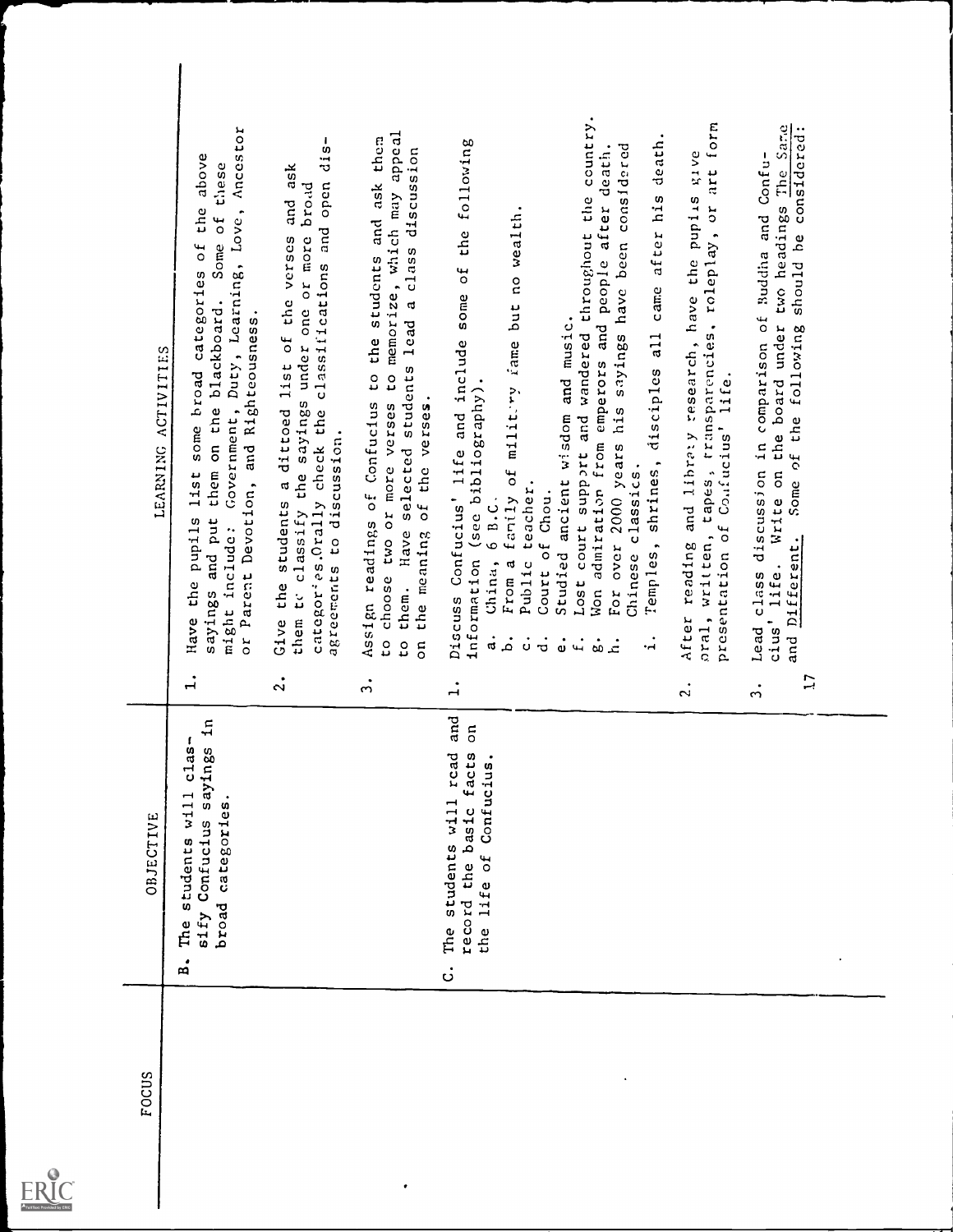

| ACTIVITIES<br>LEARNING | talkative, interest<br>sayings, interest<br>time<br>of life interested in philosophy, no notion of God,<br>solved human problems, accent on love, disciples,<br>family, influence on court,<br>and one<br>classic<br>and temples.<br>caste, one quiet<br>amhitious Hindu,<br>teacher, hermit, left<br>disliked war, shrines<br>nationality,<br>learning,<br>in religion.<br>Different<br>The Same<br>$\ddot{a}$<br>$_{\rm{Conv.}}$<br>್ನ<br>.<br>م<br>$\ddot{ }$ | New<br>The<br>and<br>01d<br>the pupils view the film China the<br>(Dade County, 1-13103)<br>Have<br>$\ddot{ }$ | scholars,<br>government<br>been dis-<br>and<br>to have<br>learning<br>5<br>these<br>views<br>seem<br><b>u</b><br>think of<br>What has changed from Confucius'<br>some<br>Which of Confucius' doctrines<br>Follow-up the film viewing with<br>What do the new Chinese<br>public schooling?<br>Why?<br>thought questions:<br>carded?<br>.<br>ය<br>.<br>م<br>ပ<br>$\ddot{\mathbf{v}}$ | Assign the pupils to read parts of their choice in Wu Ching<br>ō<br>(collection of five classics) and Shih Shu (four books<br>Confucius.)<br>Jo<br>sayings<br>.<br>ف | them determine<br>$\bullet\bullet$<br>relationships<br>have<br>five<br>influence on the following<br>groups and<br>the Uorld)<br>Divide the class into five<br>Sister/Brother<br>$\overline{c}$<br>Ruler/Citizen<br>Friend/Friend<br>Parent/Child<br>Husband/Wife<br>Four Views<br>Confucius'<br>(See<br>$\frac{1}{3}$<br>.<br>م<br>$\ddot{\circ}$<br>$\dot{\vec{c}}$<br>$\ddot{\circ}$<br>$\ddot{ }$ | 18 |
|------------------------|------------------------------------------------------------------------------------------------------------------------------------------------------------------------------------------------------------------------------------------------------------------------------------------------------------------------------------------------------------------------------------------------------------------------------------------------------------------|----------------------------------------------------------------------------------------------------------------|------------------------------------------------------------------------------------------------------------------------------------------------------------------------------------------------------------------------------------------------------------------------------------------------------------------------------------------------------------------------------------|----------------------------------------------------------------------------------------------------------------------------------------------------------------------|-------------------------------------------------------------------------------------------------------------------------------------------------------------------------------------------------------------------------------------------------------------------------------------------------------------------------------------------------------------------------------------------------------|----|
| OBJECTIVE              | $_{\rm (cont.)}$<br>ပ                                                                                                                                                                                                                                                                                                                                                                                                                                            |                                                                                                                |                                                                                                                                                                                                                                                                                                                                                                                    |                                                                                                                                                                      | fluence in Chinese think-<br>students will infer<br>$In-$<br>Confucius<br>the 2000 years of<br>ing due to<br>philosophy.<br>The<br>$\overline{a}$                                                                                                                                                                                                                                                     |    |
| FOCUS                  |                                                                                                                                                                                                                                                                                                                                                                                                                                                                  |                                                                                                                |                                                                                                                                                                                                                                                                                                                                                                                    |                                                                                                                                                                      |                                                                                                                                                                                                                                                                                                                                                                                                       |    |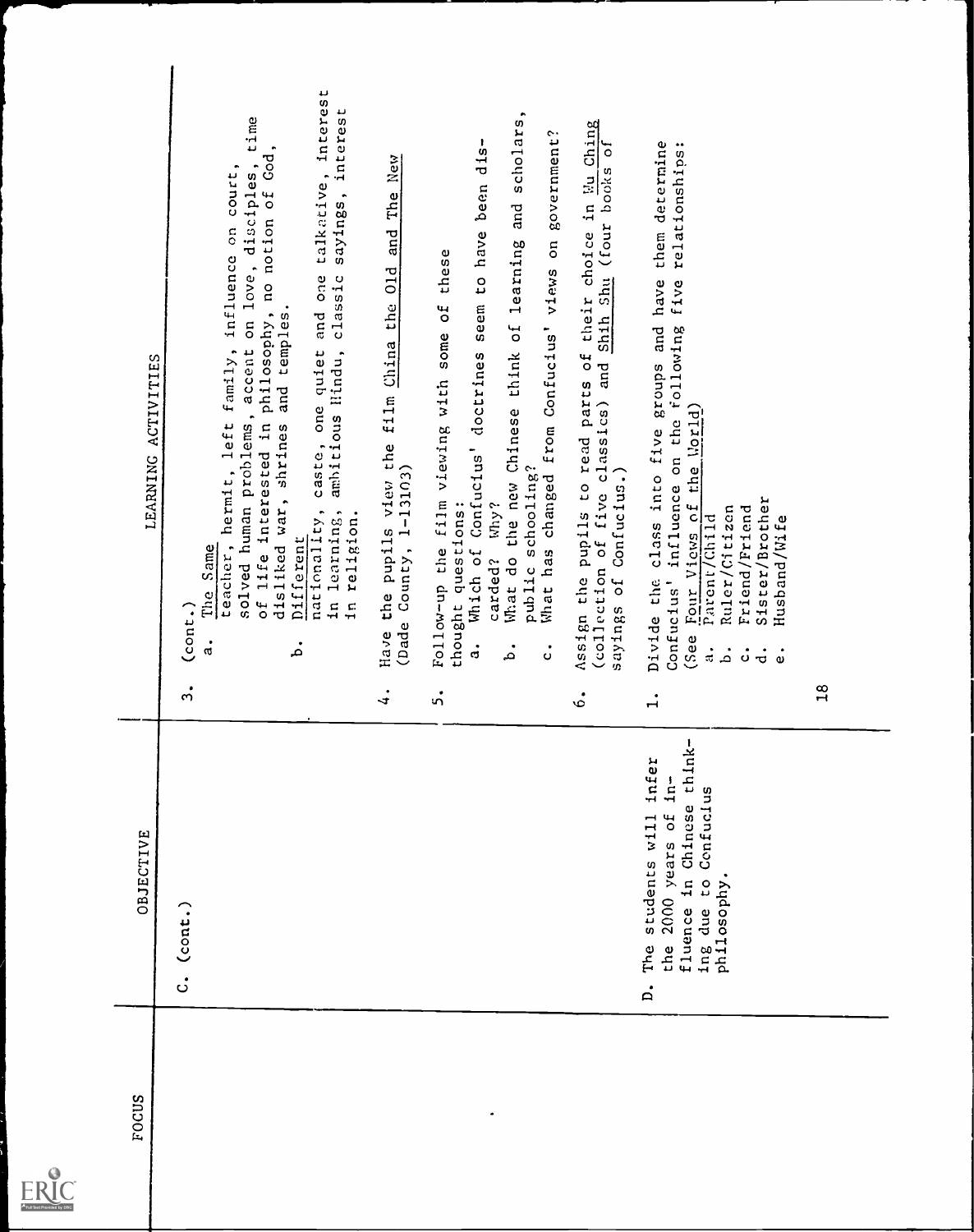

J

| LEARNING ACTIVITIES | done<br>discussion on<br>do not wish to have<br>$\equiv$<br>unto me, I likewise wish not to do unto others.<br>class<br>$\vec{a}$<br>Confucius' ideas of Love: "What I<br>Read the following verse and lead<br>$\ddot{\sim}$ | choose what is<br>and remember."<br>õ<br>discussion<br>Read the following verse and lead a class<br>learning: "To hear much,<br>read much<br>it; to see and<br>Confucianism and<br>good, and follow | class discussion on<br>government is worse<br>verse and lead a<br>government: "Bad<br>a fierce tiger.<br>Confucius' ideas on<br>Read the following<br>than | Then ask the pupils for their ideas on how many of Confucius'<br>sure to include thoughts on government, parent-<br>survived modern day, what has been discarded<br>learning, per-<br>chiid relationships, peace, materialism,<br>sonal ambition, and drug usage.<br>beliefs have<br>and why. Be<br>$\ddot{ }$ |  | $\overline{1}9$ |
|---------------------|------------------------------------------------------------------------------------------------------------------------------------------------------------------------------------------------------------------------------|-----------------------------------------------------------------------------------------------------------------------------------------------------------------------------------------------------|------------------------------------------------------------------------------------------------------------------------------------------------------------|----------------------------------------------------------------------------------------------------------------------------------------------------------------------------------------------------------------------------------------------------------------------------------------------------------------|--|-----------------|
| OBJECTIVE           | $($ cont. $)$<br>$\dot{a}$                                                                                                                                                                                                   |                                                                                                                                                                                                     |                                                                                                                                                            |                                                                                                                                                                                                                                                                                                                |  |                 |
| <b>FOCUS</b>        |                                                                                                                                                                                                                              |                                                                                                                                                                                                     |                                                                                                                                                            |                                                                                                                                                                                                                                                                                                                |  |                 |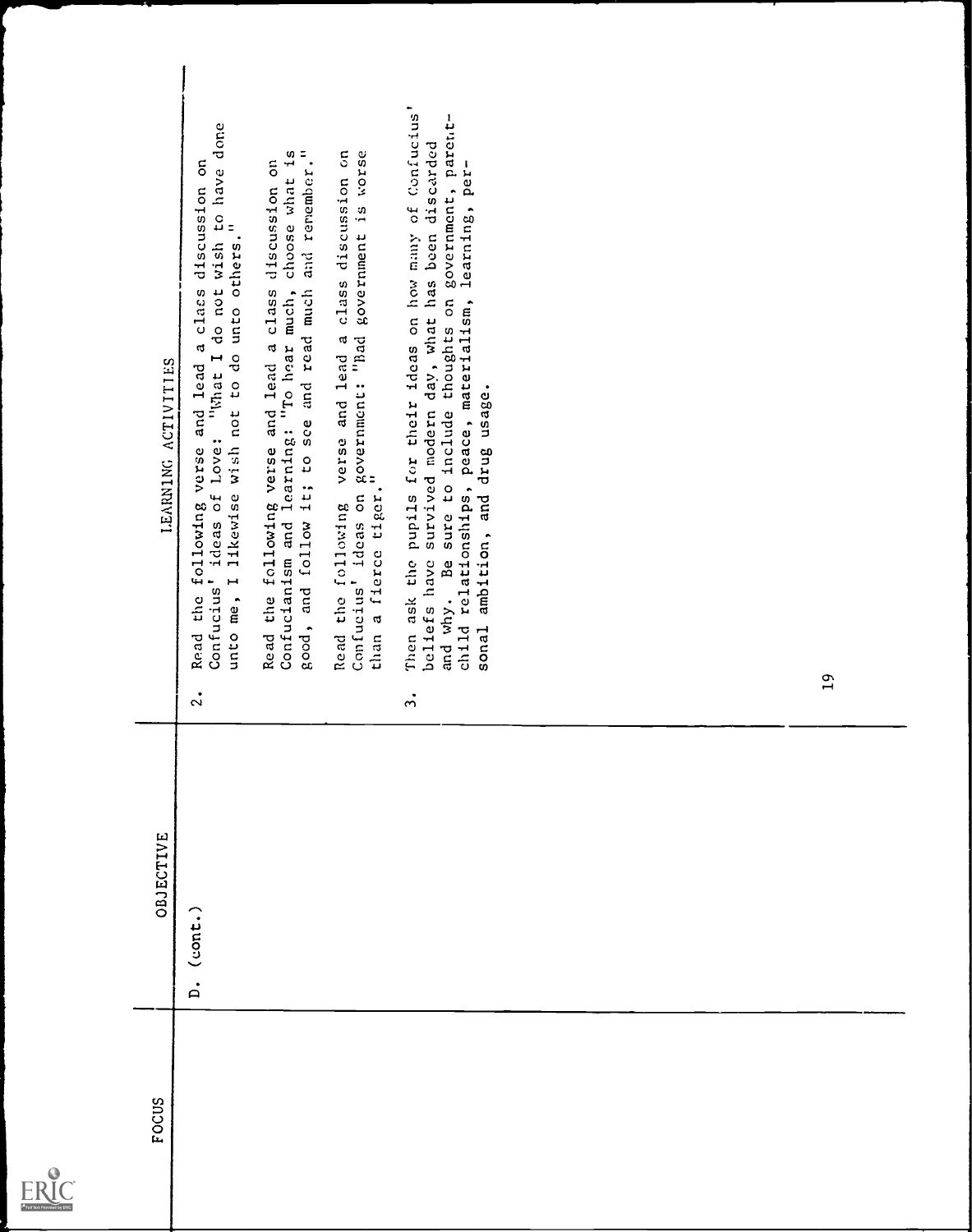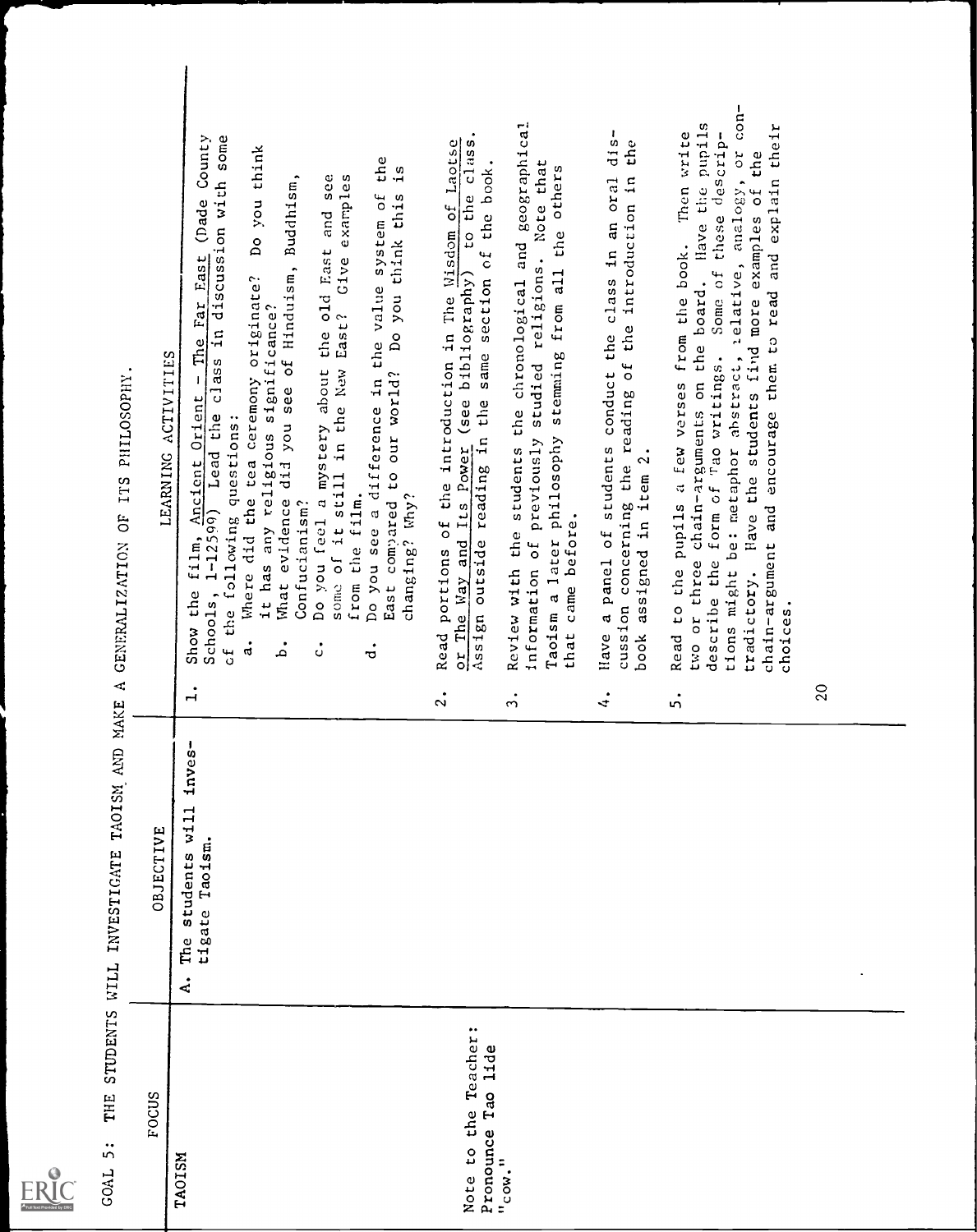| Full Text Provided by ERIC |
|----------------------------|

| NG ACTIVITIES<br>LEAR' | then the word "Paradox" on<br>the board. Have the pupils discuss how these words may<br>See if<br>they can find any examples of this kind of thinking in<br>affect the meaning? How?<br>examples.<br>as<br>as well<br>of Eastern philosophy.<br>is trying to say?<br>Confucius? Why or why not? Give some<br>Do you feel that you understand Tao<br>Ask the questions:<br>Does the form of writing<br>and<br>do you think Tao<br>affect the understanding<br>Write the word "Mystery"<br>Western philosophy.<br>What<br>$\ddot{\vec{a}}$<br>.<br>م<br>ပ<br>.<br>ف | examples<br>following<br>the<br>$\overline{\mathfrak{c}}$<br>sheet<br>dittoed<br>$\mathbf{\overline{d}}$<br>cf Tao writings:<br>Give the pupils<br>$\ddot{\sim}$ | all that lies between<br>that<br>supply<br>$\mathbf{\sigma}$<br>gives<br>and<br>but<br>Yet Heaven and Earth<br>In that it is empty,<br>Is like a bellows<br>Never Fails.<br>$\ddot{a}$ | not.<br>should recognize the usefulness of what is<br>We<br>مُ | strides,<br>Does not walk the fastest.<br>He who takes the longest<br>$\ddot{\circ}$ | a wheel<br>nothing<br>$\frac{1}{1}$<br>$\frac{5}{1}$<br>there<br>We put 30 spokes together and call<br>spac where<br>the usefulness depends.<br>the<br>$\sin$<br>it is<br>That<br>But<br>$\dot{a}$ | nothing<br>$\frac{5}{1}$<br>there<br>We turn clay to make a vessel,<br>it is on the space where<br>That the usefulness depends.<br>But<br>စံ | is nothing<br>We pierce doors and windows to make a house<br>That the usefulness of the house depends.<br>on these spaces where there<br>And it is<br>$\ddot{ }$ | done.<br>Do nothing and everything is<br>$\dot{5}$ | $\overline{21}$ |
|------------------------|-------------------------------------------------------------------------------------------------------------------------------------------------------------------------------------------------------------------------------------------------------------------------------------------------------------------------------------------------------------------------------------------------------------------------------------------------------------------------------------------------------------------------------------------------------------------|------------------------------------------------------------------------------------------------------------------------------------------------------------------|----------------------------------------------------------------------------------------------------------------------------------------------------------------------------------------|----------------------------------------------------------------|--------------------------------------------------------------------------------------|----------------------------------------------------------------------------------------------------------------------------------------------------------------------------------------------------|----------------------------------------------------------------------------------------------------------------------------------------------|------------------------------------------------------------------------------------------------------------------------------------------------------------------|----------------------------------------------------|-----------------|
| OBJECTIVE              | $_{(cont.)}$<br>4.                                                                                                                                                                                                                                                                                                                                                                                                                                                                                                                                                |                                                                                                                                                                  |                                                                                                                                                                                        |                                                                |                                                                                      |                                                                                                                                                                                                    |                                                                                                                                              |                                                                                                                                                                  |                                                    |                 |
| <b>FOCUS</b>           |                                                                                                                                                                                                                                                                                                                                                                                                                                                                                                                                                                   |                                                                                                                                                                  |                                                                                                                                                                                        |                                                                |                                                                                      |                                                                                                                                                                                                    |                                                                                                                                              |                                                                                                                                                                  |                                                    |                 |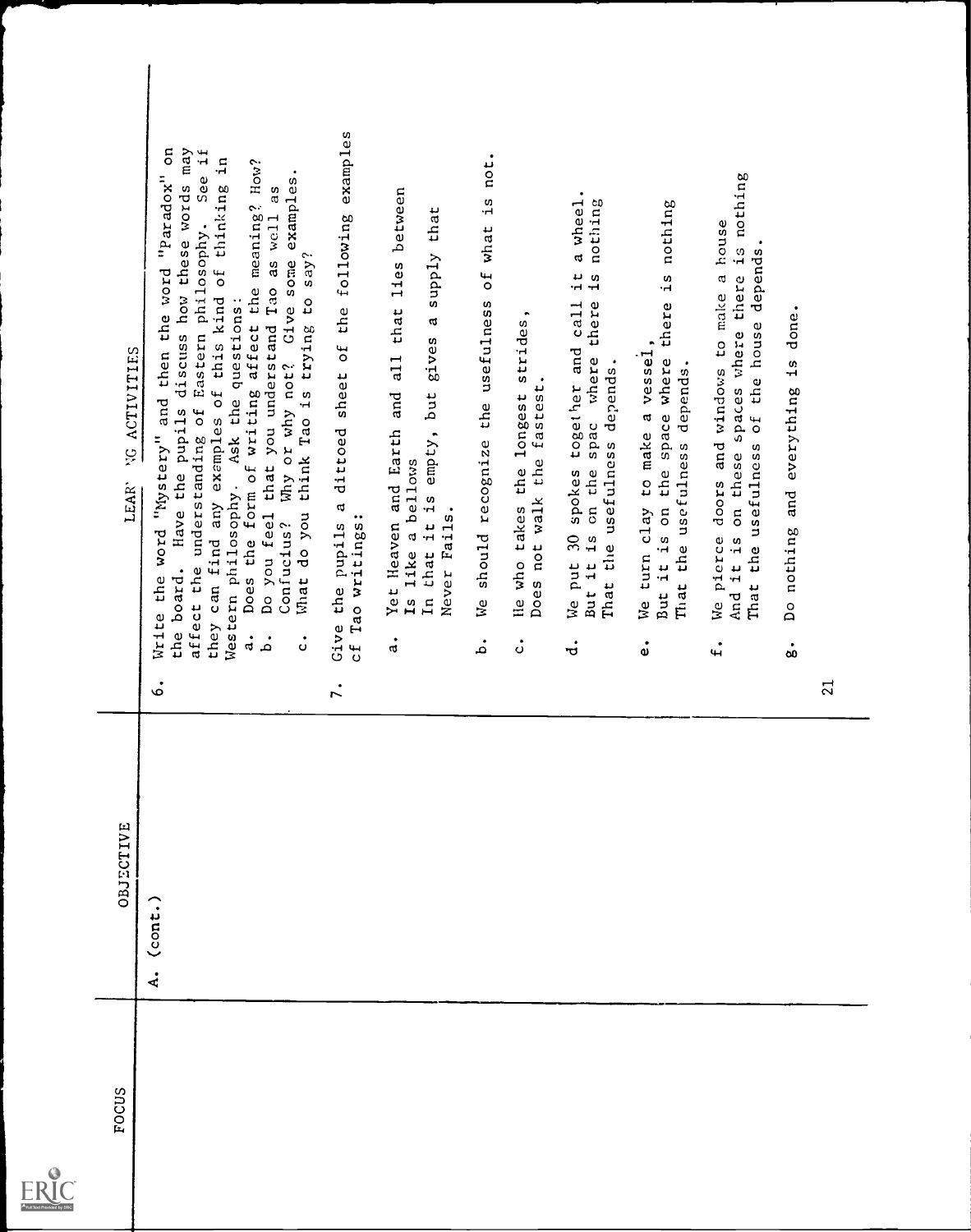| Full Text Provided by ERIC |
|----------------------------|

| ACTIVITIES<br>LEARNING | $_{(cont.)}$ | sage relies on actionless activity<br>sequence to one another;<br>another.<br>another,<br>determine one another.<br>Pitch and mode give harmony to one<br>short test one another.<br>one<br>complete<br>give<br>easy<br>and back<br>and<br>the<br>1 <sub>ov</sub><br>Difficult<br>Therefore<br>and<br>Long and<br>Front<br>High<br>.<br>a | $\frac{1}{2}$<br>the same verses on the overhead projector, go through<br>students try to determine what<br>the mode of writing, the intent, and discuss the mystery<br>each example and have the<br>With<br>$\dot{\infty}$ | Rewrite the words: "Paradox," "Mystery," and add "Balance."<br>but<br>explain to the pupils the Dualist Theory including:<br>contradictory<br>of<br>examples<br>balancing observations in life.<br>the pupils offer other<br>weak and the strong<br>the light<br>Yin and the Yang<br>open and closed<br>dark and<br>Then<br>Have<br>$\ddot{a}$<br>.<br>م<br>$\dot{a}$<br>$\ddot{\mathbf{c}}$<br>$\dot{\mathbf{c}}$ | wall.<br>Lao-Tze-Ching or Tao Te Ching said to be the prophet.<br>Legend has it that before leaving on his wanderings,<br>gatekeeper asked him to write his verses on the<br>Confucius,<br>Confucianism.<br>Discuss Tao teachings and include the following:<br>Indian influence; i.e. The Mountain Man.<br>$\mathfrak{a}$<br>a reactionary response to<br>time<br>same<br>the<br>6c B.C., some say at<br>time not clear.<br>Could be<br>Lhe<br>$\ddot{a}$<br>.<br>م<br>$\ddot{\text{o}}$<br>$\dot{\sigma}$ | Road,<br>Anthologists<br>the<br>- Ie - Ching can mean The Way, The Power, The<br>These writings are said to be $Tao - Teh - King$ ,<br>say it was written in 3c B.C. by the indians.<br>of Gods.<br>text which became the basic Tao gospel.<br>or The Being (non-translatable).<br>said to have 1000's<br>olyestic:<br>Tao<br>ρ,<br>$\ddot{\omega}$<br>$\ddot{ }$<br>22 |
|------------------------|--------------|-------------------------------------------------------------------------------------------------------------------------------------------------------------------------------------------------------------------------------------------------------------------------------------------------------------------------------------------|-----------------------------------------------------------------------------------------------------------------------------------------------------------------------------------------------------------------------------|--------------------------------------------------------------------------------------------------------------------------------------------------------------------------------------------------------------------------------------------------------------------------------------------------------------------------------------------------------------------------------------------------------------------|-------------------------------------------------------------------------------------------------------------------------------------------------------------------------------------------------------------------------------------------------------------------------------------------------------------------------------------------------------------------------------------------------------------------------------------------------------------------------------------------------------------|-------------------------------------------------------------------------------------------------------------------------------------------------------------------------------------------------------------------------------------------------------------------------------------------------------------------------------------------------------------------------|
|                        |              |                                                                                                                                                                                                                                                                                                                                           |                                                                                                                                                                                                                             |                                                                                                                                                                                                                                                                                                                                                                                                                    | $\overline{10}$ .                                                                                                                                                                                                                                                                                                                                                                                                                                                                                           |                                                                                                                                                                                                                                                                                                                                                                         |
| OBJECTIVE              | A. (cont.)   |                                                                                                                                                                                                                                                                                                                                           |                                                                                                                                                                                                                             |                                                                                                                                                                                                                                                                                                                                                                                                                    |                                                                                                                                                                                                                                                                                                                                                                                                                                                                                                             |                                                                                                                                                                                                                                                                                                                                                                         |
| FOCUS                  |              |                                                                                                                                                                                                                                                                                                                                           |                                                                                                                                                                                                                             |                                                                                                                                                                                                                                                                                                                                                                                                                    | be especially in-<br>Note to teacher:<br>Mountain Men may<br>Writings of the                                                                                                                                                                                                                                                                                                                                                                                                                                | Poem.<br>See<br>teresting to the<br>Cold Mountain<br>gifted pupil.                                                                                                                                                                                                                                                                                                      |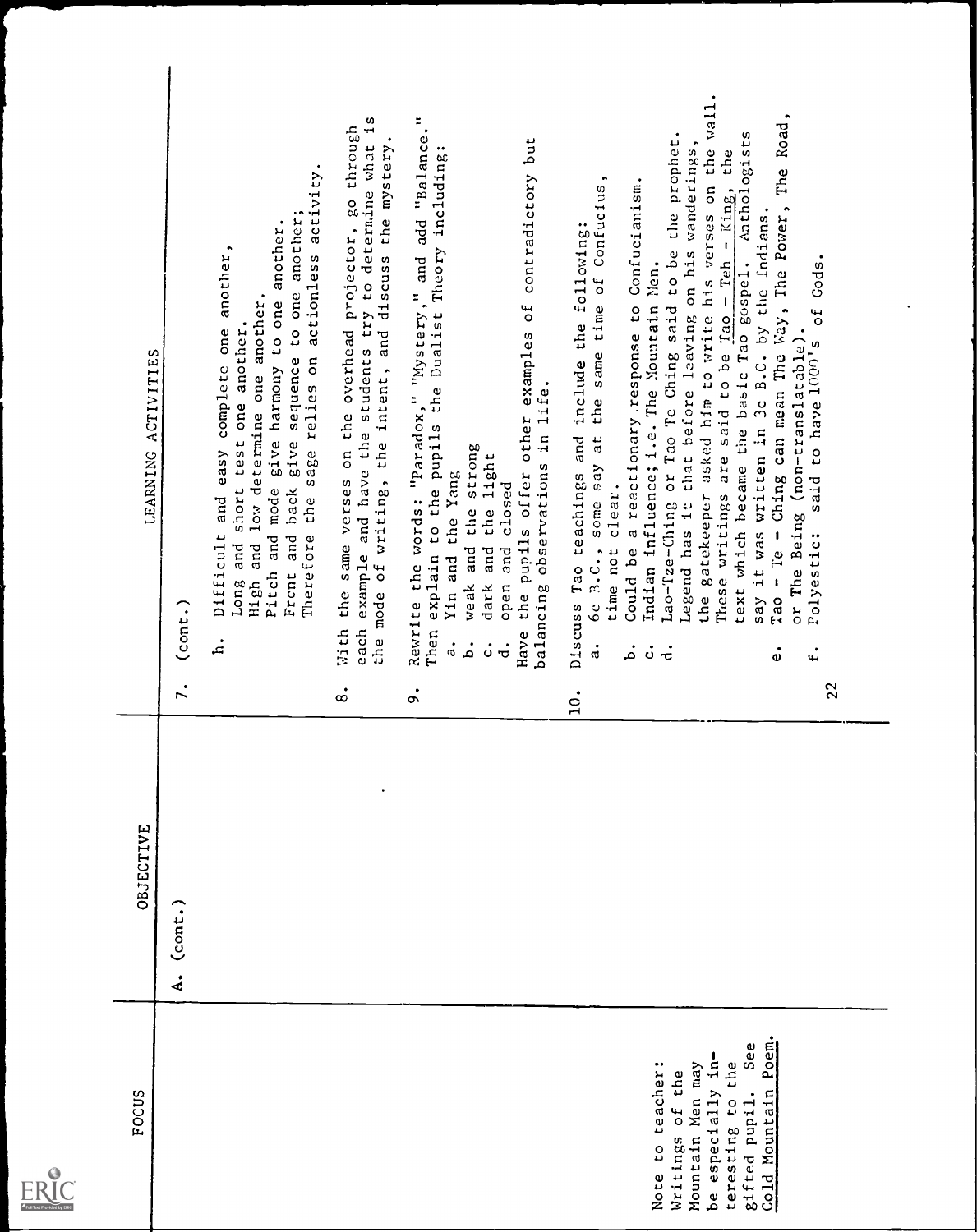| Full Text Provided by ERIC |
|----------------------------|

| ACTIVITIES<br>LEARNING | sects<br>fire, earth, metal, water,<br>Tao Chia: basic philosophy (probably from Lao-.ze-<br>plored passion, no personal ends, harmony, mystic,<br>Ching; ancestor worship, passivity, simplicity, de-<br>$semi-i1-$<br>temples, many<br>(charm snakes,<br>life span).<br>Tao Chiaco: modern day version by mainly<br>literate, polyistic, Yoga, shrines,<br>tigers, stay under water, increase<br>and societies; magic, superstitous<br>anti-knowledge<br>Anti-competitive or industrial<br>wood,<br>etc.<br>radical, included Yoga.<br>Naturistic: worships<br>trees, flowers, bees<br>Anti-materialistic<br>Anti-learning or<br>Two movements:<br>Dualistic<br>$_{\rm (cont.)}$<br>$\dot{8}$<br>$\frac{1}{12}$<br>i.<br>$\ddot{ }$<br>$\dot{q}$ | another<br>time being<br>embers.<br>your being<br>read<br>Then<br>You seem able to make your body for the<br>a log of wood, Your mind like dead<br>tempered;<br>This is called the mysterious leveling.<br>doors,<br>the students what this might mean.<br><b>u</b><br>to the students the following:<br>tangles untied, all glare<br>Ponder with the whole essence<br>Let all shrryness be blunted;<br>Block the passages, shut the<br>All dust smoothed<br>explanation:<br>Like<br>$\Delta$ 11<br>Read<br>Then<br>Ask<br>$\dot{a}$ | mind<br>etc. Have the students discover that true Yoga involves<br>these phrases might being to mind. Some of these may be<br>Have the pupils write on the board different words that<br>meditation, mystery, quietness, peace, still body and<br>not only the body but the mind.<br>$\ddot{\Omega}$ | 23 |
|------------------------|----------------------------------------------------------------------------------------------------------------------------------------------------------------------------------------------------------------------------------------------------------------------------------------------------------------------------------------------------------------------------------------------------------------------------------------------------------------------------------------------------------------------------------------------------------------------------------------------------------------------------------------------------------------------------------------------------------------------------------------------------|--------------------------------------------------------------------------------------------------------------------------------------------------------------------------------------------------------------------------------------------------------------------------------------------------------------------------------------------------------------------------------------------------------------------------------------------------------------------------------------------------------------------------------------|------------------------------------------------------------------------------------------------------------------------------------------------------------------------------------------------------------------------------------------------------------------------------------------------------|----|
| OBJECTIVE              | $_{\rm (cont.)}$<br>$\ddot{\textbf{A}}$                                                                                                                                                                                                                                                                                                                                                                                                                                                                                                                                                                                                                                                                                                            | ŧ<br>investi<br>Yoga.<br>and practice<br>student will<br>gate<br>The<br>$\mathbf{B}$ .                                                                                                                                                                                                                                                                                                                                                                                                                                               |                                                                                                                                                                                                                                                                                                      |    |
| <b>FOCUS</b>           |                                                                                                                                                                                                                                                                                                                                                                                                                                                                                                                                                                                                                                                                                                                                                    |                                                                                                                                                                                                                                                                                                                                                                                                                                                                                                                                      |                                                                                                                                                                                                                                                                                                      |    |

۵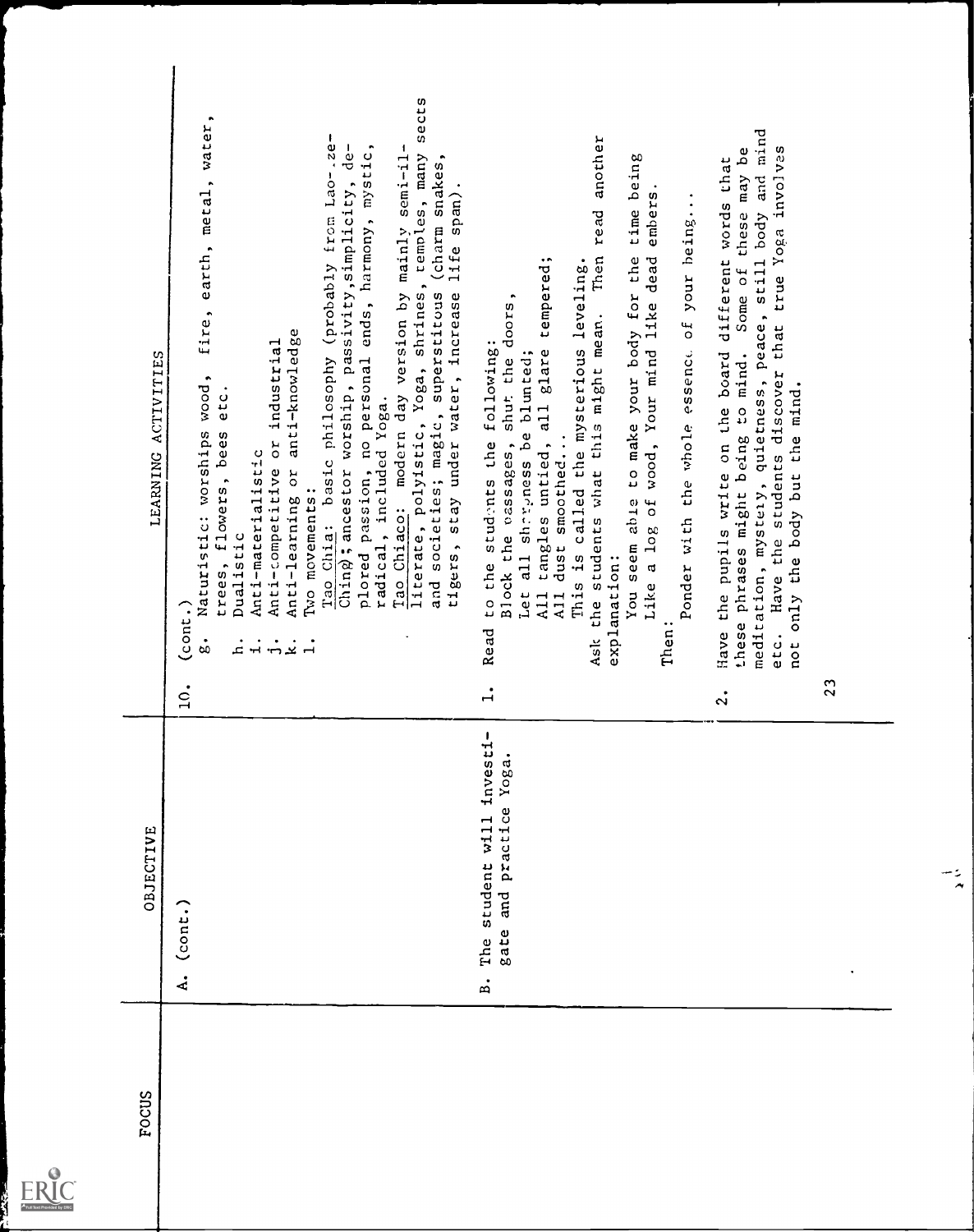| Full Text Provided by ERIC |
|----------------------------|

| <b>FOCUS</b> | OBJECTIVE                                                                                                                           | LEARNING ACTIVITIES                                                                                                                                                                                                                                                                                                                                                                                                                                                                                                                                                                                                                                                                                                                                                                                                                                                                                        |
|--------------|-------------------------------------------------------------------------------------------------------------------------------------|------------------------------------------------------------------------------------------------------------------------------------------------------------------------------------------------------------------------------------------------------------------------------------------------------------------------------------------------------------------------------------------------------------------------------------------------------------------------------------------------------------------------------------------------------------------------------------------------------------------------------------------------------------------------------------------------------------------------------------------------------------------------------------------------------------------------------------------------------------------------------------------------------------|
|              | $\pmb{r}_\text{r}$<br>$_{\rm{const.}}$<br>$\ddot{a}$                                                                                | trance induction. It is thought that a Tso-wang originat-<br>Further explain that Yoga is probably Buddhist (dbyana) in<br>origin and concentrated on fixed staring or the eye method<br>Have volunteers lead the group in various Yoga practices.<br>Tao trance induction with the use of breath control.<br>of<br>ರ<br>$\ddot{ }$                                                                                                                                                                                                                                                                                                                                                                                                                                                                                                                                                                        |
|              | $\overline{\text{con}}$<br>trance-induc-<br>of drugs<br>width<br>students<br>use<br>the<br>Tao<br>pare<br>ticn.<br>with<br>The<br>ပ | $day$ .<br>consists in subtracting day by<br>Place on the overhead projector the following quote:<br>subtracting<br>again<br>The practice of Tao<br>and yet<br>Subtracting<br>$\dot{a}$                                                                                                                                                                                                                                                                                                                                                                                                                                                                                                                                                                                                                                                                                                                    |
|              |                                                                                                                                     | does this conflict with Buddhism, Confucianism?<br>United<br>this<br>at Eastern Yoga<br>same effects?<br>How does the use of drugs and the Viet Nam War<br>1s<br>Which do you think will grow in usage in the<br>passivity?<br>Why not?<br>the same?<br>Do some drugs make the senses over-react?<br>the goal of a Yoga from the East? Why not<br>Does a Taoist recommend the use of drugs?<br>Could this mean a form of Yoga? Explain.<br>attempts<br>Could you call this selflessness,<br>Does the use of drugs produce the<br>different,<br>What might this mean to a Taoist?<br>Which do you prefer? Why?<br>combine in the artificial<br>the following questions:<br>Aftereffects? What is<br>reality? Why?<br>Is it<br>How<br>Åsk<br>$\ddot{a}$<br>$\dot{\sigma}$<br>.<br>م<br>$\mathring{\mathrm{o}}$<br>$\ddot{u}$<br>$\dot{\omega}$<br>.<br>تم<br>$\ddot{ }$<br>$\frac{1}{2}x$<br>$\ddot{\Omega}$ |
|              | ı.<br>genera1<br>on the meaning of<br>student will<br>philosophy.<br>$1$ ze<br>Tao<br>The<br>$\dot{\mathsf{n}}$                     | things under<br>them read it silently and write about what they think the<br>Have<br>to the pupils a dittoed copy of the following.<br>States: Eastern passivity or drug use? Why?<br>of it as the mother of all<br>Taoist philosophers are trying to say to man.<br>drifts;<br>that.<br>Great Tao is like a boat that<br>can go this way, it can go<br>Its true name I do not know.<br>One may think<br>heaven.<br>I <sub>t</sub><br>Give<br>$\ddot{ }$                                                                                                                                                                                                                                                                                                                                                                                                                                                   |
|              |                                                                                                                                     | $\frac{24}{3}$                                                                                                                                                                                                                                                                                                                                                                                                                                                                                                                                                                                                                                                                                                                                                                                                                                                                                             |

 $\bar{\mathbf{r}}$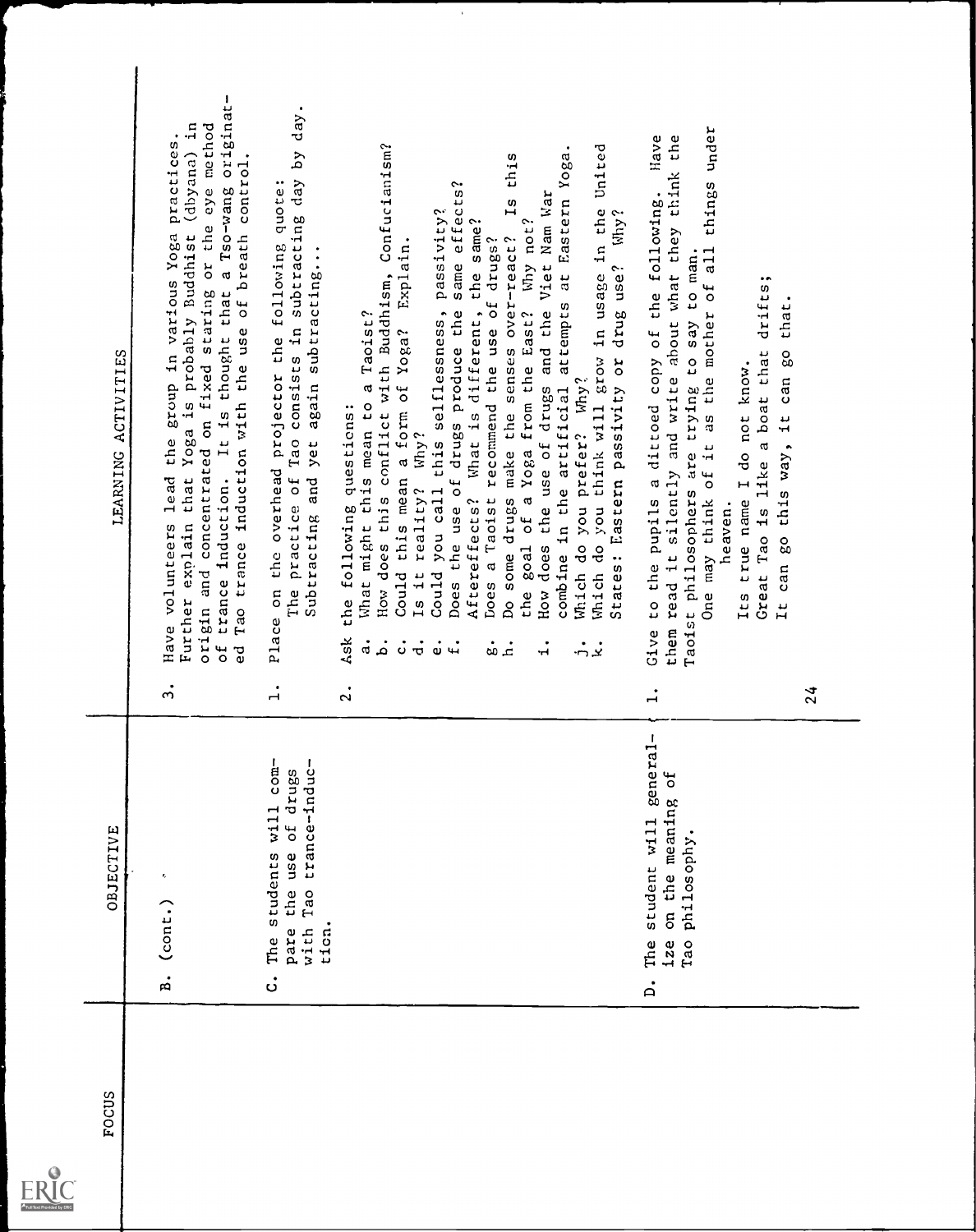| <b>Full Text Provided by ERIC</b> |
|-----------------------------------|

 $\ddot{\phantom{a}}$ 

|              | LEARNING ACTIVITIES | $_{(cont.)}$<br>$\ddot{ }$ | to see.<br>enough<br>If one listens for it, there is nothing loud<br>one looks for Tao, there is nothing solid<br>Yet if one uses it;<br>It is inexhaustable.<br>to hear.<br>$\mathbf{H}$ | Have the pupils volunteer to read sections of their explan-<br>ations. Then have them compare ano contrast Taoism with<br>the previous religions in the areas of: God, Learning,<br>historical development, Love, Nature, Peace, Materialism,<br>and Government.<br>$\ddot{\Omega}$ |  |  | 25 |
|--------------|---------------------|----------------------------|-------------------------------------------------------------------------------------------------------------------------------------------------------------------------------------------|-------------------------------------------------------------------------------------------------------------------------------------------------------------------------------------------------------------------------------------------------------------------------------------|--|--|----|
|              | OBJECTIVE           | $_{(cont.)}$<br>$\dot{a}$  |                                                                                                                                                                                           |                                                                                                                                                                                                                                                                                     |  |  |    |
| <b>FOCUS</b> |                     |                            |                                                                                                                                                                                           |                                                                                                                                                                                                                                                                                     |  |  |    |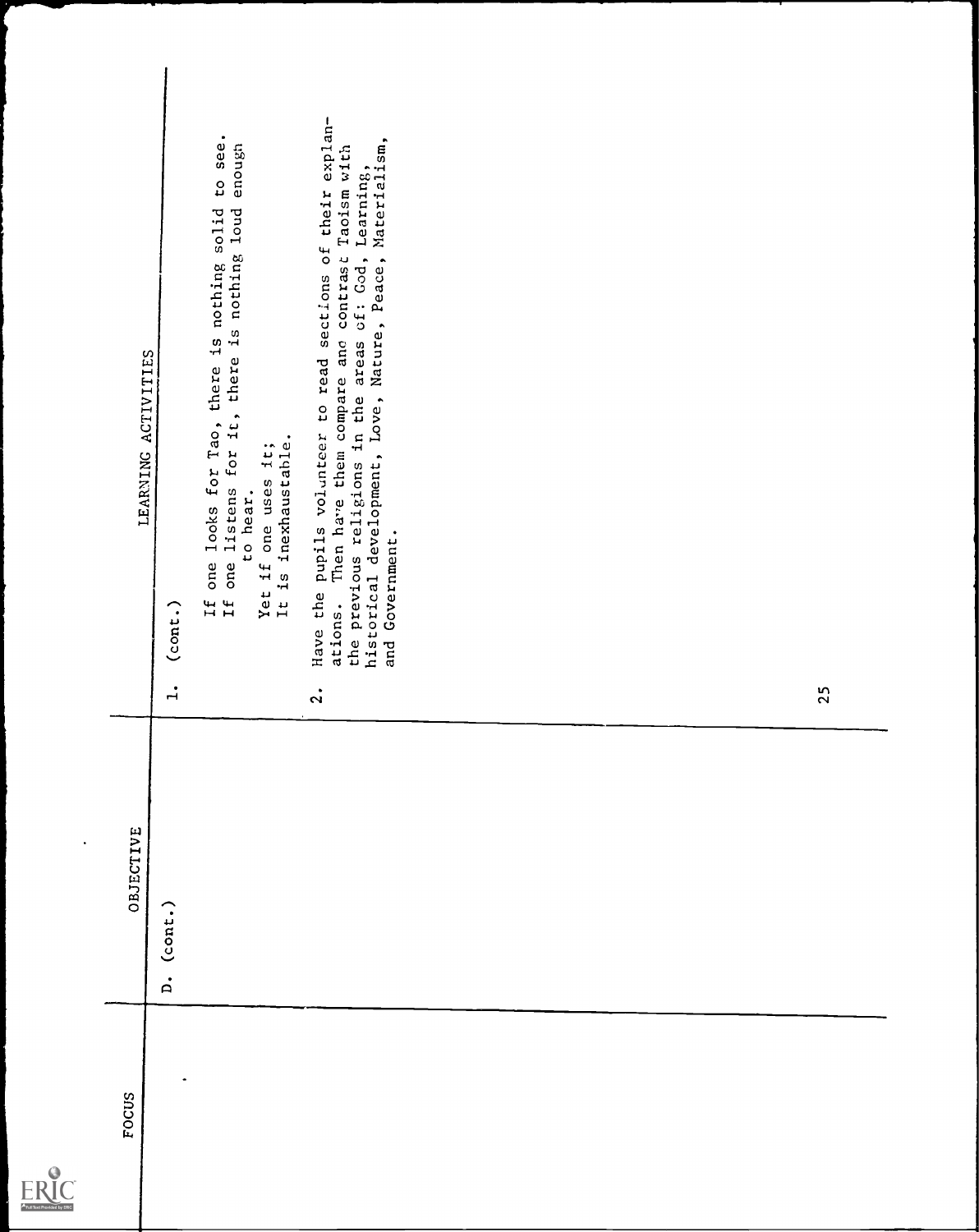

| OTHER FOUR RELIGIONS<br>TO THE<br>COMPARE IT  | LEARNING ACTIVITIES | accept<br>about<br>Some of these might include (but<br>they know<br>or more things<br>masks<br>pupils write ten<br>$\mathfrak{h}$<br>of intricacies<br>of women<br>the use<br>love of gardens<br>paintings<br>culture.<br>Judo, Karate<br>drinking<br>plays and<br>lowliness<br>formalism<br>harikari<br>emperor<br>kimonas<br>water<br>baths<br><b>love</b><br>Japanese<br>tea<br>the<br>$a11$ ):<br>Have<br>$\ddot{a}$<br>.<br>م<br>$\dot{\circ}$<br>$\ddot{d}$ .<br>$\mathfrak{t}$<br>$\ddot{\circ}$<br>$\dot{\alpha}$<br>$\dot{a}$<br>$\ddot{ }$<br>ۼ<br>$\dot{5}$<br>$\mathbf{I}$<br>$\overline{\phantom{0}}$ | things<br>or both which items<br>the<br>Put<br>With<br>should be<br>item<br>$\frac{0}{2}$<br>Eastern philosophy.<br>these<br>their items<br>columns on the board: Religion and Philosophy.<br>any<br>ceremony, tradition, nature<br>any of<br>be included in Japanese religion. (Almost<br>class. Then ask the class if they think<br>Let volunteers read and discuss some of<br>class participating, list under one<br>might have to do with religion or<br>concerning manners,<br>under both columns).<br>two<br>maxy<br>the<br>$\ddot{\mathbf{c}}$ | population statistics on Shintoism today.<br>Assign the class the following reading choices and have them<br>and<br>These<br>paragraphs concerning their readings<br>the information with the class.<br>Worship<br>ceremony<br>Ancestoral<br>Festivals<br>Japanese Emperors<br>Historical and<br>Shinto Temples<br>Shrines<br>write two or more<br>share<br>Tea drinking<br>Art<br>Shinto Gods<br>Japanese<br>Japanese<br>Japanese<br>include:<br>be ready to<br>Shinto<br>may<br>$\frac{8}{2}$<br>$\ddot{ }$ |
|-----------------------------------------------|---------------------|--------------------------------------------------------------------------------------------------------------------------------------------------------------------------------------------------------------------------------------------------------------------------------------------------------------------------------------------------------------------------------------------------------------------------------------------------------------------------------------------------------------------------------------------------------------------------------------------------------------------|-------------------------------------------------------------------------------------------------------------------------------------------------------------------------------------------------------------------------------------------------------------------------------------------------------------------------------------------------------------------------------------------------------------------------------------------------------------------------------------------------------------------------------------------------------|---------------------------------------------------------------------------------------------------------------------------------------------------------------------------------------------------------------------------------------------------------------------------------------------------------------------------------------------------------------------------------------------------------------------------------------------------------------------------------------------------------------|
| AND<br>THE STUDENT WILL INVESTIGATE SHINTOISM | <b>OBJECTIVE</b>    | $1nveg -$<br>tigate Shintoism.<br>v111<br>student<br>The<br>$\ddot{\mathbf{r}}$                                                                                                                                                                                                                                                                                                                                                                                                                                                                                                                                    |                                                                                                                                                                                                                                                                                                                                                                                                                                                                                                                                                       |                                                                                                                                                                                                                                                                                                                                                                                                                                                                                                               |
| Gond of                                       | <b>FOCUS</b>        | <b>NSIOLNINS</b>                                                                                                                                                                                                                                                                                                                                                                                                                                                                                                                                                                                                   |                                                                                                                                                                                                                                                                                                                                                                                                                                                                                                                                                       |                                                                                                                                                                                                                                                                                                                                                                                                                                                                                                               |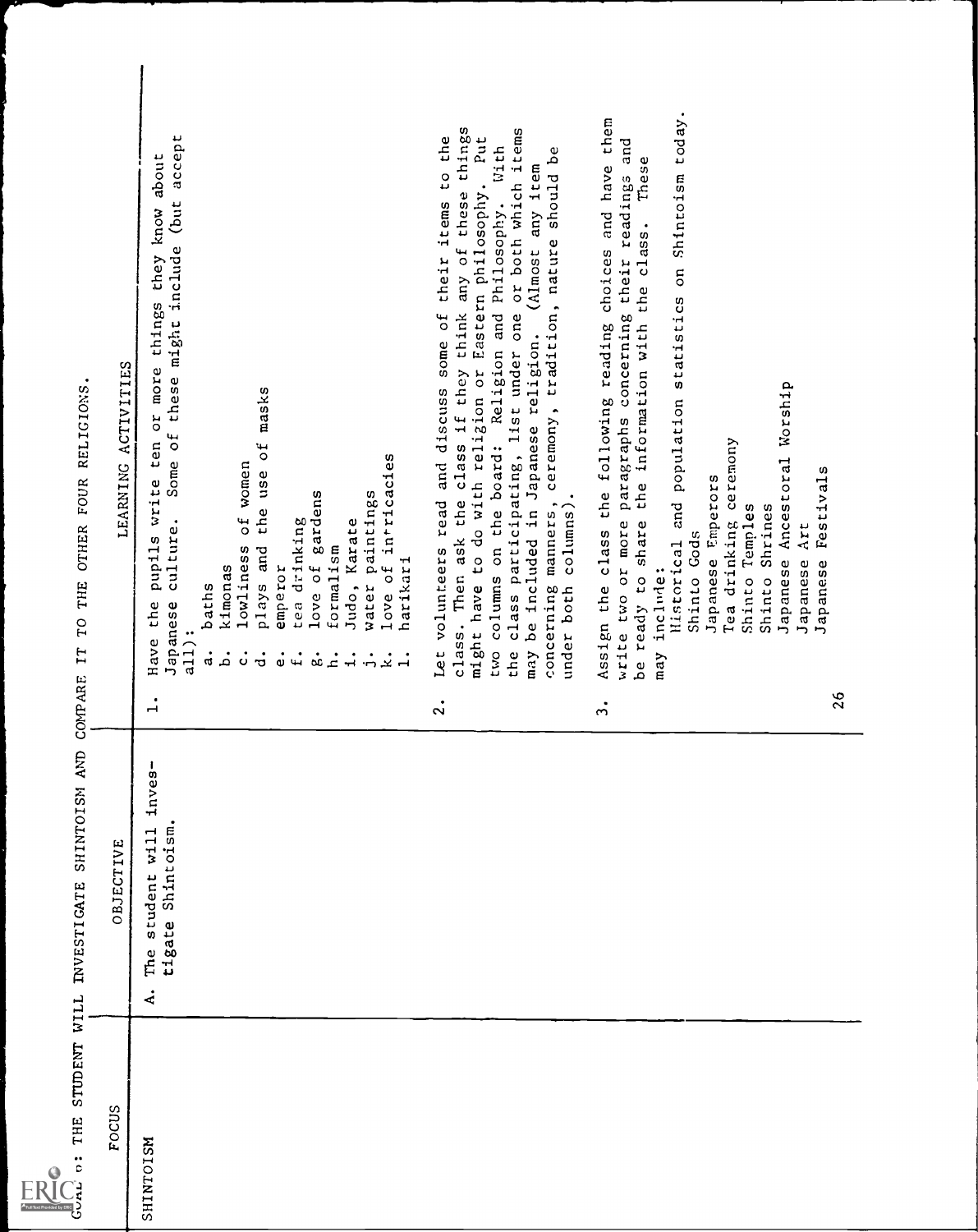

| <b>FOCUS</b> | OBJECTIVE                                                                                                             |               | ACTIVITIES<br>LEARNING                                                                                                                                                                                                                                                                                                                           |
|--------------|-----------------------------------------------------------------------------------------------------------------------|---------------|--------------------------------------------------------------------------------------------------------------------------------------------------------------------------------------------------------------------------------------------------------------------------------------------------------------------------------------------------|
|              | $_{(\texttt{cont.})}$<br>$\ddot{\mathbf{A}}$                                                                          | $\ddot{ }$    | books<br>and<br>pupils visit<br>of Japancse<br>the<br>display<br>and have<br>d<br>qu<br>set<br>artifacts etc.<br>collection.<br>librarian to<br>the<br>painting,<br>observe<br>the<br>Ask                                                                                                                                                        |
|              |                                                                                                                       | ທ່            | their<br>$\overline{5}$<br>reports<br>pupils give individual or group<br>Shinto readings. Notes should be taken.<br>Have the                                                                                                                                                                                                                     |
|              |                                                                                                                       | $\dot{\circ}$ | Shinto<br>i.e.,<br>concerning<br>well,<br>as<br>Discuss the following important information<br>other religions<br>religion and/or philosophy:<br>$\mathbf{m}$<br>are<br>Shintoist<br><b>Most</b><br>$\ddot{a}$                                                                                                                                   |
|              |                                                                                                                       |               | Many cults or movements<br>Buodhist, Taoists etc.<br>Ancestral religion<br>Primitive<br>.<br>م<br>ပ<br>$\dot{\sigma}$                                                                                                                                                                                                                            |
|              |                                                                                                                       |               | B. C.<br>Centure<br>Earliest records appear in the Sixth<br>Naturalistic<br>$\dot{\rm e}$<br>$\ddot{ }$                                                                                                                                                                                                                                          |
|              |                                                                                                                       |               | tia<br>ti<br>$\overline{a}$<br>(Kami or Gods), Sun Goddess=Ruler<br>Shinto means "The way of the Gods"<br>Polyistic<br>Heavens<br>$\dot{\infty}$                                                                                                                                                                                                 |
|              |                                                                                                                       |               | things<br>the only<br>Divine<br>festivals are<br>the Emperor was considered<br>fairly intact<br>rituals, and<br>Until 1947,<br>that remain<br>Ceremonies,<br>$\ddot{ }$<br>$\frac{1}{1}$                                                                                                                                                         |
|              |                                                                                                                       |               | today.<br>Not ethical, moral, or religious in content<br>is mainly on form<br>Emphasis<br>.<br>بد                                                                                                                                                                                                                                                |
|              |                                                                                                                       |               | National heroes, family spirits, ancient emperors<br>Tea drinking, body cleanliness, kimona dress<br>deified<br>$\ddot{ }$<br>ė                                                                                                                                                                                                                  |
|              |                                                                                                                       |               | water<br>and<br>and worship of trees, villages,<br>Pilgrimages<br>sources<br>$\dot{a}$                                                                                                                                                                                                                                                           |
|              |                                                                                                                       |               | beac-<br>tablets<br>wooden shrine holding<br>names<br>hero's<br>ancestor and national<br>Family God-Shelf:<br>$_{\text{ing}}$<br>ં                                                                                                                                                                                                               |
|              | compare<br>$\sin$<br>contrast Shintoi<br>with the previously<br>taught religions.<br>student will<br>The<br>and<br>B. | $\mathbf{I}$  | taught<br>group assignments,<br>the<br>areas<br>pictorally, or in written form. However,<br>Shintoism with the other Eastern religions already<br>compare and contrast the following<br>sma <sub>11</sub><br>done in<br>the course. This can be<br>Have the students<br>discussion,<br>$\overline{5}$<br>$\overline{\mathbf{u}}$<br>$\mathbf{S}$ |
|              |                                                                                                                       | 27            |                                                                                                                                                                                                                                                                                                                                                  |
|              |                                                                                                                       |               |                                                                                                                                                                                                                                                                                                                                                  |

 $\ddot{\phantom{a}}$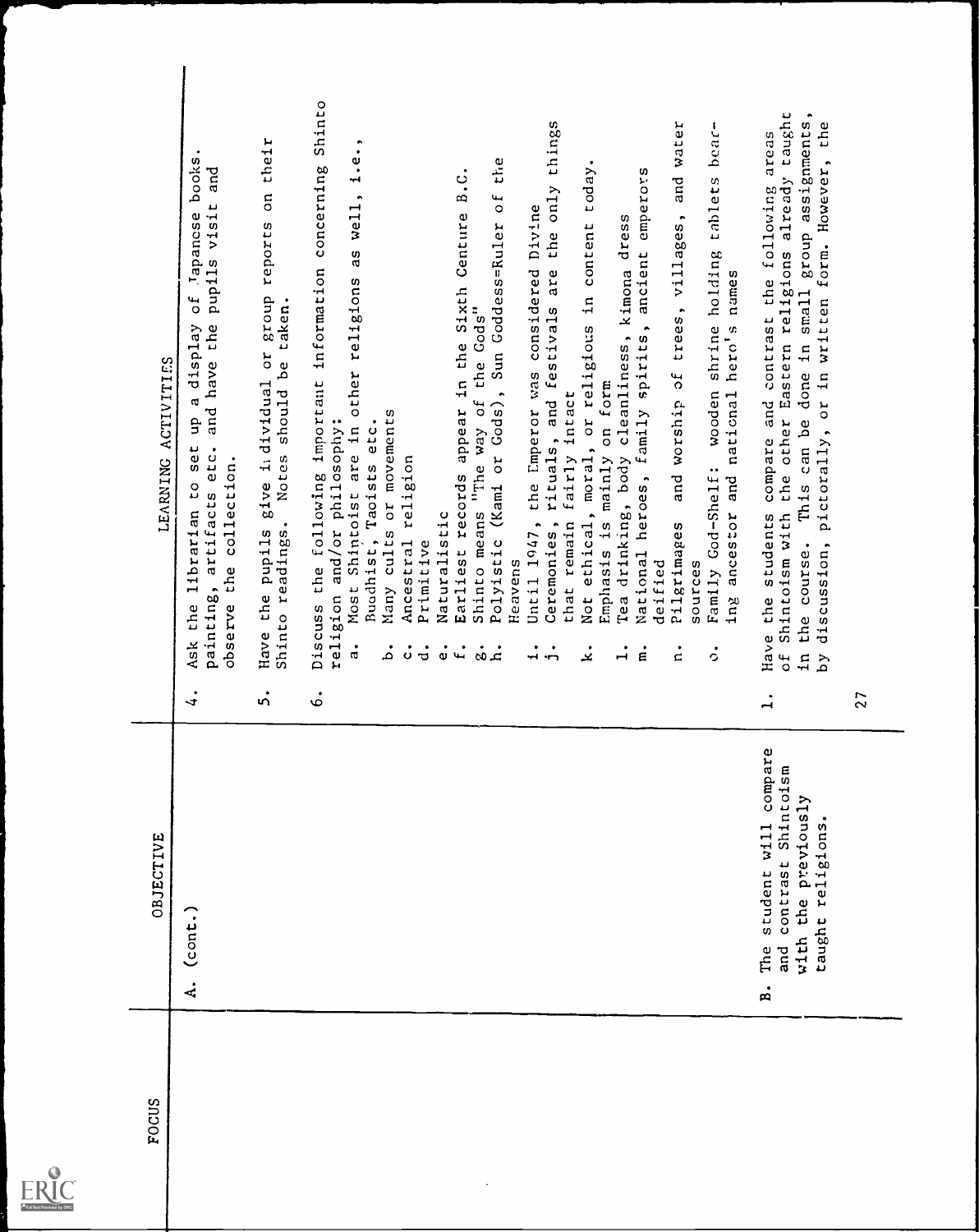

| LEARNING ACTIVITIES | shared with the entire class.<br>development<br>Anti-Government and Civil Disobedience<br>Chronological and historical<br>Sacred writings and prophets<br>Ideas on God<br>stimulants<br>Passivity and/or Yoga<br>Anti-Materialism<br>Love of learning<br>Anti-Competition<br>Use of drugs or<br>Love of nature<br>products should be<br>Viet Nam War<br>Peace<br>Love<br>$_{(cont.)}$<br>$\ddot{a}$<br>.<br>م<br>ۼ<br>1.721<br>$\mathring{\mathbf{u}}$ .<br>$\dot{\infty}$<br>$\dot{a}$<br>$\mathring{\mathrm{o}}$<br>$\dot{\mathbf{c}}$<br>$\overline{\phantom{0}}$ | 28 |
|---------------------|----------------------------------------------------------------------------------------------------------------------------------------------------------------------------------------------------------------------------------------------------------------------------------------------------------------------------------------------------------------------------------------------------------------------------------------------------------------------------------------------------------------------------------------------------------------------|----|
| OBJECTIVE           | $_{(cont.)}$<br>$\ddot{a}$                                                                                                                                                                                                                                                                                                                                                                                                                                                                                                                                           |    |
| FOCUS               |                                                                                                                                                                                                                                                                                                                                                                                                                                                                                                                                                                      |    |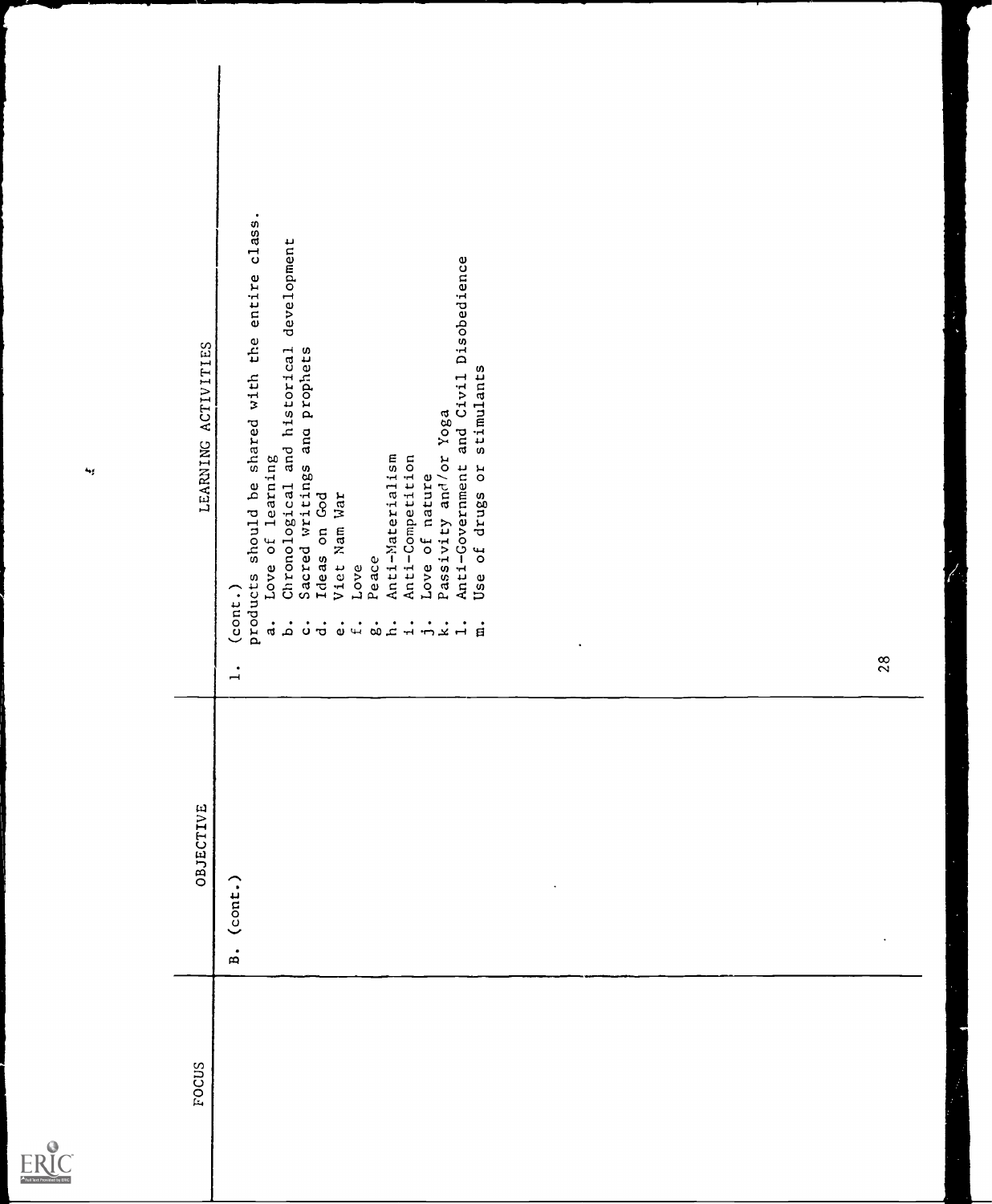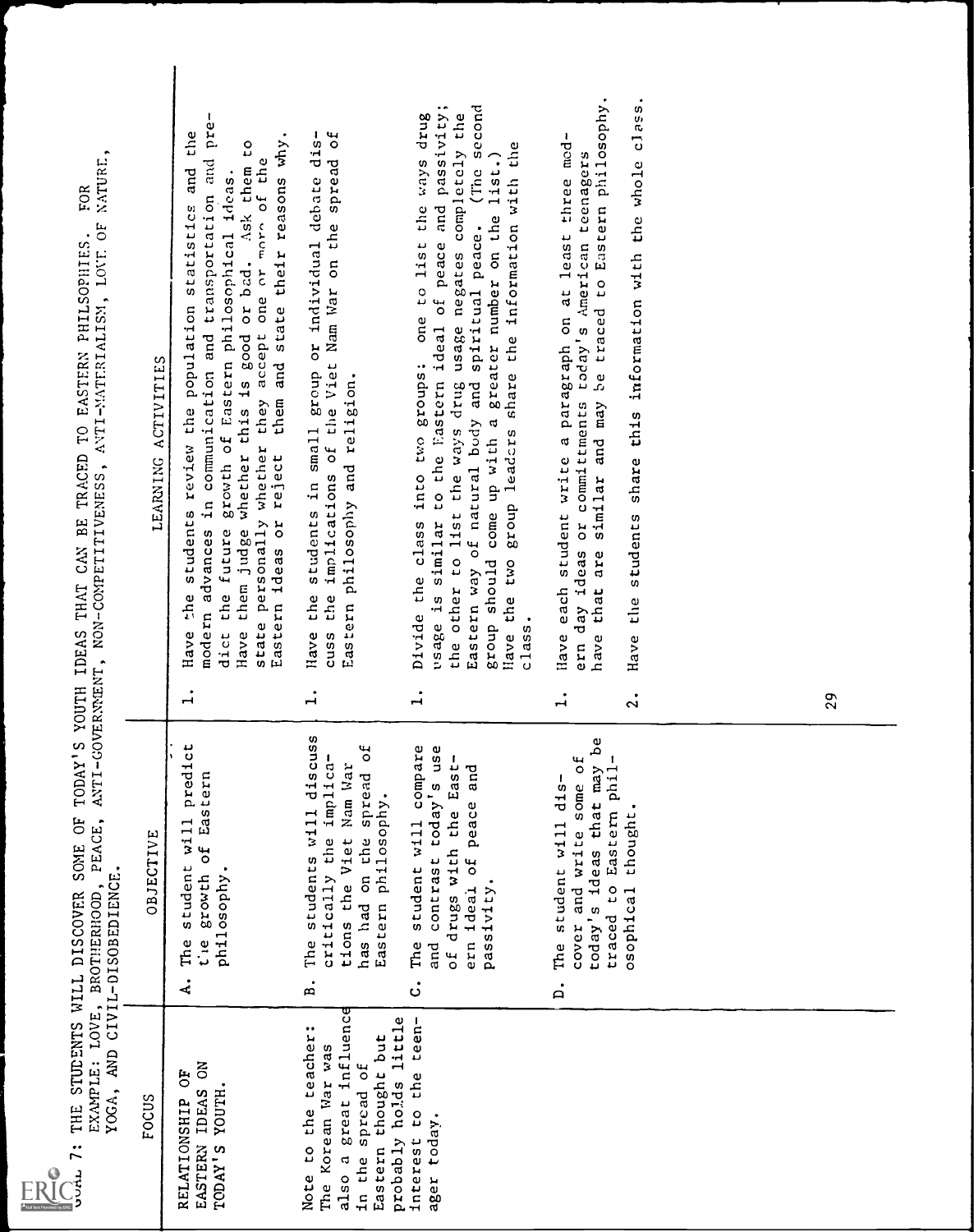

- 
- as data any and parts. Independent in the second of the second second and second and only one of the second one of the second one of the second one of the second one of the second one of the second one of the second one o
	-
- 
- -
- 
- 
- -
- 
- 
- 

Student reference